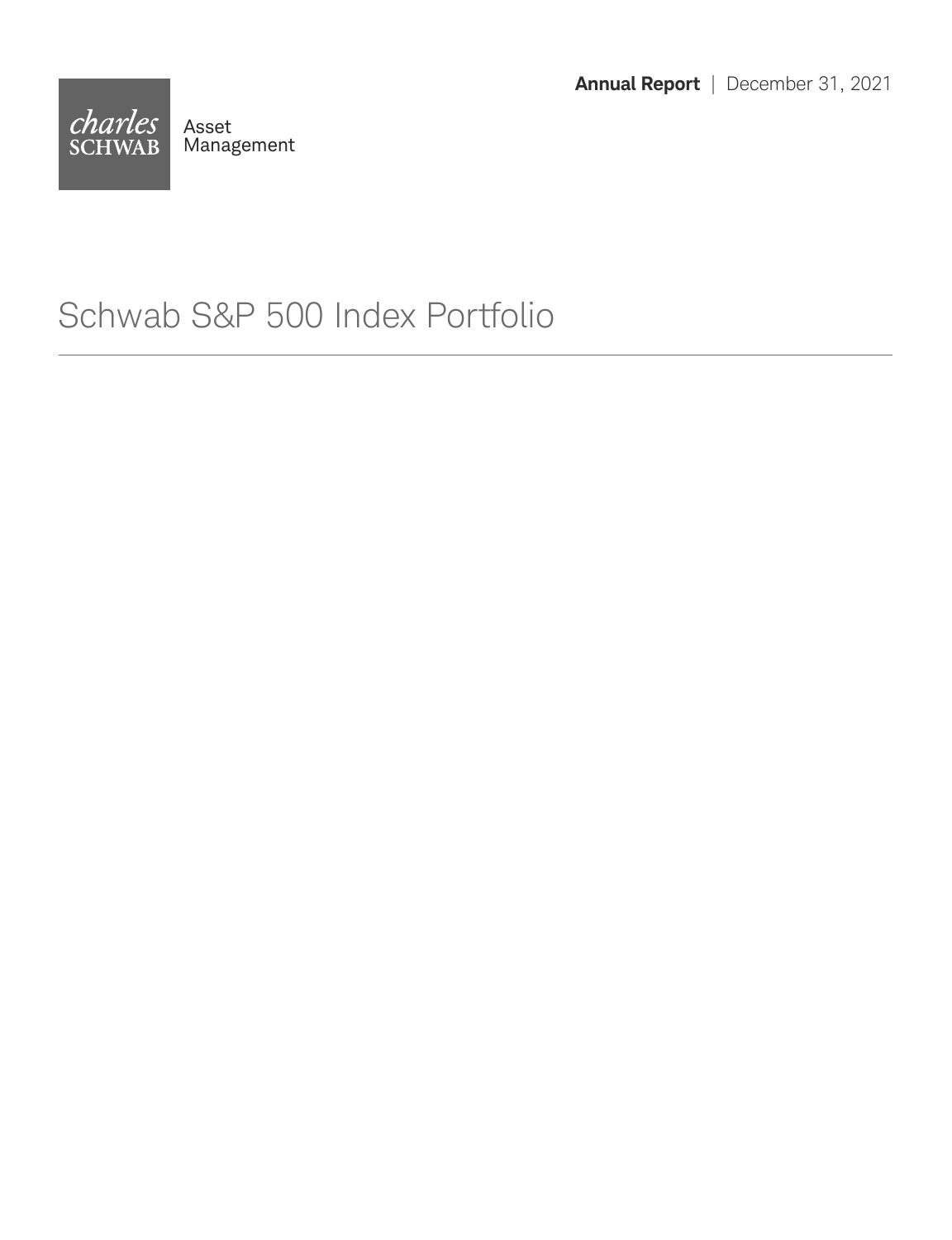#### **Proxy Voting Policies, Procedures and Results**

A description of the proxy voting policies and procedures used to determine how to vote proxies on behalf of the funds is available without charge, upon request, by visiting the Schwab Fund's website at www.schwabassetmanagement.com/schwabfunds\_prospectus, the SEC's website at www.sec.gov, or by contacting Schwab Funds at 1-877-824-5615.

Information regarding how a fund voted proxies relating to portfolio securities during the most recent twelve-month period ended June 30 is available, without charge, by visiting Schwab's website at www.schwabassetmanagement.com/schwabfunds\_prospectus or the SEC's website at www.sec.gov.

The Sector/Industry classifications in this report use the Global Industry Classification Standard (GICS) which was developed by and is the exclusive property of MSCI Inc. (MSCI) and Standard & Poor's (S&P). GICS is a service mark of MSCI and S&P and has been licensed for use by Charles Schwab & Co., Inc. The Industry classifications used in the Portfolio Holdings are sub-categories of Sector classifications.

**Investment Adviser:** Charles Schwab Investment Management, Inc., dba Schwab Asset Management™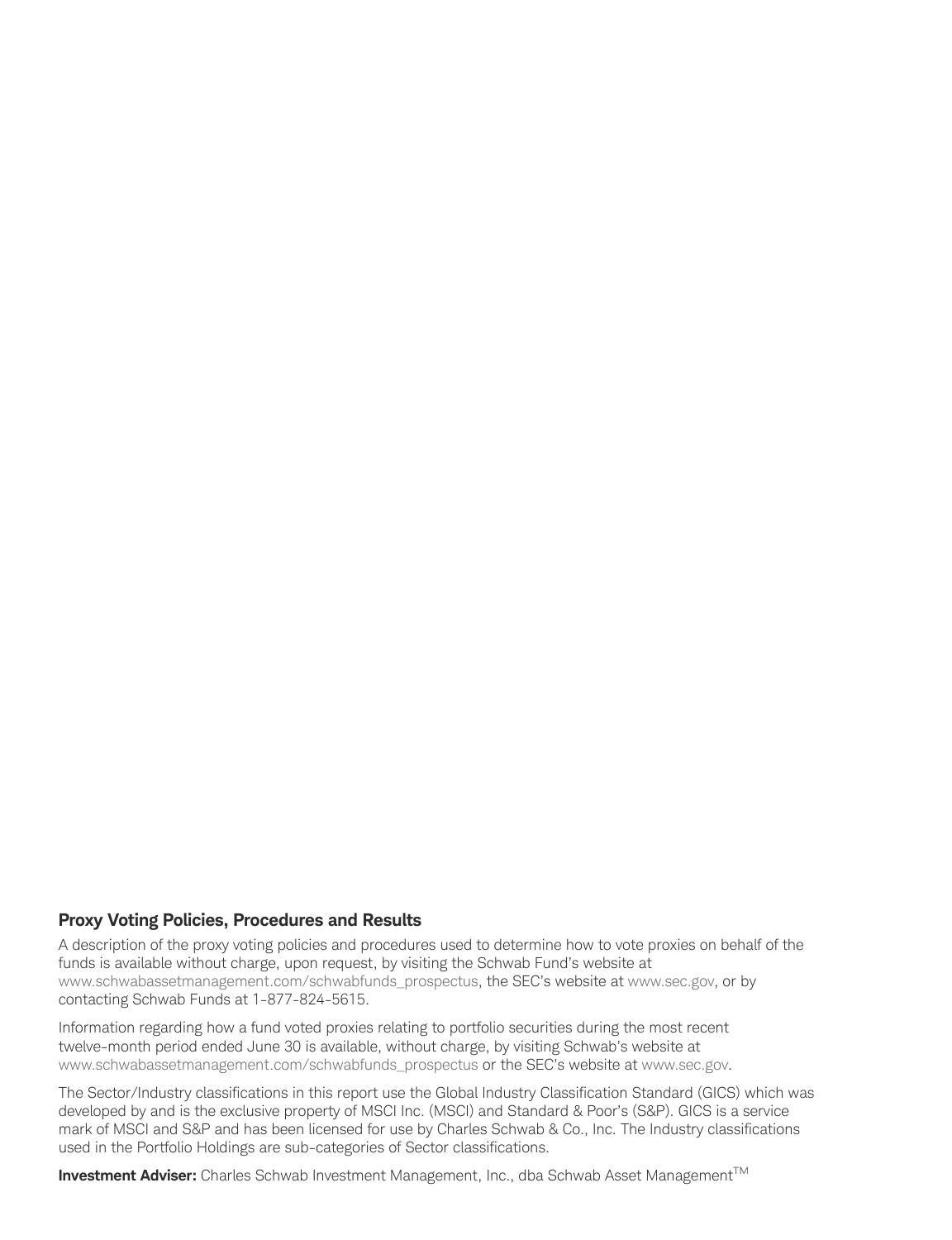## The Investment Environment

For the 12-month reporting period ended December 31, 2021, U.S. equity markets generated solid returns, with several key equity market indices ending the reporting period just off record highs. Despite persisting COVID-19 pandemic-driven stresses on the global economy and the emergence and rapid spread of the Delta variant during the summer and the Omicron variant in the late fall, U.S. equity markets rose through most of the period on strong earnings, ongoing fiscal stimulus measures, and optimism related to increased COVID-19 vaccination rates. Amid growing evidence of a slowing global economy and rising inflation, stocks did weaken somewhat in September and again in late November and early December but quickly regained their momentum. For the reporting period, the S&P 500® Index, a bellwether for the overall U.S. stock market, returned 28.71%.

Bolstered by the extensive emergency rescue and fiscal stimulus measures passed by the U.S. Congress and U.S. Federal Reserve (Fed) in March 2020, the U.S. economy began to recover from the dramatic impact of the COVID-19 pandemic beginning in the third quarter of 2020. U.S. gross domestic product (GDP) rose at an annualized rate of 6.4% for the first quarter of 2021 and 6.7% for the second quarter of 2021, before falling back to 2.0% for the third quarter of 2021 amid fading government stimuli, persistent inflation, and new surges in COVID-19 cases. Unemployment, which skyrocketed in April 2020, fell over the reporting period, and ended at its lowest level since February 2020. Inflation, which had remained well below the Fed's traditional 2% target until it jumped in March 2021, continued to rise over the reporting period, largely due to imbalances in the labor market, supply chain bottlenecks, and higher energy costs.

For the most part, central banks around the world, maintained the low—and for some international central banks, negative—interest rates instituted prior to, and in response to, the COVID-19 pandemic. In the United States, the Fed reiterated several times during the reporting period its intention to continue its support of the economy for as long as needed to achieve a full recovery. The Fed maintained the federal funds rate in a range of 0.00% to 0.25% throughout the reporting period. However, as inflation continued to rise and indicators of economic activity and employment continued to strengthen, the Fed began scaling back its bond-buying program in November 2021 citing significant progress made on its twin goals of maximum employment and price stability. The Fed subsequently accelerated its

#### **ASSET CLASS PERFORMANCE COMPARISON % RETURNS DURING THE 12 MONTHS ENDED DECEMBER 31, 2021**

This graph compares the performance of various asset classes 40% during the report period. Final performance figures for the period are in the key below.

- 28.71% **S&P 500® Index:** measures U.S. large-cap stocks
- 14.82% **Russell 2000® Index:** measures U.S. small-cap stocks
- 11.26% **MSCI EAFE® Index (Net)\*:** measures (in U.S. dollars) large-cap stocks in Europe, Australasia and the Far East
- -1.54% **Bloomberg US Aggregate Bond Index:** measures the U.S. bond market
- 0.04% **Bloomberg US Treasury Bills 1-3 Month Index:** measures short-term U.S. Treasury obligations



Index figures assume dividends and distributions were reinvested. Index figures do not include trading and management costs, which would lower performance. Indices are unmanaged and cannot be invested in directly. Performance results less than one year are not annualized. Past performance is not an indication of future results. Data source: Index provider websites and Schwab Asset Management.

Nothing in this report represents a recommendation of a security by the investment adviser.

Management views may have changed since the report date.

The net version of the index reflects reinvested dividends net of withholding taxes, but reflects no deductions for expenses or other taxes.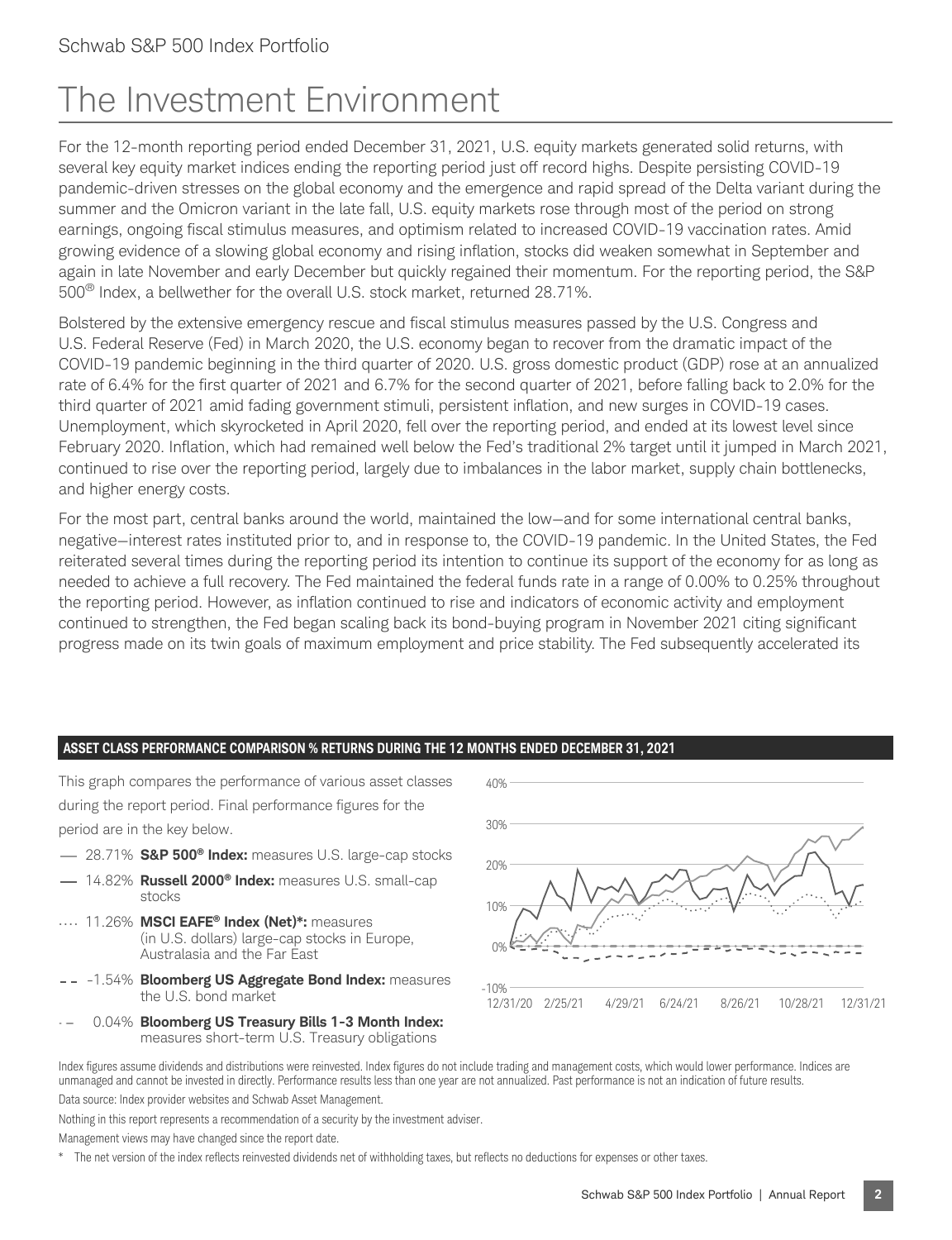## The Investment Environment (continued)

wind-down in December 2021 with expectations to end it altogether by March 2022. Fed officials also signaled that interest rates could begin to rise sooner in 2022 than previously anticipated, although the Fed cautioned that the path of the economy continues to depend on the course of the COVID-19 pandemic.

Over the reporting period, large-cap stocks significantly outperformed small-caps and, among large-cap stocks, growth stocks generally outperformed value stocks. Among the sectors in the S&P 500® Index, all posted double-digit returns. The energy and real estate sectors were the strongest performers. The energy sector benefited as oil prices rebounded on growing demand and reduced production. The real estate sector benefitted from low interest rates and strong performance of specialized and industrial REITs as a result of positive performance of data centers and increased demand for online and mobile communications. The weakest sectors for the reporting period were the utilities and consumer staples sectors, which were both hampered by the economy's strength, which rendered both sectors less attractive relative to others positioned to take advantage of the current business cycle.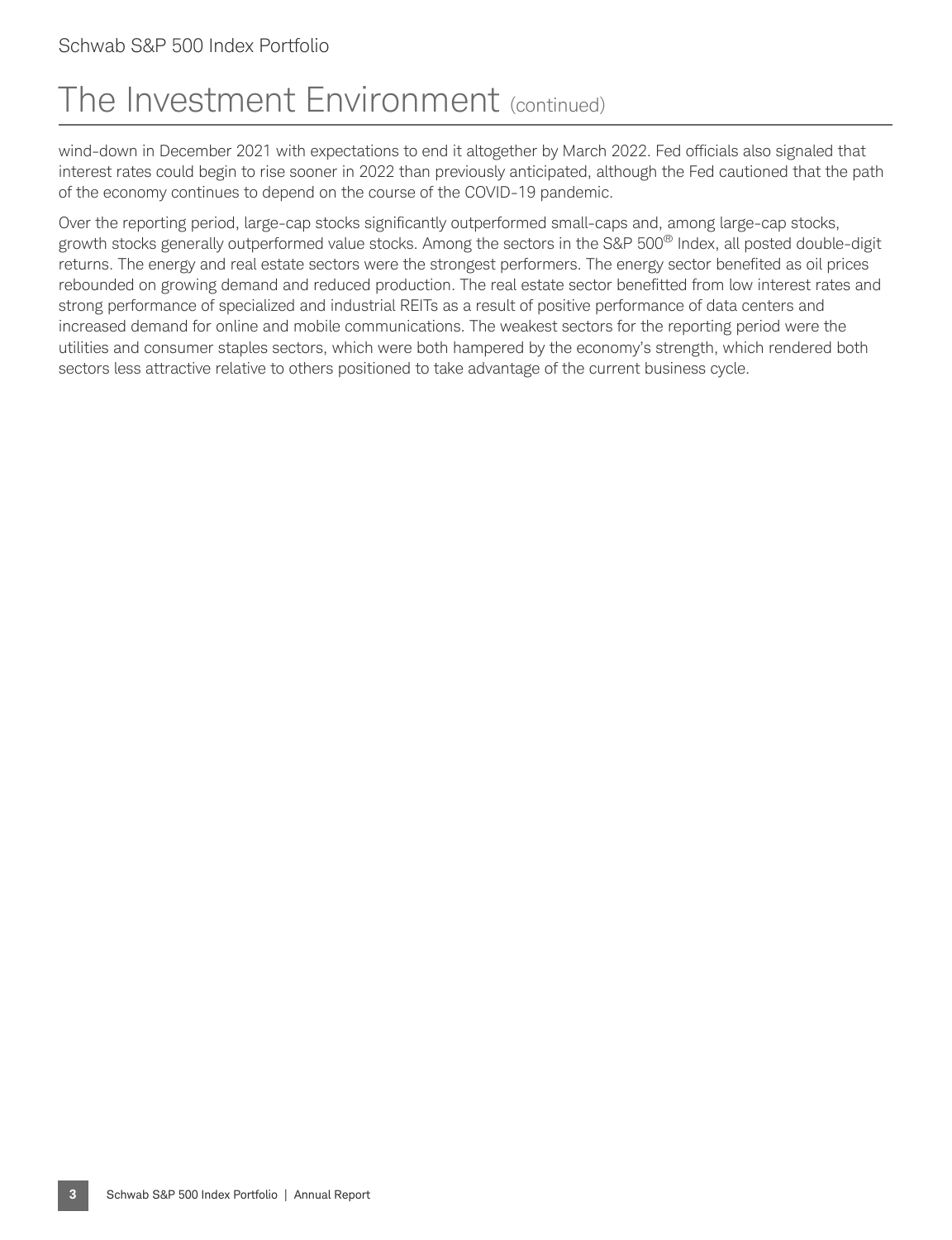## Portfolio Management





**Christopher Bliss, CFA,** Managing Director and Head of Passive Equity Strategies for Schwab Asset Management, is responsible for overseeing the investment process, portfolio management and implementation, and development of investment strategies for passive equity Schwab Funds and Schwab ETFs. Before joining Schwab in 2016, Mr. Bliss spent 12 years at BlackRock (formerly Barclays Global Investors) managing and leading institutional index teams, most recently as a managing director and the head of the Americas institutional index team. In this role, Mr. Bliss was responsible for overseeing a team of portfolio managers managing domestic, developed international and emerging markets index strategies. Prior to BlackRock, he worked as an equity analyst and portfolio manager for Harris Bretall and before that, as a research analyst for JP Morgan.

**Jeremy Brown,** Portfolio Manager, is responsible for the day-to-day co-management of the fund. Prior to joining Schwab in 2017, Mr. Brown spent six years with ALPS Advisors, Inc. in Denver, most recently as a senior analyst on the ETF portfolio management and research team where he performed portfolio management, trading, and analytics/research functions for ALPS ETFs and passive funds. Additionally, Mr. Brown led a number of investment research, commentary, industry trend analysis, and sales and marketing support initiatives.



Ferian Juwono, CFA, Senior Portfolio Manager, is responsible for the day-to-day co-management of the fund. Prior to joining Schwab in 2010, Mr. Juwono worked at BlackRock (formerly Barclays Global Investors) where he spent more than three years as a portfolio manager, managing equity index funds for institutional clients, and two years as a senior business analyst. Prior to that, Mr. Juwono worked for more than four years as a senior financial analyst with Union Bank of California.



**Sabya Sinha,** Portfolio Manager, is responsible for the day-to-day co-management of the fund. Prior to joining Schwab in 2015, Mr. Sinha spent a year at F-Squared Investments on the product development and analytics team. Prior to F-Squared, he worked at IndexIQ Advisors as a senior index portfolio manager for three years and for Bank of America's Columbia Management subsidiary as a portfolio manager for three years. Mr. Sinha also spent time as a software consultant at DPM Mellon, LLC and an equity trader at Jane Street Capital.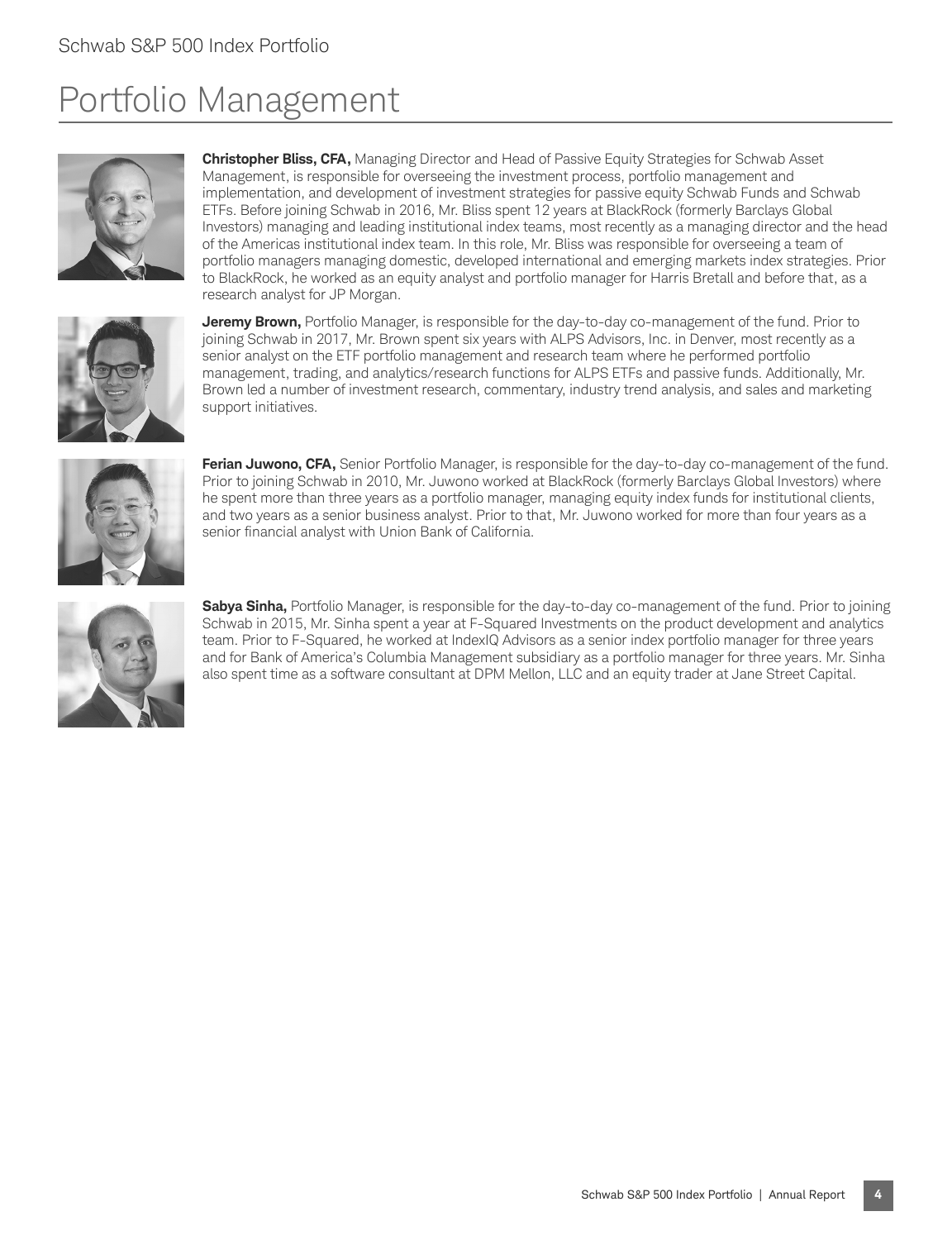**The Schwab S&P 500 Index Portfolio's** (the fund) goal is to track the total return of the S&P 500® Index (the index), which includes the stocks of 500 leading U.S. publicly-traded companies from a broad range of industries. To pursue its goal, the fund generally seeks to replicate the performance of the index by giving the same weight to a given stock as does the index. For more information concerning the fund's investment objective, strategy and risks, please see the fund's prospectus.

**Market Highlights.** For the 12-month reporting period ended December 31, 2021, U.S. equity markets generated solid returns, with several key equity market indices ending the reporting period just off record highs. Despite persisting COVID-19 pandemic-driven stresses on the global economy and the emergence and rapid spread of the Delta variant during the summer and the Omicron variant in the late fall, U.S. equity markets rose through most of the period on strong earnings, ongoing fiscal stimulus measures, and optimism related to increased COVID-19 vaccination rates. Amid growing evidence of a slowing global economy and rising inflation, stocks did weaken somewhat in September and again in late November and early December but quickly regained their momentum.

**Performance.** The fund closely tracked the index for the reporting period. The fund returned 28.67% for the 12-month reporting period ended December 31, 2021, compared with the index, which returned 28.71%. Differences between the return of the fund and the return of the index may be attributable to, among other things, the operational and transactional costs incurred by the fund and not the index.

**Contributors and Detractors.** Over the reporting period, no sectors detracted from the returns of the index or the fund. However, the utilities sector was the smallest contributor to the total return of the fund. Stocks in the utilities sector represented an average weight of approximately 3% of the fund's investments and returned approximately 18% for the reporting period. One example from this sector is Pinnacle West Capital Corp., which provides electric service to most of Arizona, which slightly detracted from the total return of the fund. The fund's holdings of Pinnacle West Capital Corp. represented an average weight of less than 1% of the fund's investments and returned approximately -8% for the reporting period.

The materials sector was another small contributor to the total return of the fund, representing an average weight of approximately 3% of the fund's investments and returning approximately 27% for the reporting period.

The information technology sector contributed the most to the total return of the fund. Information technology stocks represented an average weight of approximately 28% of the fund's investments and returned approximately 35% for the reporting period. One example from this sector is Microsoft Corp., which develops, manufactures, licenses, sells, and supports software products. The fund's holdings of Microsoft Corp. represented an average weight of approximately 6% of the fund's investments and returned approximately 52% for the reporting period.

The financials sector also contributed to the total return of the fund, representing an average weight of approximately 11% of the fund's investments and returning approximately 35% for the reporting period.

Management views and portfolio holdings may have changed since the report date.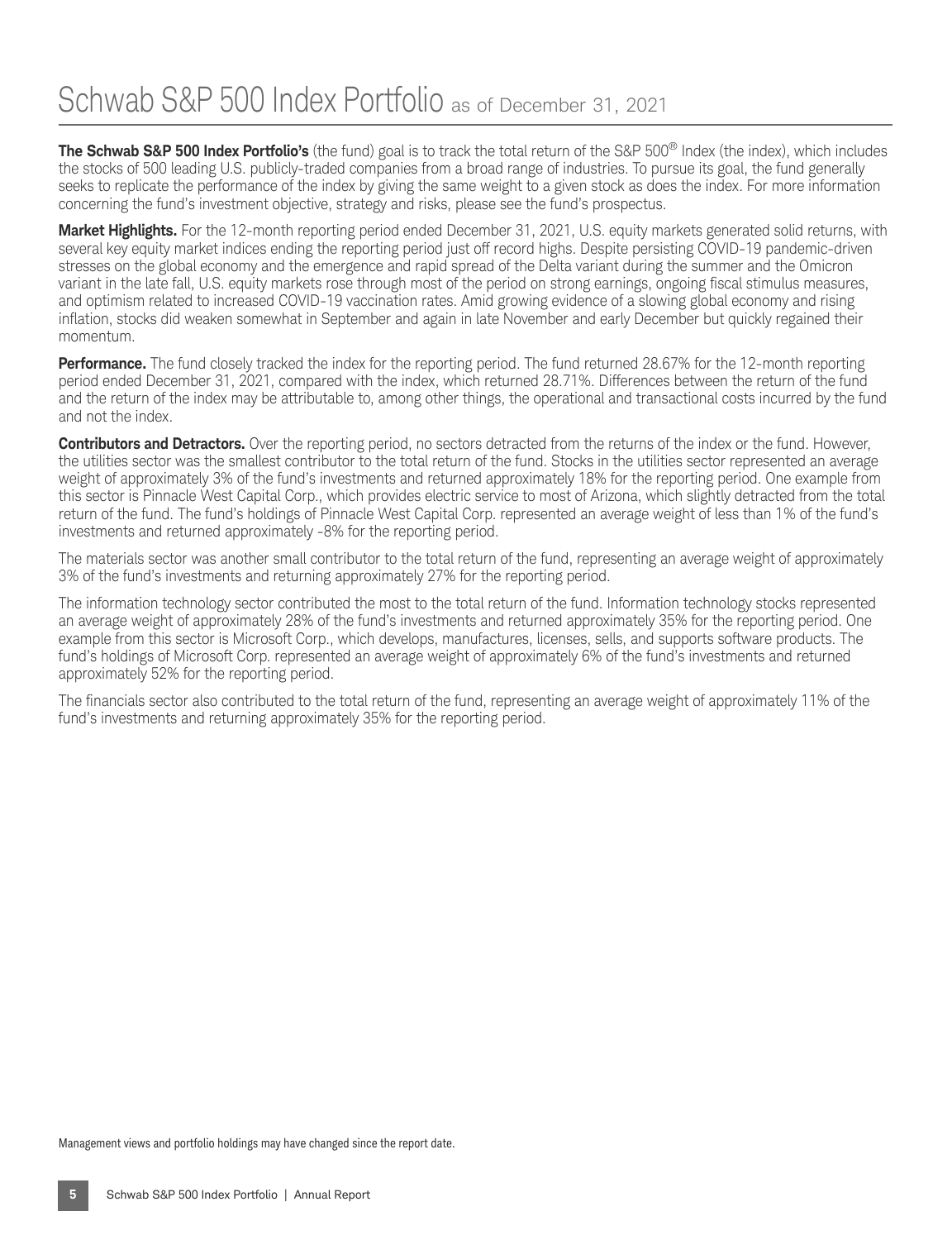### Performance and Fund Facts as of December 31, 2021

**The performance data quoted represents past performance. Past performance does not guarantee future results. Investment returns and principal value will fluctuate so that an investor's shares may be worth more or less than their original cost. Current performance may be lower or higher than performance data quoted. To obtain performance information current to the most recent month end, please visit www.schwabassetmanagement.com/schwabfunds\_prospectus.**

#### PERFORMANCE OF HYPOTHETICAL \$10,000 INVESTMENT (DECEMBER 31, 2011 - DECEMBER 31, 2021)<sup>1</sup>



*Fund Expense Ratio<sup>3</sup> : 0.03%*

All total return figures on this page assume dividends and distributions were reinvested. Index figures do not include trading and management costs, which would lower performance. Indices are unmanaged and cannot be invested in directly. Performance results less than one year are not annualized.

Index ownership - "Standard & Poor's®," "S&P®," and "S&P 500®" are registered trademarks of Standard & Poor's Financial Services LLC (S&P), and "Dow Jones®" is a registered trademark of Dow Jones Trademark Holdings LLC (Dow Jones) and have been licensed for use by S&P Dow Jones Indices LLC and its affiliates and sublicensed for certain purposes by Charles Schwab Investment Management, Inc. The "S&P 500® Index" is a product of S&P Dow Jones Indices LLC or its affiliates, and has been licensed for use by Charles Schwab Investment Managment, Inc. The Schwab S&P 500 Index Portfolio is not sponsored, endorsed, sold or promoted by S&P Dow Jones Indices LLC, Dow Jones, S&P, or their respective affiliates, and neither S&P Dow Jones ILIC, Dow Jones, S&P, nor their respective affiliates make any representation regarding the advisability of investing in the fund.

Fund performance does not reflect the additional fees and expenses imposed by the insurance company under the variable insurance product contract. If those contract fees and expenses were included, the performance would be less than that shown. Please refer to the variable insurance product prospectus for a complete listing of these

expenses.<br><sup>2</sup> Source for category information: Morningstar, Inc. The Morningstar Category return represents all active and index mutual funds within the category as of the report date.<br><sup>3</sup> As stated in the prospectus.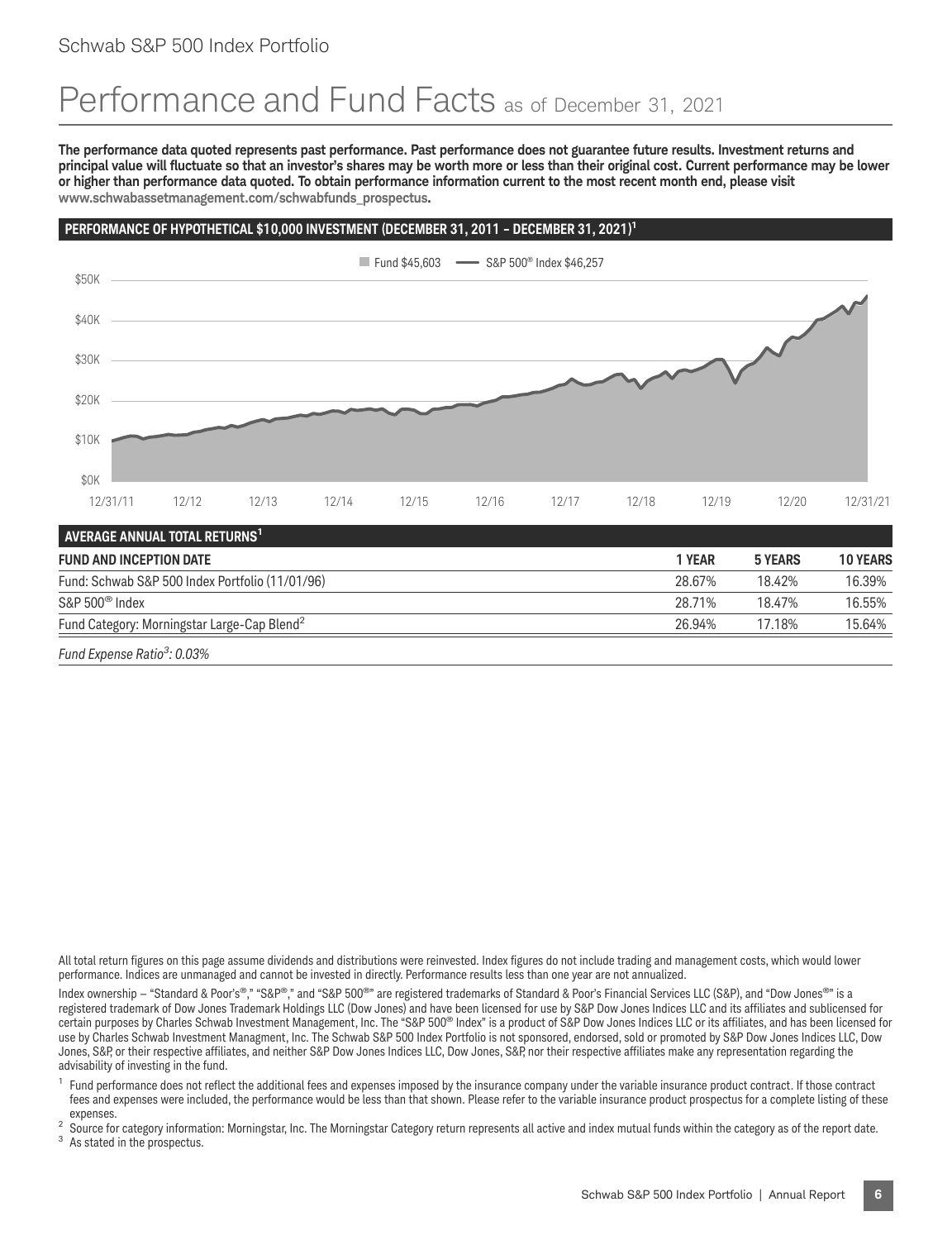### Schwab S&P 500 Index Portfolio

## Performance and Fund Facts as of December 31, 2021 (continued)

| STATISTICS <sup>1</sup>                      |           |
|----------------------------------------------|-----------|
| Number of Holdings                           | 508       |
| Weighted Average Market Cap (\$ x 1,000,000) | \$674.287 |
| Price/Earnings Ratio (P/E)                   | 25.5      |
| Price/Book Ratio (P/B)                       | 47        |
| Portfolio Turnover Rate                      | 13%       |

#### **SECTOR WEIGHTINGS % OF INVESTMENTS<sup>2</sup>**



- 29.0% Information Technology
- 13.2% Health Care
- 12.5% Consumer
	- Discretionary
- 10.1% Communication
- Services
- 7.7% Industrials
- 5.8% Consumer Staples
- 2.7% Real Estate
- 2.7% Energy
- 2.5% Materials
- 
- 0.7% Other

#### **TOP EQUITY HOLDINGS % OF NET ASSETS3**



Portfolio holdings may have changed since the report date.

Source of Sector Classification: S&P and MSCI.

<sup>1</sup> Excludes derivatives.<br><sup>2</sup> The percentage may differ from the Portfolio Holdings because the above calculation is based on a percentage of total investments, excluding derivatives, whereas the calculation in the Portfo

 $3$  This list is not a recommendation of any security by the investment adviser.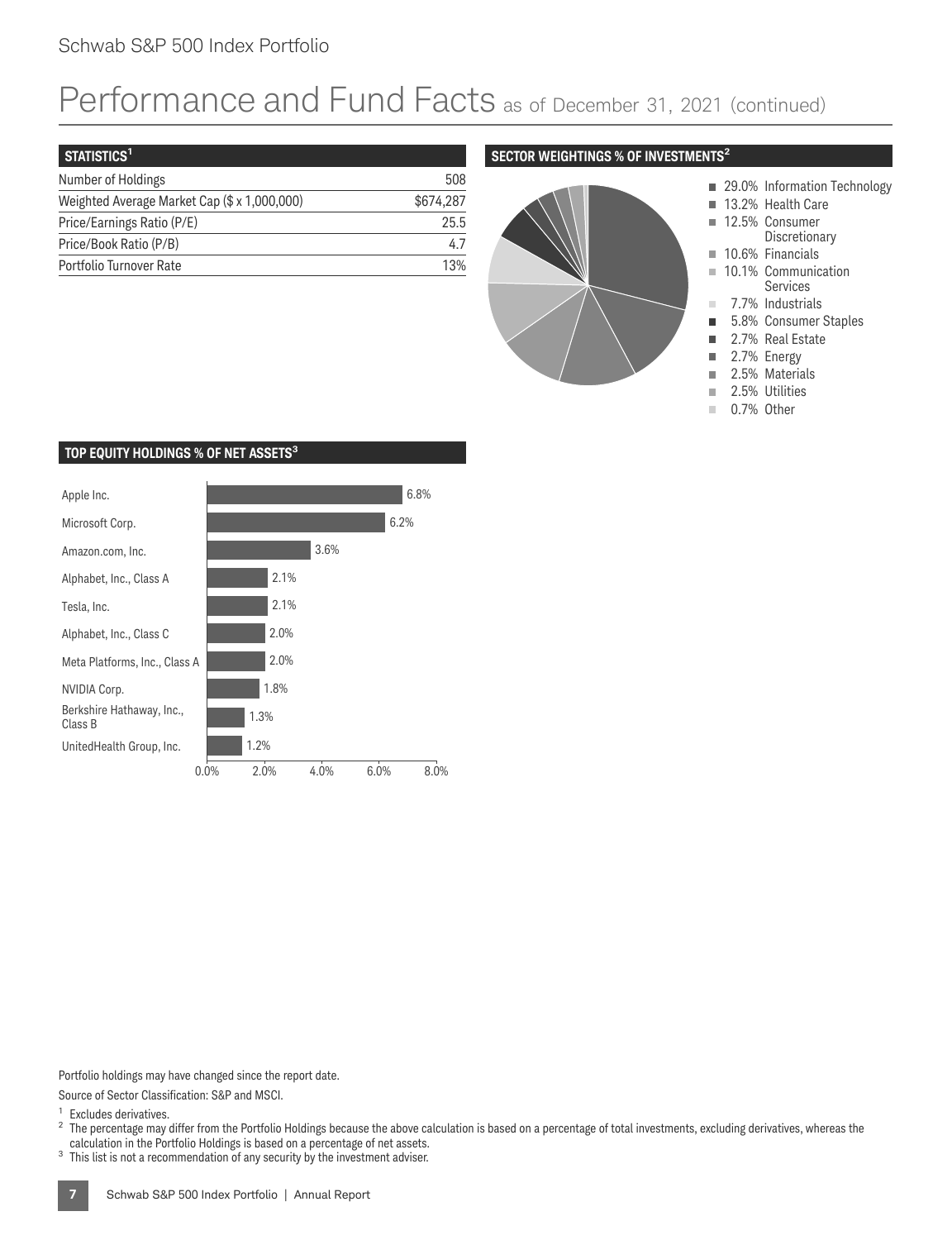## Fund Expenses (Unaudited)

#### **EXAMPLES FOR A \$1,000 INVESTMENT**

As a fund shareholder, you may incur two types of costs: (1) transaction costs; and (2) ongoing costs, including management fees.

The expense examples below are intended to help you understand your ongoing cost (in dollars) of investing in the fund and to compare this cost with the ongoing cost of investing in other mutual funds. These examples are based on an investment of \$1,000 invested for six months beginning July 1, 2021 and held through December 31, 2021.

**The Actual Return** line in the table below provides information about actual account values and actual expenses. You may use this information, together with the amount you invested, to estimate the expenses that you paid over the period. To do so, simply divide your account value by \$1,000 (for example, an  $$8,600$  account value  $\div$  \$1,000 = 8.6), then multiply the result by the number given for the fund under the heading entitled "Expenses Paid During Period."

**The Hypothetical Return** line in the table below provides information about hypothetical account values and hypothetical expenses based on the fund's actual expense ratio and an assumed return of 5% per year before expenses. Because the return used is not an actual return, it may not be used to estimate the actual ending account value or expenses you paid for the period.

You may use this information to compare the ongoing costs of investing in the fund and other funds. To do so, compare this 5% hypothetical example with the 5% hypothetical examples that appear in the shareholder reports of the other funds.

Please note that the expenses shown in the table are meant to highlight your ongoing costs only, and do not reflect any transactional costs. Therefore, the hypothetical return lines of the table are useful in comparing ongoing costs only, and will not help you determine the relative total costs of owning different funds. In addition, if these transactional costs were included, your costs would have been higher.

ENDING

|                                | EXPENSE RATIO             | <b>BEGINNING</b><br>ACCOUNT VALUE | <b>LINDIING</b><br>ACCOUNT VALUE<br>(NET OF EXPENSES) | <b>EXPENSES PAID</b><br>DURING PERIOD |
|--------------------------------|---------------------------|-----------------------------------|-------------------------------------------------------|---------------------------------------|
|                                | (ANNUALIZED) <sup>1</sup> | AT 7/1/21                         | AT 12/31/21                                           | 7/1/21-12/31/21 <sup>2</sup>          |
| Schwab S&P 500 Index Portfolio |                           |                                   |                                                       |                                       |
| Actual Return                  | 0.03%                     | \$1,000.00                        | \$1,116.70                                            | \$0.16                                |
| Hypothetical 5% Return         | 0.03%                     | \$1,000.00                        | \$1,025.05                                            | \$0.15                                |

<sup>1</sup> Based on the most recent six-month expense ratio.

<sup>2</sup> Expenses for the fund are equal to its annualized expense ratio, multiplied by the average account value over the period, multiplied by 184 days of the period, and divided by the 365 days of the fiscal year.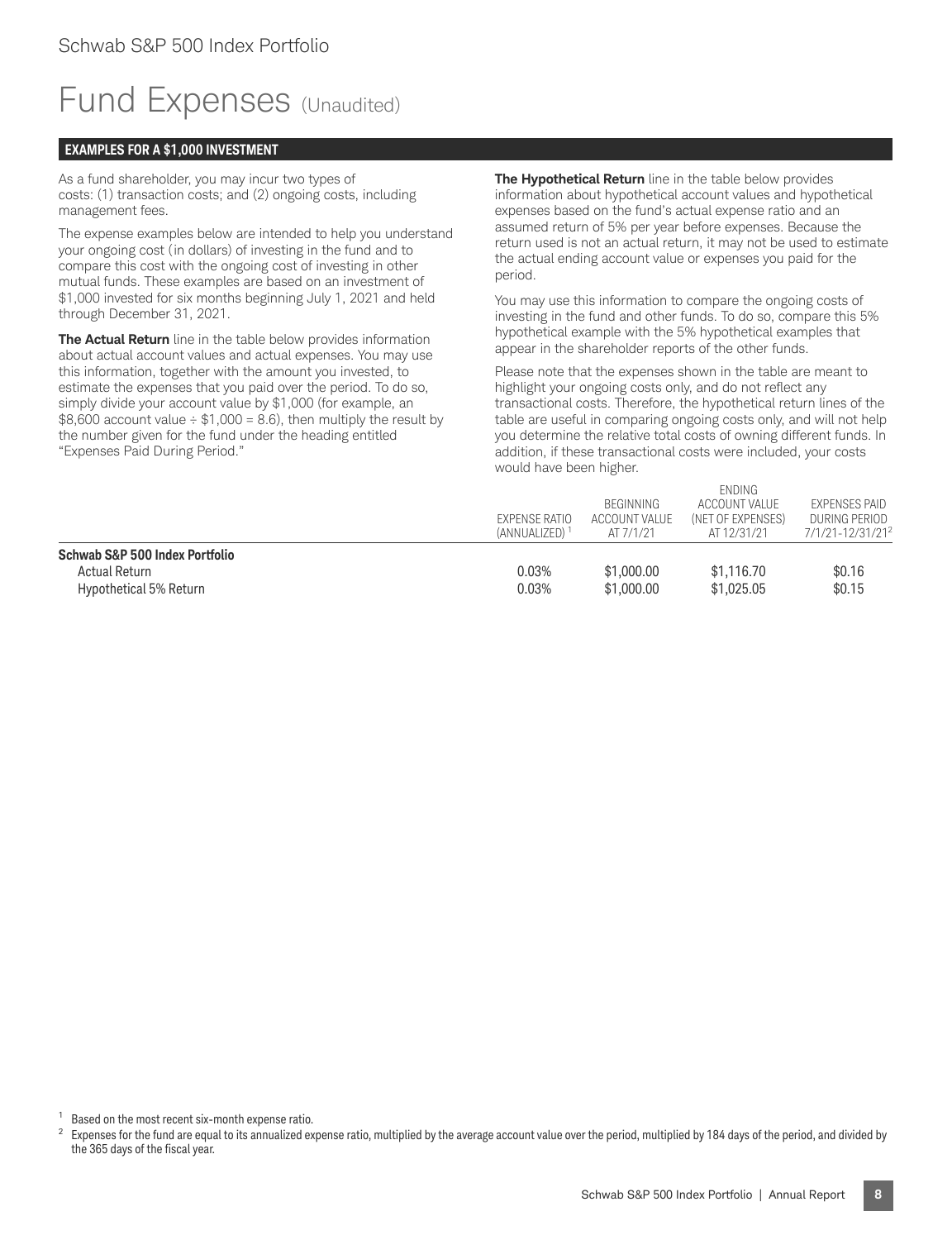## Financial Statements

|                                            | $1/1/21-$<br>12/31/21 | $1/1/20 -$<br>12/31/20 | $1/1/19-$<br>12/31/19 | $1/1/18-$<br>12/31/18 | $1/1/17-$<br>12/31/17 |
|--------------------------------------------|-----------------------|------------------------|-----------------------|-----------------------|-----------------------|
|                                            |                       |                        |                       |                       |                       |
| <b>Per-Share Data</b>                      |                       |                        |                       |                       |                       |
| Net asset value at beginning of period     | \$55.41               | \$47.48                | \$37.10               | \$39.51               | \$33.01               |
| Income (loss) from investment operations:  |                       |                        |                       |                       |                       |
| Net investment income (loss) <sup>1</sup>  | 0.85                  | 0.96                   | 0.91                  | 0.82                  | 0.71                  |
| Net realized and unrealized gains (losses) | 14.94                 | 7.58                   | 10.64                 | (2.51)                | 6.39                  |
| Total from investment operations           | 15.79                 | 8.54                   | 11.55                 | (1.69)                | 7.10                  |
| Less distributions:                        |                       |                        |                       |                       |                       |
| Distributions from net investment income   | (0.79)                | (0.53)                 | (0.78)                | (0.68)                | (0.59)                |
| Distributions from net realized gains      |                       | (0.08)                 | (0.39)                | (0.04)                | (0.01)                |
| Total distributions                        | (0.79)                | (0.61)                 | (1.17)                | (0.72)                | (0.60)                |
| Net asset value at end of period           | \$70.41               | \$55.41                | \$47.48               | \$37.10               | \$39.51               |
| Total return                               | 28.67%                | 18.28%                 | 31.48%                | $(4.40\%)$            | 21.72%                |
| <b>Ratios/Supplemental Data</b>            |                       |                        |                       |                       |                       |
| Ratios to average net assets:              |                       |                        |                       |                       |                       |
| Total expenses                             | 0.03%                 | 0.03%                  | 0.03%                 | 0.03%                 | $0.06\%$ <sup>2</sup> |
| Net operating expenses                     | N/A                   | N/A                    | N/A                   | N/A <sup>3</sup>      | $0.06\%$ <sup>2</sup> |
| Net investment income (loss)               | 1.35%                 | 2.03%                  | 2.13%                 | 2.03%                 | 1.97%                 |
| Portfolio turnover rate                    | 13%                   | 14%                    | 6%                    | 5%                    | 3%                    |
| Net assets, end of period $(x 1,000,000)$  | \$1,468               | \$947                  | \$588                 | \$340                 | \$346                 |
|                                            |                       |                        |                       |                       |                       |

 $1$  Calculated based on the average shares outstanding during the period.

<sup>2</sup> Effective March 1, 2017, the annual operating expense ratio was reduced. The ratio presented for period ended 12/31/17 is a blended ratio.

<sup>3</sup> Effective March 1, 2017, the fund instituted a new fee structure and the contractual expense limitation was terminated.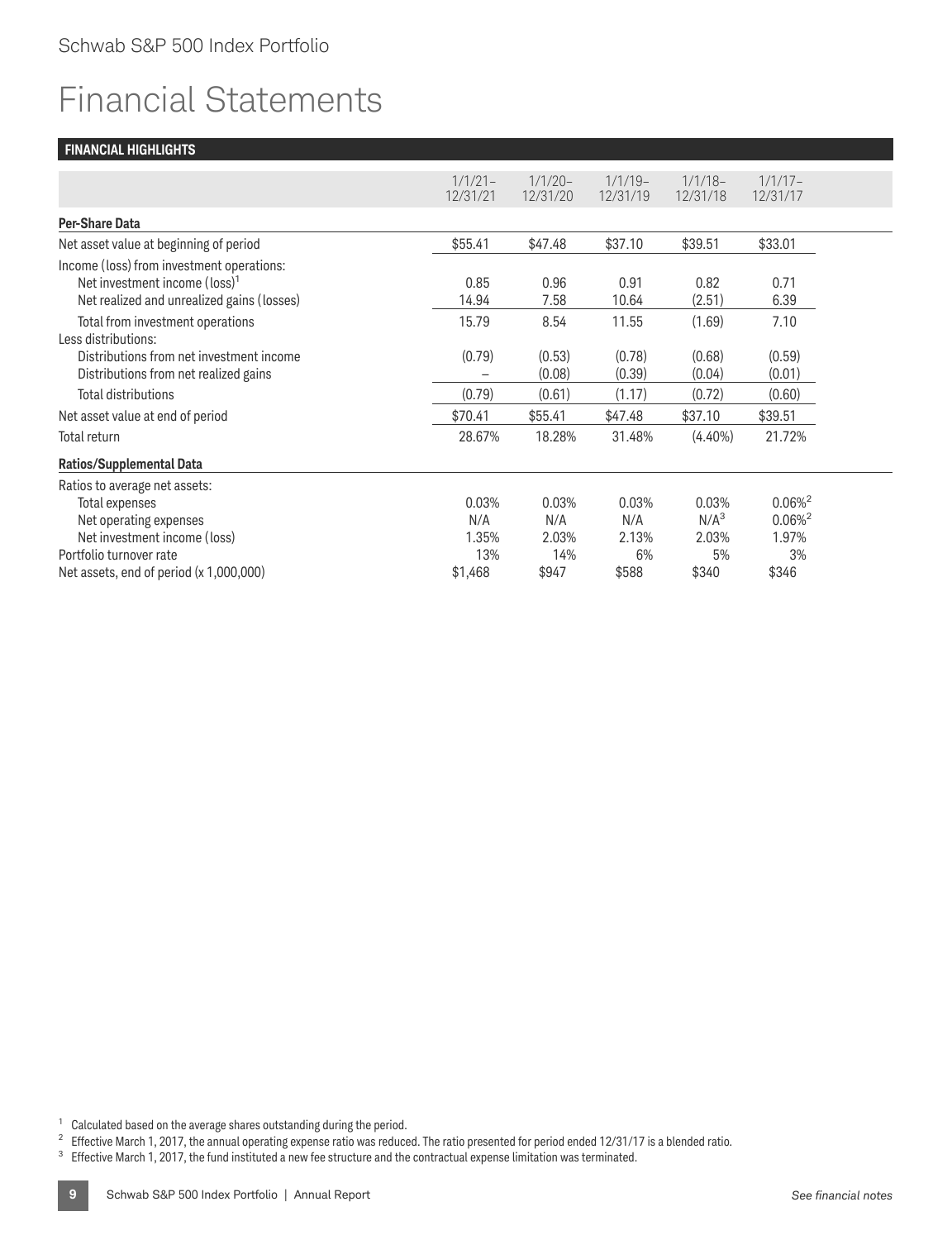### Schwab S&P 500 Index Portfolio

### Portfolio Holdings as of December 31, 2021

This section shows all the securities in the fund's portfolio and their values as of the report date.

The fund files its complete schedule of portfolio holdings with the U.S. Securities and Exchange Commission (SEC) for the first and third quarters of each fiscal year on Form N-PORT Part F. The fund's Form N-PORT Part F is available on the SEC's website at www.sec.gov. The fund also makes available its complete schedule of portfolio holdings on the fund's website at www.schwabassetmanagement.com/schwabfunds\_prospectus, typically 60-80 days after the end of the fund's fiscal quarter.

|                                                                                                                                                                                                                                                                                                                                                                                                                                                                                                                                                                            | NUMBER                                                                                                                                                                                                                             |                                                                                                                                                                                                                                                                                                  |
|----------------------------------------------------------------------------------------------------------------------------------------------------------------------------------------------------------------------------------------------------------------------------------------------------------------------------------------------------------------------------------------------------------------------------------------------------------------------------------------------------------------------------------------------------------------------------|------------------------------------------------------------------------------------------------------------------------------------------------------------------------------------------------------------------------------------|--------------------------------------------------------------------------------------------------------------------------------------------------------------------------------------------------------------------------------------------------------------------------------------------------|
| <b>SECURITY</b><br><b>COMMON STOCKS</b> 99.3% OF NET ASSETS                                                                                                                                                                                                                                                                                                                                                                                                                                                                                                                | OF SHARES                                                                                                                                                                                                                          | VALUE (\$)                                                                                                                                                                                                                                                                                       |
|                                                                                                                                                                                                                                                                                                                                                                                                                                                                                                                                                                            |                                                                                                                                                                                                                                    |                                                                                                                                                                                                                                                                                                  |
| <b>Automobiles &amp; Components 2.7%</b>                                                                                                                                                                                                                                                                                                                                                                                                                                                                                                                                   |                                                                                                                                                                                                                                    |                                                                                                                                                                                                                                                                                                  |
| Aptiv plc *<br>BorgWarner, Inc.<br>Ford Motor Co.<br>General Motors Co. *<br>Tesla, Inc. *                                                                                                                                                                                                                                                                                                                                                                                                                                                                                 | 9,768<br>8,655<br>141,738<br>52,423<br>29,372                                                                                                                                                                                      | 1,611,232<br>390,081<br>2,943,898<br>3,073,560<br>31,039,742                                                                                                                                                                                                                                     |
|                                                                                                                                                                                                                                                                                                                                                                                                                                                                                                                                                                            |                                                                                                                                                                                                                                    | 39,058,513                                                                                                                                                                                                                                                                                       |
| <b>Banks 3.9%</b>                                                                                                                                                                                                                                                                                                                                                                                                                                                                                                                                                          |                                                                                                                                                                                                                                    |                                                                                                                                                                                                                                                                                                  |
| Bank of America Corp.<br>Citigroup, Inc.<br>Citizens Financial Group, Inc.<br>Comerica, Inc.<br>Fifth Third Bancorp<br>First Republic Bank<br>Huntington Bancshares, Inc.<br>JPMorgan Chase & Co.<br>KeyCorp<br>M&T Bank Corp.<br>People's United Financial, Inc.<br>Regions Financial Corp.<br>Signature Bank<br>SVB Financial Group*<br>The PNC Financial Services Group, Inc.<br>Truist Financial Corp.<br>U.S. Bancorp<br>Wells Fargo & Co.<br>Zions Bancorp NA                                                                                                        | 260,052<br>71,645<br>15,388<br>4,735<br>24,689<br>6,473<br>52,228<br>106,709<br>33,613<br>4,647<br>15,452<br>34,420<br>2,189<br>2,119<br>15,261<br>48,205<br>48,725<br>143,972<br>5,650                                            | 11,569,713<br>4,326,641<br>727,083<br>411,945<br>1,075,206<br>1,336,739<br>805,356<br>16,897,370<br>777,469<br>713,686<br>275,355<br>750,356<br>708,076<br>1,437,191<br>3,060,136<br>2,822,403<br>2,736,883<br>6,907,776<br>356,854                                                              |
|                                                                                                                                                                                                                                                                                                                                                                                                                                                                                                                                                                            |                                                                                                                                                                                                                                    | 57,696,238                                                                                                                                                                                                                                                                                       |
| <b>Capital Goods 5.1%</b>                                                                                                                                                                                                                                                                                                                                                                                                                                                                                                                                                  |                                                                                                                                                                                                                                    |                                                                                                                                                                                                                                                                                                  |
| 3M Co.<br>A.O. Smith Corp.<br>Allegion plc<br>AMETEK, Inc.<br>Carrier Global Corp.<br>Caterpillar, Inc.<br>Cummins, Inc.<br>Deere & Co.<br>Dover Corp.<br>Eaton Corp. plc<br>Emerson Electric Co.<br>Fastenal Co.<br>Fortive Corp.<br>Fortune Brands Home & Security, Inc.<br>Generac Holdings, Inc. *<br>General Dynamics Corp.<br>General Electric Co.<br>Honeywell International, Inc.<br>Howmet Aerospace, Inc.<br>Huntington Ingalls Industries, Inc.<br><b>IDEX Corp.</b><br>Illinois Tool Works, Inc.<br>Ingersoll Rand, Inc.<br>Johnson Controls International plc | 20,807<br>4,809<br>3,238<br>8,353<br>31,292<br>19,533<br>5,164<br>10,188<br>5,199<br>14,393<br>21,586<br>20,768<br>12,947<br>4,901<br>2,278<br>8,368<br>39,653<br>24,858<br>13,885<br>1,446<br>2,745<br>10,313<br>14,719<br>25,590 | 3,695,947<br>412,853<br>428,841<br>1,228,225<br>1,697,278<br>4,038,253<br>1,126,475<br>3,493,363<br>944,138<br>2,487,398<br>2,006,850<br>1,330,398<br>987,727<br>523,917<br>801,674<br>1,744,477<br>3,746,019<br>5,183,142<br>441,960<br>270,026<br>648,698<br>2,545,248<br>910,665<br>2,080,723 |

|                                     | <b>NUMBER</b> |            |
|-------------------------------------|---------------|------------|
| <b>SECURITY</b>                     | OF SHARES     | VALUE (\$) |
| L3Harris Technologies, Inc.         | 7,085         | 1,510,805  |
| Lockheed Martin Corp.               | 8,862         | 3,149,644  |
| Masco Corp.                         | 8,811         | 618,708    |
| Northrop Grumman Corp.              | 5,381         | 2,082,824  |
| Otis Worldwide Corp.                | 15,337        | 1,335,393  |
| PACCAR, Inc.                        | 12,536        | 1,106,427  |
| Parker-Hannifin Corp.               | 4,662         | 1,483,076  |
| Pentair plc                         | 5,975         | 436,354    |
| Quanta Services, Inc.               | 5,146         | 590,040    |
| Raytheon Technologies Corp.         | 54,047        | 4,651,285  |
| Rockwell Automation, Inc.           | 4,188         | 1,460,984  |
| Roper Technologies, Inc.            | 3,809         | 1,873,495  |
| Snap-on, Inc.                       | 1,940         | 417,837    |
| Stanley Black & Decker, Inc.        | 5,887         | 1,110,406  |
| Textron, Inc.                       | 7,960         | 614,512    |
| The Boeing Co. *                    | 19,948        | 4,015,931  |
| Trane Technologies plc              | 8,577         | 1,732,811  |
| TransDigm Group, Inc. *             | 1,890         | 1,202,569  |
| United Rentals, Inc. *              | 2,614         | 868,606    |
| W.W. Grainger, Inc.                 | 1,563         | 810,009    |
| Westinghouse Air Brake Technologies |               |            |
| Corp.                               | 6,746         | 621,374    |
| Xylem, Inc.                         | 6,511         | 780,799    |
|                                     |               | 75.248.184 |

**Commercial & Professional Services 0.9%**

|                                 |        | 1258228   |
|---------------------------------|--------|-----------|
| Waste Management, Inc.          | 13.896 | 2.319.242 |
| Verisk Analytics, Inc.          | 5.819  | 1,330,980 |
| Rollins, Inc.                   | 8,174  | 279,633   |
| Robert Half International, Inc. | 4.020  | 448.310   |
| Republic Services, Inc.         | 7.556  | 1.053.684 |
| Nielsen Holdings plc            | 12.955 | 265.707   |
| Leidos Holdings, Inc.           | 5.067  | 450.456   |
| Jacobs Engineering Group, Inc.  | 4.706  | 655,216   |
| IHS Markit Ltd.                 | 14,402 | 1.914.314 |
| Equifax, Inc.                   | 4.405  | 1,289,740 |
| Copart, Inc. *                  | 7,706  | 1,168,384 |
| Cintas Corp.                    | 3.174  | 1,406,622 |
|                                 |        |           |

|                                                                                                                                                                                                                                                                                                                |                                                                                                                             | 14,004,400                                                                                                                                                   |
|----------------------------------------------------------------------------------------------------------------------------------------------------------------------------------------------------------------------------------------------------------------------------------------------------------------|-----------------------------------------------------------------------------------------------------------------------------|--------------------------------------------------------------------------------------------------------------------------------------------------------------|
| <b>Consumer Durables &amp; Apparel 1.1%</b>                                                                                                                                                                                                                                                                    |                                                                                                                             |                                                                                                                                                              |
| D.R. Horton, Inc.<br>Garmin Ltd.<br>Hasbro, Inc.<br>Lennar Corp., Class A<br>Mohawk Industries, Inc. *<br>Newell Brands, Inc.<br>NIKE, Inc., Class B<br>NVR, Inc. *<br>PulteGroup, Inc.<br>PVH Corp.<br>Ralph Lauren Corp.<br>Tapestry, Inc.<br>Under Armour, Inc., Class A *<br>Under Armour, Inc., Class C * | 11,769<br>5.486<br>4,682<br>9.816<br>1.981<br>13.671<br>46.139<br>118<br>9.141<br>2.566<br>1.760<br>9,935<br>6,812<br>7.766 | 1.276.348<br>747.029<br>476.534<br>1.140.226<br>360.898<br>298.575<br>7,689,987<br>697.247<br>522.499<br>273.664<br>209.194<br>403.361<br>144.346<br>140,099 |
|                                                                                                                                                                                                                                                                                                                |                                                                                                                             |                                                                                                                                                              |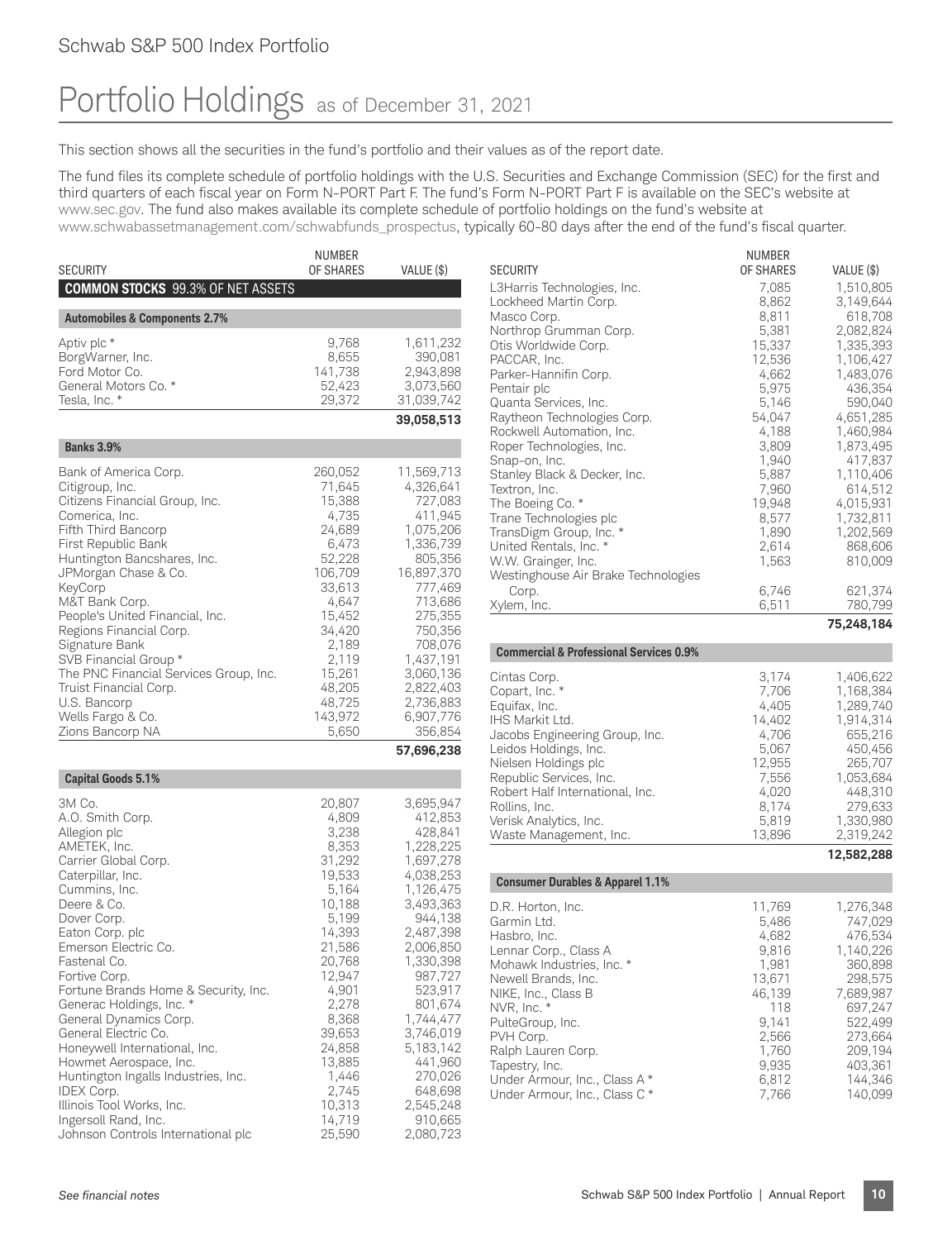| <b>SECURITY</b>                                                                                                                                                                                                                                                                                                                                                                                                                                                                                                                                                                                                                                                                                         | <b>NUMBER</b><br>OF SHARES                                                                                                                                                                                                                           | VALUE (\$)                                                                                                                                                                                                                                                                                                                                  |
|---------------------------------------------------------------------------------------------------------------------------------------------------------------------------------------------------------------------------------------------------------------------------------------------------------------------------------------------------------------------------------------------------------------------------------------------------------------------------------------------------------------------------------------------------------------------------------------------------------------------------------------------------------------------------------------------------------|------------------------------------------------------------------------------------------------------------------------------------------------------------------------------------------------------------------------------------------------------|---------------------------------------------------------------------------------------------------------------------------------------------------------------------------------------------------------------------------------------------------------------------------------------------------------------------------------------------|
| VF Corp.<br>Whirlpool Corp.                                                                                                                                                                                                                                                                                                                                                                                                                                                                                                                                                                                                                                                                             | 11,772<br>2,193                                                                                                                                                                                                                                      | 861,946<br>514,609                                                                                                                                                                                                                                                                                                                          |
|                                                                                                                                                                                                                                                                                                                                                                                                                                                                                                                                                                                                                                                                                                         |                                                                                                                                                                                                                                                      | 15,756,562                                                                                                                                                                                                                                                                                                                                  |
| <b>Consumer Services 1.9%</b>                                                                                                                                                                                                                                                                                                                                                                                                                                                                                                                                                                                                                                                                           |                                                                                                                                                                                                                                                      |                                                                                                                                                                                                                                                                                                                                             |
| Booking Holdings, Inc. *<br>Caesars Entertainment, Inc. *<br>Carnival Corp. *<br>Chipotle Mexican Grill, Inc. *<br>Darden Restaurants, Inc.<br>Domino's Pizza, Inc.<br>Expedia Group, Inc. *<br>Hilton Worldwide Holdings, Inc. *<br>Las Vegas Sands Corp. *<br>Marriott International, Inc., Class A *<br>McDonald's Corp.<br>MGM Resorts International<br>Norwegian Cruise Line Holdings Ltd. *<br>Penn National Gaming, Inc. *<br>Royal Caribbean Cruises Ltd. *<br>Starbucks Corp.<br>Wynn Resorts Ltd. *<br>Yum! Brands, Inc.                                                                                                                                                                      | 1,483<br>7,719<br>29,050<br>1,016<br>4,686<br>1,314<br>5,272<br>10,064<br>12,415<br>9,878<br>26,981<br>14,054<br>13,364<br>5,998<br>8,097<br>42,607<br>3,800<br>10,583                                                                               | 3,558,058<br>721,958<br>584,486<br>1,776,222<br>705,899<br>741,530<br>952,756<br>1,569,883<br>467,301<br>1,632,241<br>7,232,797<br>630,744<br>277,169<br>310,996<br>622,659<br>4,983,741<br>323,152<br>1,469,555                                                                                                                            |
|                                                                                                                                                                                                                                                                                                                                                                                                                                                                                                                                                                                                                                                                                                         |                                                                                                                                                                                                                                                      | 28,561,147                                                                                                                                                                                                                                                                                                                                  |
| <b>Diversified Financials 4.9%</b>                                                                                                                                                                                                                                                                                                                                                                                                                                                                                                                                                                                                                                                                      |                                                                                                                                                                                                                                                      |                                                                                                                                                                                                                                                                                                                                             |
| American Express Co.<br>Ameriprise Financial, Inc.<br>Berkshire Hathaway, Inc., Class B *<br>BlackRock, Inc.<br>Capital One Financial Corp.<br>Cboe Global Markets, Inc.<br>CME Group, Inc.<br>Discover Financial Services<br>FactSet Research Systems, Inc.<br>Franklin Resources, Inc.<br>Intercontinental Exchange, Inc.<br>Invesco Ltd.<br>MarketAxess Holdings, Inc.<br>Moody's Corp.<br>Morgan Stanley<br>MSCI, Inc.<br>Nasdaq, Inc.<br>Northern Trust Corp.<br>Raymond James Financial, Inc.<br>S&P Global, Inc.<br>State Street Corp.<br>Synchrony Financial<br>T. Rowe Price Group, Inc.<br>The Bank of New York Mellon Corp.<br>The Charles Schwab Corp. (a)<br>The Goldman Sachs Group, Inc. | 22,655<br>4,043<br>66,129<br>5,157<br>15,369<br>3,852<br>12,979<br>10,582<br>1,360<br>10,152<br>20,348<br>12,338<br>1,373<br>5,841<br>51,839<br>2,978<br>4,230<br>7,504<br>6,694<br>8,703<br>13,207<br>19,761<br>8,119<br>27,444<br>54,130<br>12,258 | 3,706,358<br>1,219,611<br>19,772,571<br>4,721,543<br>2,229,888<br>502,301<br>2,965,182<br>1,222,856<br>660,974<br>339,990<br>2,782,996<br>284,021<br>564,674<br>2,281,378<br>5,088,516<br>1,824,591<br>888,342<br>897,553<br>672,078<br>4,107,207<br>1,228,251<br>916,713<br>1,596,520<br>1,593,947<br>4,552,333<br>4,689,298<br>71,309,692 |
| Energy 2.7%                                                                                                                                                                                                                                                                                                                                                                                                                                                                                                                                                                                                                                                                                             |                                                                                                                                                                                                                                                      |                                                                                                                                                                                                                                                                                                                                             |
| APA Corp.<br>Baker Hughes Co.<br>Chevron Corp.<br>ConocoPhillips<br>Coterra Energy, Inc.<br>Devon Energy Corp.<br>Diamondback Energy, Inc.<br>EOG Resources, Inc.<br>Exxon Mobil Corp.<br>Halliburton Co.                                                                                                                                                                                                                                                                                                                                                                                                                                                                                               | 13,118<br>31,560<br>69,604<br>47,626<br>29,378<br>22,736<br>6,150<br>21,127<br>152,866<br>32,323                                                                                                                                                     | 352,743<br>759,334<br>8,168,029<br>3,437,645<br>558,182<br>1,001,521<br>663,277<br>1,876,711<br>9,353,870<br>739,227                                                                                                                                                                                                                        |

| <b>SECURITY</b><br>Hess Corp.<br>Kinder Morgan, Inc.<br>Marathon Oil Corp.<br>Marathon Petroleum Corp.<br>Occidental Petroleum Corp.<br>ONEOK, Inc.<br>Phillips 66<br>Pioneer Natural Resources Co.<br>Schlumberger Ltd.<br>The Williams Cos., Inc.<br>Valero Energy Corp.                                                                                                                                                                                                                                                                                                | NUMBER<br>OF SHARES<br>9,955<br>70,402<br>28,114<br>22,226<br>32,040<br>16,101<br>15,821<br>8,198<br>50,649<br>43,867<br>14,762                                                                        | VALUE (\$)<br>736,969<br>1,116,576<br>461,632<br>1,422,242<br>928,839<br>946,095<br>1,146,390<br>1,491,052<br>1,516,937<br>1,142,297<br>1,108,774<br>38,928,342                                                                                                       |
|---------------------------------------------------------------------------------------------------------------------------------------------------------------------------------------------------------------------------------------------------------------------------------------------------------------------------------------------------------------------------------------------------------------------------------------------------------------------------------------------------------------------------------------------------------------------------|--------------------------------------------------------------------------------------------------------------------------------------------------------------------------------------------------------|-----------------------------------------------------------------------------------------------------------------------------------------------------------------------------------------------------------------------------------------------------------------------|
| Food & Staples Retailing 1.4%                                                                                                                                                                                                                                                                                                                                                                                                                                                                                                                                             |                                                                                                                                                                                                        |                                                                                                                                                                                                                                                                       |
| Costco Wholesale Corp.<br>Sysco Corp.<br>The Kroger Co.<br>Walgreens Boots Alliance, Inc.<br>Walmart, Inc.                                                                                                                                                                                                                                                                                                                                                                                                                                                                | 15,954<br>18,510<br>24,436<br>25,942<br>51,351                                                                                                                                                         | 9,057,086<br>1,453,961<br>1,105,973<br>1,353,135<br>7,429,976<br>20,400,131                                                                                                                                                                                           |
| Food, Beverage & Tobacco 2.9%                                                                                                                                                                                                                                                                                                                                                                                                                                                                                                                                             |                                                                                                                                                                                                        |                                                                                                                                                                                                                                                                       |
| Altria Group, Inc.<br>Archer-Daniels-Midland Co.<br>Brown-Forman Corp., Class B<br>Campbell Soup Co.<br>Conagra Brands, Inc.<br>Constellation Brands, Inc., Class A<br>General Mills, Inc.<br>Hormel Foods Corp.<br>Kellogg Co.<br>Lamb Weston Holdings, Inc.<br>McCormick & Co, Inc.<br>Molson Coors Beverage Co., Class B<br>Mondelez International, Inc., Class A<br>Monster Beverage Corp. *<br>PepsiCo, Inc.<br>Philip Morris International, Inc.<br>The Coca-Cola Co.<br>The Hershey Co.<br>The JM Smucker Co.<br>The Kraft Heinz Co.<br>Tyson Foods, Inc., Class A | 66,327<br>20,201<br>6,598<br>7,308<br>17,319<br>5,931<br>21,871<br>10,189<br>9,236<br>5,275<br>9,004<br>6,803<br>50,370<br>13,566<br>49,925<br>56,215<br>140,369<br>5,249<br>3,913<br>25,633<br>10,645 | 3,143,236<br>1,365,386<br>480,730<br>317,606<br>591,444<br>1,488,503<br>1,473,668<br>497,325<br>594,983<br>334,329<br>869,876<br>315,319<br>3,340,035<br>1,302,879<br>8,672,472<br>5,340,425<br>8,311,248<br>1,015,524<br>531,464<br>920,225<br>927,818<br>41,834,495 |
| <b>Health Care Equipment &amp; Services 5.8%</b>                                                                                                                                                                                                                                                                                                                                                                                                                                                                                                                          |                                                                                                                                                                                                        |                                                                                                                                                                                                                                                                       |
| Abbott Laboratories<br>ABIOMED, Inc. *<br>Align Technology, Inc. *<br>AmerisourceBergen Corp.<br>Anthem, Inc.<br>Baxter International, Inc.<br>Becton Dickinson & Co.<br>Boston Scientific Corp. *<br>Cardinal Health, Inc.<br>Centene Corp. *<br>Cerner Corp.<br>Cigna Corp.<br>CVS Health Corp.<br>DaVita, Inc. *<br>Dentsply Sirona, Inc.<br>DexCom, Inc. *<br>Edwards Lifesciences Corp. *<br>HCA Healthcare, Inc.                                                                                                                                                    | 63,849<br>1,643<br>2,648<br>5,402<br>8,764<br>18,078<br>10,370<br>51,454<br>10,173<br>21,070<br>10,623<br>11,967<br>47,665<br>2,354<br>7,893<br>3,500<br>22,544<br>8,647                               | 8,986,108<br>590,116<br>1,740,213<br>717,872<br>4,062,465<br>1,551,816<br>2,607,848<br>2,185,766<br>523,808<br>1,736,168<br>986,558<br>2,747,982<br>4,917,121<br>267,791<br>440,350<br>1,879,325<br>2,920,575<br>2,221,587                                            |

Henry Schein, Inc. \* 5,007 388,193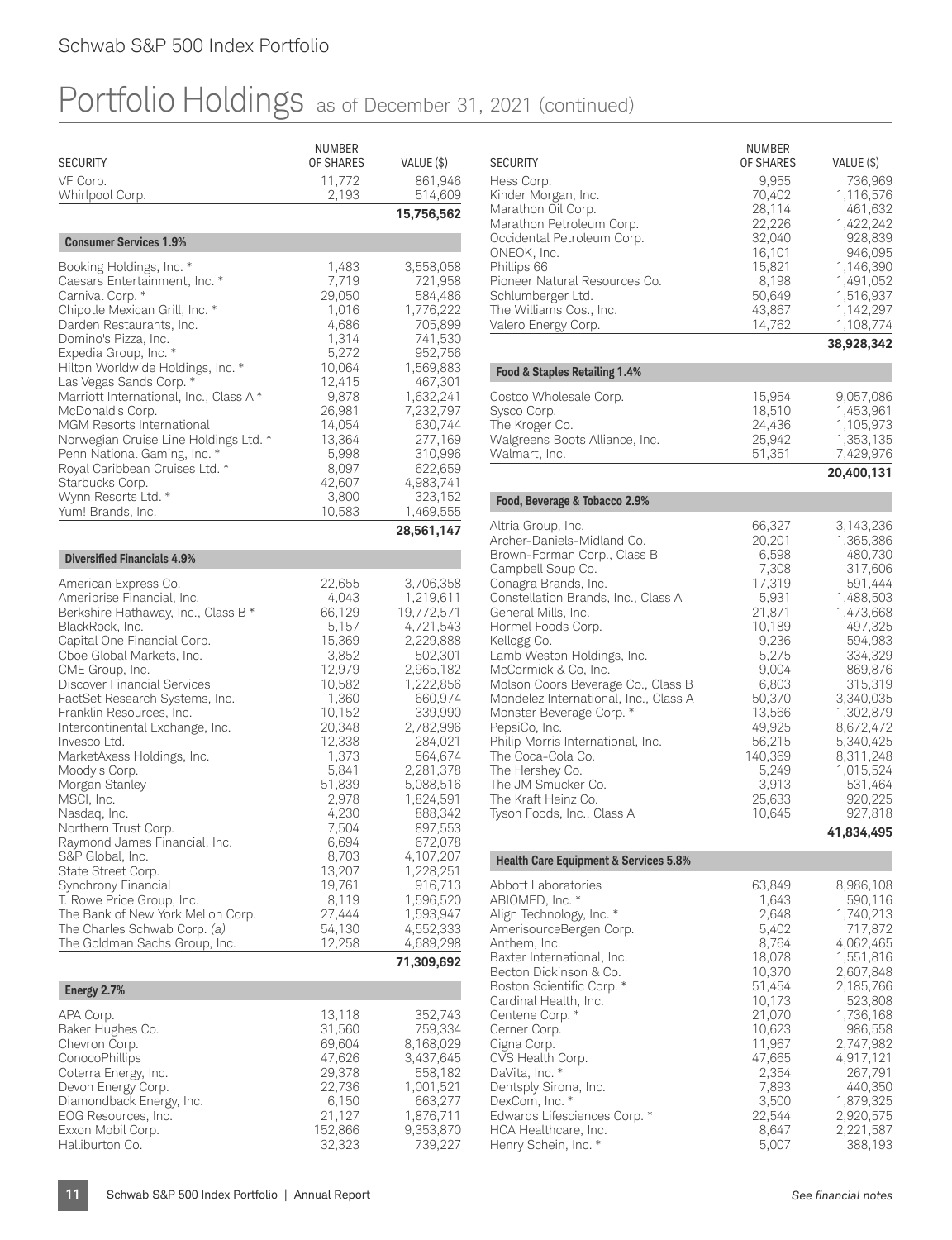**NUMBER** 

| <b>SECURITY</b>                                              | <b>IVUIVIDLN</b><br>OF SHARES | VALUE (\$)               |
|--------------------------------------------------------------|-------------------------------|--------------------------|
| Hologic, Inc. *<br>Humana, Inc.                              | 9,152<br>4,641                | 700,677<br>2,152,774     |
| IDEXX Laboratories, Inc. *                                   | 3,062                         | 2,016,205                |
| Intuitive Surgical, Inc. *                                   | 12,890                        | 4,631,377                |
| Laboratory Corp. of America Holdings *<br>McKesson Corp.     | 3,455<br>5,513                | 1,085,596<br>1,370,366   |
| Medtronic plc                                                | 48,594                        | 5,027,049                |
| Quest Diagnostics, Inc.                                      | 4,429                         | 766,261                  |
| ResMed, Inc.<br>STERIS plc                                   | 5,262<br>3,612                | 1,370,646<br>879,197     |
| Stryker Corp.                                                | 12,123                        | 3,241,933                |
| Teleflex, Inc.                                               | 1,692                         | 555,788                  |
| The Cooper Cos., Inc.<br>UnitedHealth Group, Inc.            | 1,780<br>34,009               | 745,713<br>17,077,279    |
| Universal Health Services, Inc., Class B                     | 2,639                         | 342,173                  |
| Zimmer Biomet Holdings, Inc.                                 | 7,543                         | 958,263                  |
|                                                              |                               | 84,392,959               |
| <b>Household &amp; Personal Products 1.6%</b>                |                               |                          |
| Church & Dwight Co., Inc.                                    | 8,816                         | 903,640                  |
| Colgate-Palmolive Co.<br>Kimberly-Clark Corp.                | 30,429<br>12,156              | 2,596,811<br>1,737,336   |
| The Clorox Co.                                               | 4,436                         | 773,461                  |
| The Estee Lauder Cos., Inc., Class A                         | 8,367                         | 3,097,463                |
| The Procter & Gamble Co.                                     | 87,381                        | 14,293,784<br>23,402,495 |
|                                                              |                               |                          |
| Insurance 1.8%                                               |                               |                          |
| Aflac, Inc.<br>American International Group, Inc.            | 21,975<br>29,982              | 1,283,120<br>1,704,777   |
| Aon plc, Class A                                             | 7,956                         | 2,391,255                |
| Arthur J. Gallagher & Co.                                    | 7,485                         | 1,269,980                |
| Assurant, Inc.<br>Brown & Brown, Inc.                        | 2,056<br>8,464                | 320,448<br>594,850       |
| Chubb Ltd.                                                   | 15,554                        | 3,006,744                |
| Cincinnati Financial Corp.                                   | 5,412                         | 616,589                  |
| Everest Re Group Ltd.<br>Globe Life, Inc.                    | 1,422<br>3,354                | 389,514<br>314,337       |
| Lincoln National Corp.                                       | 6,134                         | 418,707                  |
| Loews Corp.                                                  | 7,234                         | 417,836                  |
| Marsh & McLennan Cos., Inc.<br>MetLife, Inc.                 | 18,231<br>25,818              | 3,168,912<br>1,613,367   |
| Principal Financial Group, Inc.                              | 8,901                         | 643,809                  |
| Prudential Financial, Inc.                                   | 13,648<br>10,350              | 1,477,260                |
| The Allstate Corp.<br>The Hartford Financial Services Group, |                               | 1,217,677                |
| Inc.                                                         | 12,290                        | 848,502                  |
| The Progressive Corp.                                        | 21,126                        | 2,168,584<br>1,389,568   |
| The Travelers Cos., Inc.<br>W.R. Berkley Corp.               | 8,883<br>5,040                | 415,246                  |
| Willis Towers Watson plc                                     | 4,499                         | 1,068,467                |
|                                                              |                               | 26,739,549               |
| <b>Materials 2.5%</b>                                        |                               |                          |
| Air Products and Chemicals, Inc.                             | 7,993                         | 2,431,950                |
| Albemarle Corp.<br>Amcor plc                                 | 4,224<br>55,361               | 987,444<br>664,886       |
| Avery Dennison Corp.                                         | 2,990                         | 647,544                  |
| Ball Corp.                                                   | 11,695                        | 1,125,878                |
| Celanese Corp., Series A<br>CF Industries Holdings, Inc.     | 3,931<br>7,745                | 660,644<br>548,191       |
| Corteva, Inc.                                                | 26,321                        | 1,244,457                |
| Dow, Inc.                                                    | 26,706                        | 1,514,764                |
| DuPont de Nemours, Inc.<br>Eastman Chemical Co.              | 18,708<br>4,854               | 1,511,232<br>586,897     |

| <b>SECURITY</b><br>Ecolab, Inc.<br>FMC Corp.<br>Freeport-McMoRan, Inc.<br>International Flavors & Fragrances, Inc.<br>International Paper Co.<br>Linde plc<br>LyondellBasell Industries, Class A<br>Martin Marietta Materials, Inc.<br>Newmont Corp.<br>Nucor Corp.<br>Packaging Corp. of America<br>PPG Industries, Inc.<br>Sealed Air Corp.<br>The Mosaic Co. | <b>NUMBER</b><br>OF SHARES<br>9,002<br>4.577<br>53,024<br>9.190<br>13,982<br>18,507<br>9,492<br>2.252<br>28.793<br>10,320<br>3,430<br>8,572<br>5,349<br>13,375 | VALUE (\$)<br>2,111,779<br>502.967<br>2,212,692<br>1.384.473<br>656.874<br>6.411.380<br>875.447<br>992.051<br>1,785,742<br>1.178.028<br>466,995<br>1.478.156<br>360.897<br>525.504 |
|-----------------------------------------------------------------------------------------------------------------------------------------------------------------------------------------------------------------------------------------------------------------------------------------------------------------------------------------------------------------|----------------------------------------------------------------------------------------------------------------------------------------------------------------|------------------------------------------------------------------------------------------------------------------------------------------------------------------------------------|
| The Sherwin-Williams Co.<br>Vulcan Materials Co.<br>Westrock Co.                                                                                                                                                                                                                                                                                                | 8,710<br>4,792<br>9,641                                                                                                                                        | 3,067,314<br>994,723<br>427,675                                                                                                                                                    |
|                                                                                                                                                                                                                                                                                                                                                                 |                                                                                                                                                                | 37,356,584                                                                                                                                                                         |

| <b>Media &amp; Entertainment 8.9%</b>   |         |             |
|-----------------------------------------|---------|-------------|
| Activision Blizzard, Inc.               | 28,124  | 1,871,090   |
| Alphabet, Inc., Class A*                | 10,862  | 31,467,648  |
| Alphabet, Inc., Class C *               | 10,096  | 29,213,685  |
| Charter Communications, Inc., Class A * | 4,467   | 2,912,350   |
| Comcast Corp., Class A                  | 164,635 | 8,286,080   |
| Discovery, Inc., Class $A*(b)$          | 6,110   | 143,829     |
| Discovery, Inc., Class C*               | 10,967  | 251,144     |
| DISH Network Corp., Class A*            | 9,017   | 292,511     |
| Electronic Arts, Inc.                   | 10,212  | 1,346,963   |
| Fox Corp., Class A                      | 11,567  | 426,822     |
| Fox Corp., Class B                      | 5,310   | 181,974     |
| Live Nation Entertainment, Inc. *       | 4,878   | 583,848     |
| Match Group, Inc. *                     | 10,222  | 1,351,860   |
| Meta Platforms, Inc., Class A*          | 85,441  | 28,738,080  |
| Netflix, Inc. *                         | 15,994  | 9,635,425   |
| News Corp., Class A                     | 14,192  | 316,624     |
| News Corp., Class B                     | 4,397   | 98,933      |
| Omnicom Group, Inc.                     | 7,675   | 562,347     |
| Take-Two Interactive Software, Inc. *   | 4,163   | 739,848     |
| The Interpublic Group of Cos., Inc.     | 14,218  | 532,464     |
| The Walt Disney Co. *                   | 65,613  | 10,162,798  |
| Twitter, Inc. *                         | 28,872  | 1,247,848   |
| ViacomCBS, Inc., Class B                | 21,907  | 661,153     |
|                                         |         |             |
|                                         |         | 131,025,324 |

**Pharmaceuticals, Biotechnology & Life Sciences 7.4%** AbbVie, Inc. 63,835 8,643,259<br>Agilent Technologies, Inc. 63,835 8,643,259 Agilent Technologies, Inc. 10,931 1,745,134<br>Amgen, Inc. 20,338 4,575,440 Amgen, Inc. 20,338 4,575,440<br>Biogen, Inc. \* 20,338 4,575,440 Biogen, Inc. \* 6,304 1,272,536<br>Bio-Rad Laboratories, Inc., Class A \* 780 589,345 Bio-Rad Laboratories, Inc., Class A \* 780 589,345<br>Bio-Techne Corp. 1,419 734,105 Bio-Techne Corp. 1,419 734,105 Bristol-Myers Squibb Co. 80,146 4,997,103<br>Catalent, Inc. \* 6,181 791,353 Catalent, Inc. \* Charles River Laboratories International, 1,822 686,493<br>22,964 7,555,386 Danaher Corp. 22,964 7,555,386 Eli Lilly & Co. Gilead Sciences, Inc. 45,292 3,288,652<br>Illumina, Inc. \* 6,644 2,147,203 Illumina, Inc. \* 5,644 2,147,203<br>Incyte Corp. \* 6,780 497,652 Incyte Corp. \* 6,780 497,652<br>IQVIA Holdings, Inc. \* 6,898 1,946,202 IQVIA Holdings, Inc. \* 6,898 1,946,202 Johnson & Johnson 95,057 16,261,401 Merck & Co., Inc. 91,207 6,990,104<br>Mettler-Toledo International, Inc. \* 830 1,408,684 Mettler-Toledo International, Inc. \* 830 1,408,684<br>Moderna, Inc. \* 830 1,408,684<br>12,737 3,234,943 Moderna, Inc. \*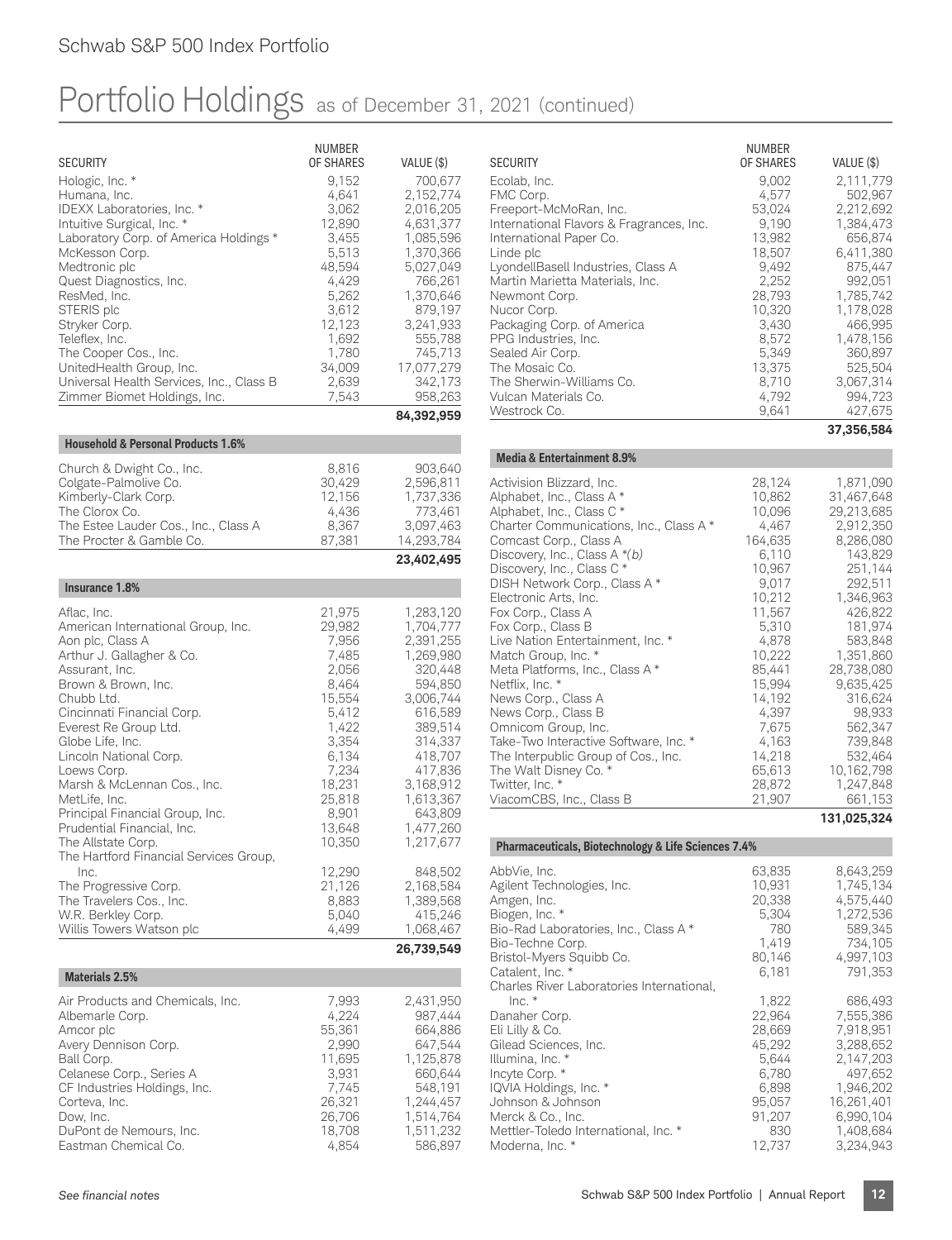|                                                               | NUMBER           |                        |
|---------------------------------------------------------------|------------------|------------------------|
| <b>SECURITY</b>                                               | OF SHARES        | VALUE (\$)             |
| Organon & Co.<br>PerkinElmer, Inc.                            | 9,155<br>4,557   | 278,770<br>916,230     |
| Pfizer, Inc.                                                  | 202,670          | 11,967,664             |
| Regeneron Pharmaceuticals, Inc. *                             | 3,817            | 2,410,512              |
| Thermo Fisher Scientific, Inc.                                | 14,228           | 9,493,491              |
| Vertex Pharmaceuticals, Inc. *                                | 9,181            | 2,016,148              |
| Viatris, Inc.                                                 | 43,666           | 590,801                |
| Waters Corp. *<br>West Pharmaceutical Services, Inc.          | 2,204<br>2,675   | 821,210<br>1,254,602   |
| Zoetis, Inc.                                                  | 17,083           | 4,168,765              |
|                                                               |                  | 109,202,139            |
| Real Estate 2.7%                                              |                  |                        |
|                                                               |                  |                        |
| Alexandria Real Estate Equities, Inc.<br>American Tower Corp. | 5,091<br>16,444  | 1,135,089<br>4,809,870 |
| AvalonBay Communities, Inc.                                   | 5,046            | 1,274,569              |
| Boston Properties, Inc.                                       | 5,133            | 591,219                |
| CBRE Group, Inc., Class A *                                   | 12,085           | 1,311,343              |
| Crown Castle International Corp.                              | 15,607           | 3,257,805              |
| Digital Realty Trust, Inc.                                    | 10,248           | 1,812,564              |
| Duke Realty Corp.                                             | 13,752           | 902,681                |
| Equinix, Inc.<br><b>Equity Residential</b>                    | 3,251<br>12,323  | 2,749,826<br>1,115,232 |
| Essex Property Trust, Inc.                                    | 2,350            | 827,741                |
| Extra Space Storage, Inc.                                     | 4,835            | 1,096,240              |
| Federal Realty Investment Trust                               | 2,528            | 344,617                |
| Healthpeak Properties, Inc.                                   | 19,461           | 702,348                |
| Host Hotels & Resorts, Inc. *                                 | 25,783           | 448,366                |
| Iron Mountain, Inc.                                           | 10,454           | 547,058                |
| Kimco Realty Corp.                                            | 22,260           | 548,709                |
| Mid-America Apartment Communities,<br>Inc.                    | 4,157            | 953,782                |
| Prologis, Inc.                                                | 26,697           | 4,494,707              |
| Public Storage                                                | 5,509            | 2,063,451              |
| Realty Income Corp.                                           | 20,426           | 1,462,297              |
| Regency Centers Corp.                                         | 5,563            | 419,172                |
| SBA Communications Corp.                                      | 3,928            | 1,528,071              |
| Simon Property Group, Inc.                                    | 11,865           | 1,895,671              |
| UDR, Inc.<br>Ventas, Inc.                                     | 10,492<br>14,412 | 629,415<br>736,741     |
| Vornado Realty Trust                                          | 5,741            | 240,318                |
| Welltower, Inc.                                               | 15,718           | 1,348,133              |
| Weyerhaeuser Co.                                              | 27,047           | 1,113,795              |
|                                                               |                  | 40,360,830             |
| <b>Retailing 6.8%</b>                                         |                  |                        |
| Advance Auto Parts, Inc.                                      | 2,275            | 545,727                |
| Amazon.com, Inc. *                                            | 15,748           | 52,509,186             |
| AutoZone, Inc. *                                              | 757              | 1,586,967              |
| Bath & Body Works, Inc.                                       | 9,546            | 666,215                |
| Best Buy Co., Inc.<br>CarMax, Inc. *                          | 7,993<br>5,854   | 812,089<br>762,366     |
| Dollar General Corp.                                          | 8,424            | 1,986,632              |
| Dollar Tree, Inc. *                                           | 8,121            | 1,141,163              |
| eBay, Inc.                                                    | 22,604           | 1,503,166              |
| Etsy, Inc. *                                                  | 4,578            | 1,002,307              |
| Genuine Parts Co.                                             | 5,143            | 721,049                |
| LKQ Corp.                                                     | 9,684<br>25,002  | 581,331<br>6,462,517   |
| Lowe's Cos., Inc.<br>O'Reilly Automotive, Inc. *              | 2,433            | 1,718,258              |
| Pool Corp.                                                    | 1,448            | 819,568                |
| Ross Stores, Inc.                                             | 12,832           | 1,466,441              |
| Target Corp.                                                  | 17,622           | 4,078,436              |
| The Gap, Inc.                                                 | 7,741            | 136,629                |
| The Home Depot, Inc.                                          | 38,107           | 15,814,786             |
| The TJX Cos., Inc.                                            | 43,421           | 3,296,522              |

| <b>SECURITY</b>                                                                                                                                                                                                                                                                                                                                                                                                                                                                                                                                                      | <b>NUMBER</b><br>OF SHARES                                                                                                                                                                                      | VALUE (\$)                                                                                                                                                                                                                                                                     |
|----------------------------------------------------------------------------------------------------------------------------------------------------------------------------------------------------------------------------------------------------------------------------------------------------------------------------------------------------------------------------------------------------------------------------------------------------------------------------------------------------------------------------------------------------------------------|-----------------------------------------------------------------------------------------------------------------------------------------------------------------------------------------------------------------|--------------------------------------------------------------------------------------------------------------------------------------------------------------------------------------------------------------------------------------------------------------------------------|
| Tractor Supply Co.                                                                                                                                                                                                                                                                                                                                                                                                                                                                                                                                                   | 4,110                                                                                                                                                                                                           | 980,646                                                                                                                                                                                                                                                                        |
| Ulta Beauty, Inc. *                                                                                                                                                                                                                                                                                                                                                                                                                                                                                                                                                  | 1,963                                                                                                                                                                                                           | 809,423                                                                                                                                                                                                                                                                        |
|                                                                                                                                                                                                                                                                                                                                                                                                                                                                                                                                                                      |                                                                                                                                                                                                                 | 99,401,424                                                                                                                                                                                                                                                                     |
| <b>Semiconductors &amp; Semiconductor Equipment 6.3%</b>                                                                                                                                                                                                                                                                                                                                                                                                                                                                                                             |                                                                                                                                                                                                                 |                                                                                                                                                                                                                                                                                |
| Advanced Micro Devices, Inc. *<br>Analog Devices, Inc.<br>Applied Materials, Inc.<br>Broadcom, Inc.<br>Enphase Energy, Inc. *<br>Intel Corp.<br>KLA Corp.<br>Lam Research Corp.<br>Microchip Technology, Inc.<br>Micron Technology, Inc.<br>Monolithic Power Systems, Inc.<br>NVIDIA Corp.<br>NXP Semiconductor N.V.<br>Qorvo, Inc. *                                                                                                                                                                                                                                | 43,605<br>19,405<br>32,603<br>14,863<br>4,872<br>146,850<br>5,475<br>5,084<br>20,036<br>40,391<br>1,565<br>90,270<br>9,602<br>3,979                                                                             | 6,274,759<br>3,410,817<br>5,130,408<br>9,889,989<br>891,284<br>7,562,775<br>2,354,852<br>3,656,159<br>1,744,334<br>3,762,422<br>772,061<br>26,549,310<br>2,187,143<br>622,276                                                                                                  |
| QUALCOMM, Inc.<br>Skyworks Solutions, Inc.<br>SolarEdge Technologies, Inc. *<br>Teradyne, Inc.<br>Texas Instruments, Inc.<br>Xilinx, Inc.                                                                                                                                                                                                                                                                                                                                                                                                                            | 40,441<br>5,963<br>1,896<br>5,886<br>33,346<br>8,951                                                                                                                                                            | 7,395,446<br>925,100<br>531,961<br>962,537<br>6,284,721<br>1,897,880<br>92,806,234                                                                                                                                                                                             |
| Software & Services 13.9%                                                                                                                                                                                                                                                                                                                                                                                                                                                                                                                                            |                                                                                                                                                                                                                 |                                                                                                                                                                                                                                                                                |
| Accenture plc, Class A<br>Adobe, Inc. *<br>Akamai Technologies, Inc. *<br>ANSYS, Inc. *<br>Autodesk, Inc. *<br>Automatic Data Processing, Inc.<br>Broadridge Financial Solutions, Inc.<br>Cadence Design Systems, Inc. *<br>Ceridian HCM Holding, Inc. *<br>Citrix Systems, Inc.<br>Cognizant Technology Solutions Corp.,<br>Class A<br>DXC Technology Co. *                                                                                                                                                                                                         | 22,807<br>17,180<br>5,866<br>3,151<br>7,939<br>15,215<br>4,209<br>10,007<br>4,918<br>4,503<br>18,965<br>9,109                                                                                                   | 9,454,642<br>9,742,091<br>686,557<br>1,263,929<br>2,232,367<br>3,751,715<br>769,489<br>1,864,804<br>513,734<br>425,939<br>1,682,575<br>293,219                                                                                                                                 |
| EPAM Systems, Inc. *<br>Fidelity National Information Services,<br>Inc.<br>Fiserv, Inc. *<br>FleetCor Technologies, Inc. *<br>Fortinet, Inc. *<br>Gartner, Inc. *<br>Global Payments, Inc.<br>International Business Machines Corp.<br>Intuit, Inc.<br>Jack Henry & Associates, Inc.<br>Mastercard, Inc., Class A<br>Microsoft Corp.<br>NortonLifeLock, Inc.<br>Oracle Corp.<br>Paychex, Inc.<br>Paycom Software, Inc. *<br>PayPal Holdings, Inc. *<br>PTC, Inc. *<br>salesforce.com, Inc. *<br>ServiceNow, Inc. *<br>Synopsys, Inc. *<br>Tyler Technologies, Inc. * | 2,048<br>21,988<br>21,456<br>2,932<br>4,900<br>2,969<br>10,477<br>32,381<br>10,225<br>2,673<br>31,324<br>271,098<br>21,005<br>58,237<br>11,587<br>1,738<br>42,425<br>3,815<br>35,350<br>7,186<br>5,507<br>1,480 | 1,368,986<br>2,399,990<br>2,226,918<br>656,299<br>1,761,060<br>992,596<br>1,416,281<br>4,328,044<br>6,576,925<br>446,364<br>11,255,340<br>91,175,679<br>545,710<br>5,078,849<br>1,581,626<br>721,600<br>8,000,507<br>462,187<br>8,983,495<br>4,664,504<br>2,029,330<br>796,166 |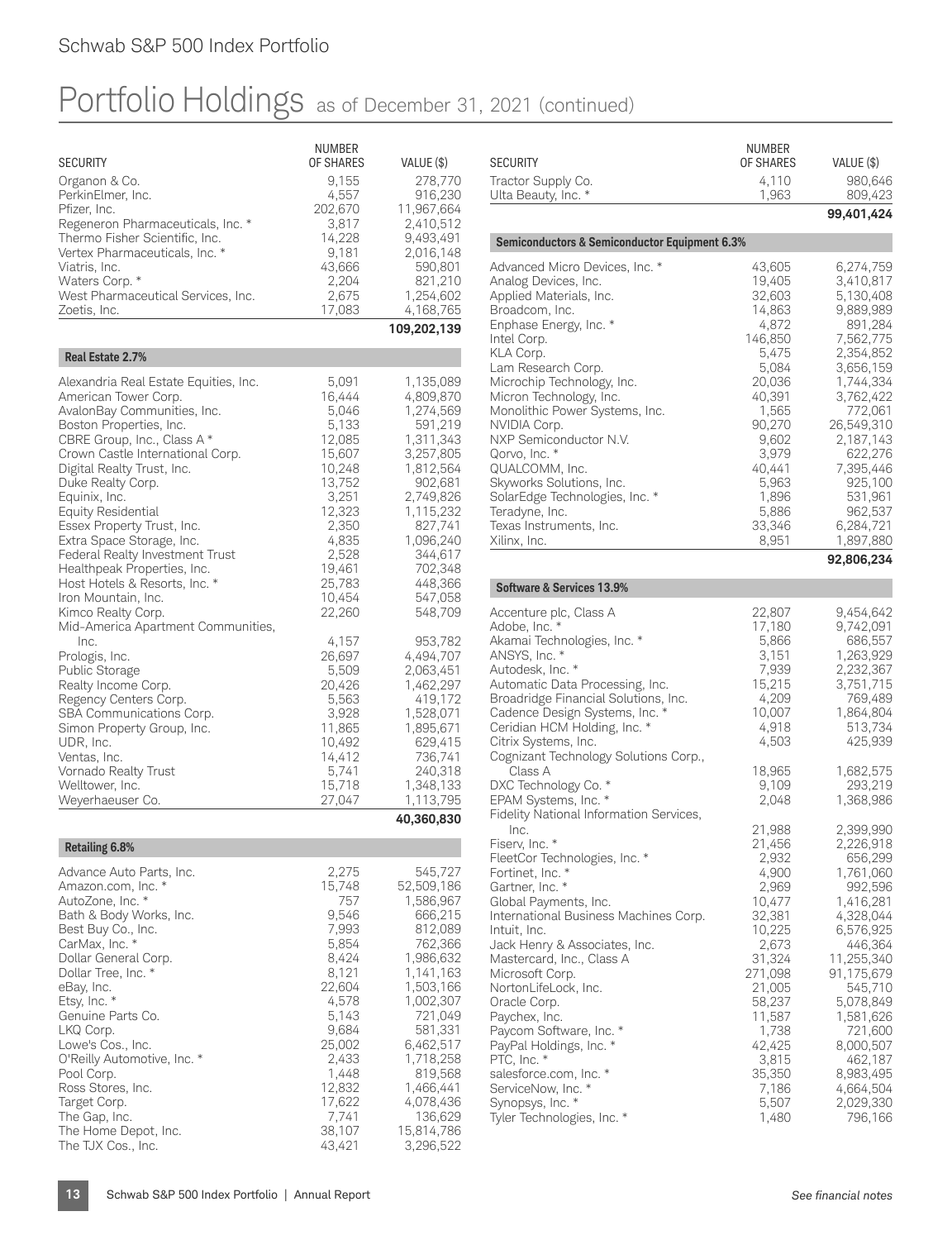| <b>SECURITY</b>                                                          | <b>NUMBER</b><br>OF SHARES | VALUE (\$)              |
|--------------------------------------------------------------------------|----------------------------|-------------------------|
| VeriSign, Inc. *<br>Visa, Inc., Class A                                  | 3,489<br>60,554            | 885,578<br>13,122,657   |
|                                                                          |                            | 204, 157, 752           |
| Technology Hardware & Equipment 8.7%                                     |                            |                         |
| Amphenol Corp., Class A                                                  | 21,593                     | 1,888,524               |
| Apple Inc.<br>Arista Networks, Inc. *                                    | 562,781<br>8,100           | 99,933,022<br>1,164,375 |
| CDW Corp.                                                                | 4,900                      | 1,003,422               |
| Cisco Systems, Inc.<br>Corning, Inc.                                     | 152,290<br>27,732          | 9,650,617<br>1,032,462  |
| F5, Inc. *<br>Hewlett Packard Enterprise Co.                             | 2,178<br>47,226            | 532,978<br>744,754      |
| HP, Inc.                                                                 | 41,617                     | 1,567,713               |
| IPG Photonics Corp. *<br>Juniper Networks, Inc.                          | 1,290<br>11,738            | 222,061<br>419,164      |
| Keysight Technologies, Inc. *                                            | 6,651                      | 1,373,498               |
| Motorola Solutions, Inc.<br>NetApp, Inc.                                 | 6,098<br>8,074             | 1,656,827<br>742,727    |
| Seagate Technology Holdings plc<br>TE Connectivity Ltd.                  | 7,396<br>11,783            | 835,600<br>1,901,069    |
| Teledyne Technologies, Inc. *                                            | 1,684                      | 735,723                 |
| Trimble, Inc. *<br>Western Digital Corp. *                               | 9,064<br>11,252            | 790,290<br>733,743      |
| Zebra Technologies Corp., Class A*                                       | 1,930                      | 1,148,736               |
|                                                                          |                            | 128,077,305             |
| <b>Telecommunication Services 1.2%</b>                                   |                            |                         |
| AT&T, Inc.                                                               | 257,844                    | 6,342,963               |
| Lumen Technologies, Inc.<br>T-Mobile US, Inc. *                          | 33,278<br>21,198           | 417,639<br>2,458,544    |
| Verizon Communications, Inc.                                             | 149,492                    | 7,767,604               |
|                                                                          |                            | 16,986,750              |
| <b>Transportation 1.7%</b>                                               |                            |                         |
| Alaska Air Group, Inc. *<br>American Airlines Group, Inc. *              | 4,523<br>23,385            | 235,648<br>419,995      |
| C.H. Robinson Worldwide, Inc.                                            | 4,693                      | 505,107                 |
| CSX Corp.<br>Delta Air Lines, Inc. *                                     | 80,086<br>23,106           | 3,011,234<br>902,982    |
| Expeditors International of Washington,<br>Inc.                          |                            |                         |
| FedEx Corp.                                                              | 6,117<br>8,825             | 821,452<br>2,282,498    |
| JB Hunt Transport Services, Inc.<br>Norfolk Southern Corp.               | 3,034<br>8,787             | 620,150<br>2,615,978    |
| Old Dominion Freight Line, Inc.                                          | 3,364                      | 1,205,590               |
| Southwest Airlines Co. *<br>Union Pacific Corp.                          | 21,374<br>23,213           | 915,662<br>5,848,051    |
| United Airlines Holdings, Inc. *<br>United Parcel Service, Inc., Class B | 11,692<br>26,329           | 511,876<br>5,643,358    |
|                                                                          |                            | 25,539,581              |
| Utilities 2.5%                                                           |                            |                         |
| Alliant Energy Corp.                                                     | 9,040                      | 555,689                 |
| Ameren Corp.                                                             | 9,301                      | 827,882                 |
| American Electric Power Co., Inc.<br>American Water Works Co., Inc.      | 18,184<br>6,555            | 1,617,830<br>1,237,977  |
| Atmos Energy Corp.<br>CenterPoint Energy, Inc.                           | 4,781<br>22,704            | 500,905<br>633,669      |
| CMS Energy Corp.                                                         | 10,460                     | 680,423                 |
| Consolidated Edison, Inc.<br>Dominion Energy, Inc.                       | 12,772<br>29,247           | 1,089,707<br>2,297,644  |
|                                                                          |                            |                         |

|                                       | NUMBER    |            |
|---------------------------------------|-----------|------------|
| <b>SECURITY</b>                       | OF SHARES | VALUE (\$) |
| DTE Energy Co.                        | 6,994     | 836,063    |
| Duke Energy Corp.                     | 27.775    | 2,913,597  |
| Edison International                  | 13,719    | 936,322    |
| Entergy Corp.                         | 7,257     | 817,501    |
| Evergy, Inc.                          | 8,278     | 567,954    |
| Eversource Energy                     | 12,415    | 1,129,517  |
| Exelon Corp.                          | 35,326    | 2,040,430  |
| FirstEnergy Corp.                     | 19,659    | 817,618    |
| NextEra Energy, Inc.                  | 70.851    | 6.614.649  |
| NiSource, Inc.                        | 14,169    | 391,206    |
| NRG Energy, Inc.                      | 8,840     | 380,827    |
| Pinnacle West Capital Corp.           | 4,072     | 287,442    |
| PPL Corp.                             | 27,099    | 814,596    |
| Public Service Enterprise Group, Inc. | 18,261    | 1.218.557  |
| Sempra Energy                         | 11,532    | 1,525,453  |
| The AES Corp.                         | 24,075    | 585,023    |
| The Southern Co.                      | 38,266    | 2,624,282  |
| WEC Energy Group, Inc.                | 11,391    | 1,105,724  |
| Xcel Energy, Inc.                     | 19,451    | 1,316,833  |
|                                       |           | 36,365,320 |

**Total Common Stocks (Cost \$752,952,614) 1,457,189,838**

|                                                                                                                                                                                                                    |                               | NUMBER OF SHARES/                    |                                                                       |
|--------------------------------------------------------------------------------------------------------------------------------------------------------------------------------------------------------------------|-------------------------------|--------------------------------------|-----------------------------------------------------------------------|
| <b>SECURITY</b><br><b>SHORT-TERM INVESTMENTS 0.7% OF NET ASSETS</b>                                                                                                                                                |                               | FACE AMOUNT (\$)                     | VALUE (\$)                                                            |
|                                                                                                                                                                                                                    |                               |                                      |                                                                       |
| <b>Money Market Funds 0.0%</b>                                                                                                                                                                                     |                               |                                      |                                                                       |
| State Street Institutional U.S. Government<br>Money Market Fund, Premier Class<br>$0.03\%$ (c)(d)                                                                                                                  |                               | 20,160                               | 20,160                                                                |
| <b>Time Deposits 0.7%</b>                                                                                                                                                                                          |                               |                                      |                                                                       |
| JPMorgan Chase Bank<br>$0.01\%$ , $01/03/22$ (e)                                                                                                                                                                   |                               | 3,574,232                            | 3,574,232                                                             |
| Sumitomo Mitsui Trust Bank, Ltd.<br>$0.01\%$ , 01/03/22 (e)                                                                                                                                                        |                               | 6,105,483                            | 6,105,483                                                             |
|                                                                                                                                                                                                                    |                               |                                      | 9,679,715                                                             |
| <b>Total Short-Term Investments</b><br>(Cost \$9,699,875)                                                                                                                                                          |                               |                                      | 9,699,875                                                             |
| <b>Total Investments in Securities</b><br>(Cost \$762,652,489)                                                                                                                                                     |                               |                                      | 1,466,889,713                                                         |
|                                                                                                                                                                                                                    | NUMBER OF<br><b>CONTRACTS</b> | NOTIONAL<br><b>AMOUNT</b><br>$($ \$) | <b>CURRENT VALUE/</b><br>UNREALIZED<br><b>APPRECIATION</b><br>$($ \$) |
| <b>FUTURES CONTRACTS</b>                                                                                                                                                                                           |                               |                                      |                                                                       |
| Long<br>S&P 500 Index, e-mini, expires<br>03/18/22                                                                                                                                                                 | 46                            | 10,944,550                           | 160,799                                                               |
| $\ast$<br>Non-income producing security.<br>Issuer is affiliated with the fund's investment adviser.<br>(a)<br>All or a portion of this security is on loan. Securities on loan were valued at<br>(b)<br>\$19,020. |                               |                                      |                                                                       |

- *(c)* The rate shown is the 7-day yield.
- *(d)* Security purchased with cash collateral received for securities on loan.
- *(e)* The rate shown is the current daily overnight rate.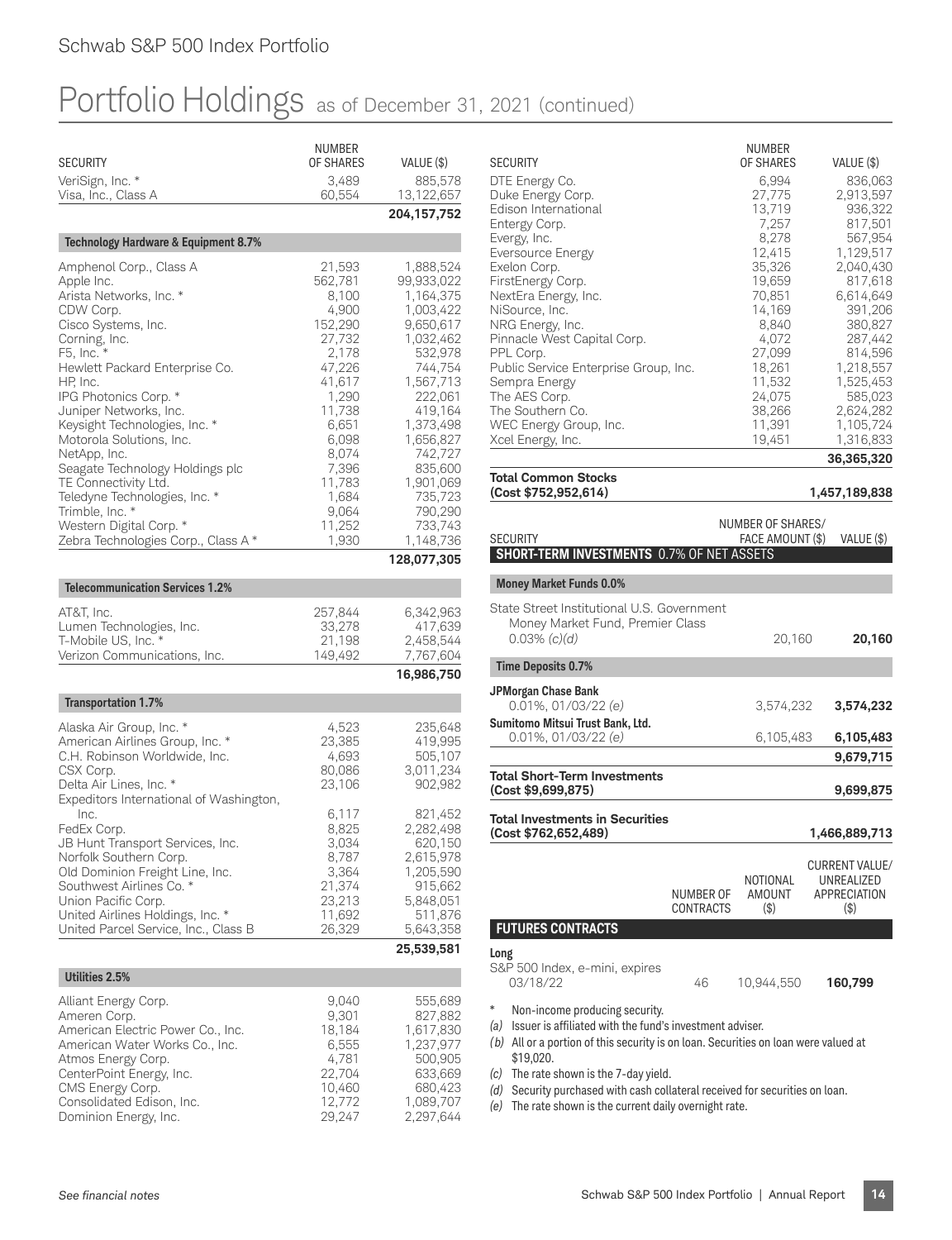Below is a summary of the fund's transactions with affiliated issuers during the period ended December 31, 2021:

|                                    |                 |             |              |                | NET CHANGE<br>IN UNREALIZED |             | BALANCE<br>OF SHARES |                  |
|------------------------------------|-----------------|-------------|--------------|----------------|-----------------------------|-------------|----------------------|------------------|
|                                    | <b>VALUE AT</b> |             |              | REALIZED       | APPRECIATION                | VALUE AT    | <b>HELD AT</b>       | <b>DIVIDENDS</b> |
|                                    | 12/31/20        | PURCHASES   | <b>SALES</b> | GAINS (LOSSES) | (DEPRECIATION)              | 12/31/21    | 12/31/21             | <b>RECEIVED</b>  |
| COMMON STOCKS 0.3% OF NET ASSETS   |                 |             |              |                |                             |             |                      |                  |
|                                    |                 |             |              |                |                             |             |                      |                  |
| <b>Diversified Financials 0.3%</b> |                 |             |              |                |                             |             |                      |                  |
| The Charles Schwab Corp.           | \$2,340,814     | \$1,127,642 | (\$399.952)  | \$51,215       | \$1,432,614                 | \$4,552,333 | 54.130               | \$34,869         |

The following is a summary of the inputs used to value the fund's investments as of December 31, 2021 (see financial note 2(a) for additional information):

|                                     | QUOTED PRICES IN<br>ACTIVE MARKETS FOR<br><b>IDENTICAL ASSETS</b> | OTHER SIGNIFICANT<br><b>OBSERVABLE INPUTS</b> | SIGNIFICANT<br>UNOBSERVABLE INPUTS |                 |
|-------------------------------------|-------------------------------------------------------------------|-----------------------------------------------|------------------------------------|-----------------|
| <b>DESCRIPTION</b>                  | (LEVEL 1)                                                         | (LEVEL 2)                                     | (LEVEL 3)                          | <b>TOTAL</b>    |
| <b>Assets</b>                       |                                                                   |                                               |                                    |                 |
| Common Stocks <sup>1</sup>          | \$1,457,189,838                                                   | $S-$                                          | $s-$                               | \$1,457,189,838 |
| Short-Term Investments <sup>1</sup> | 20,160                                                            |                                               |                                    | 20,160          |
| <b>Time Deposits</b>                |                                                                   | 9,679,715                                     |                                    | 9,679,715       |
| Futures Contracts <sup>2</sup>      | 160,799                                                           |                                               |                                    | 160,799         |
| <b>Total</b>                        | \$1,457,370,797                                                   | \$9,679,715                                   | \$–                                | \$1,467,050,512 |

<sup>1</sup> As categorized in the Portfolio Holdings.

<sup>2</sup> Futures contracts are reported at cumulative unrealized appreciation or depreciation.

Fund investments in mutual funds are classified as Level 1, without consideration to the classification level of the underlying securities held by the mutual funds, which could be Level 1, Level 2 or Level 3.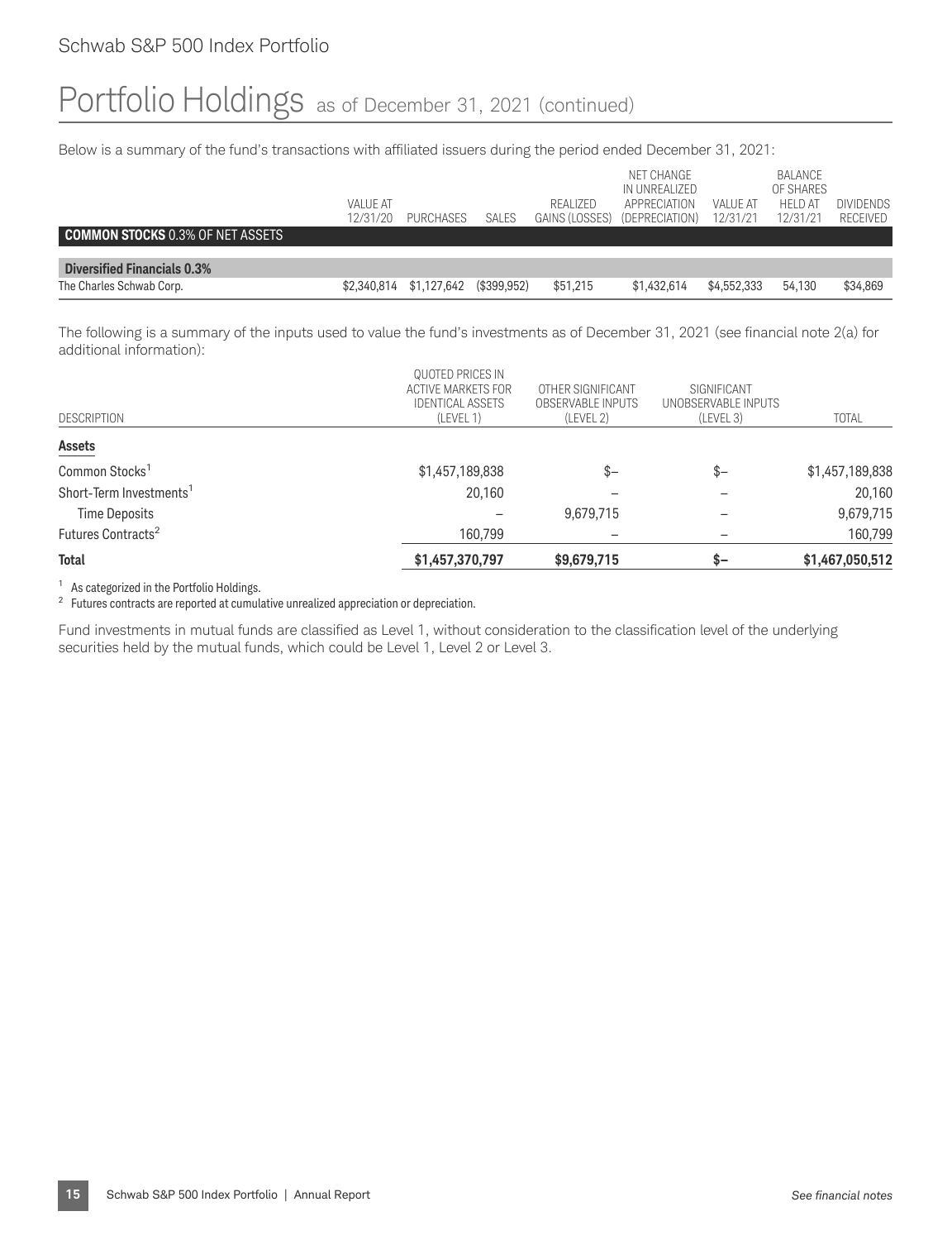## Statement of Assets and Liabilities

As of December 31, 2021

| <b>ASSETS</b>                                                                                                  |   |                                                                     |   |                       |                                                                                                                  |                                                     |
|----------------------------------------------------------------------------------------------------------------|---|---------------------------------------------------------------------|---|-----------------------|------------------------------------------------------------------------------------------------------------------|-----------------------------------------------------|
| Deposit with broker for futures contracts<br>Receivables:                                                      |   | Investments in securities, at value - affiliated (cost \$2,061,123) |   |                       | Investments in securities, at value - unaffiliated (cost \$760,591,366) including securities on loan of \$19,020 | \$4,552,333<br>1,462,337,380<br>586,500             |
| Fund shares sold<br><b>Dividends</b><br>Income from securities on loan                                         |   |                                                                     |   |                       |                                                                                                                  | 1,514,464<br>841,063<br>73<br>$\ddot{}$             |
| <b>Total assets</b>                                                                                            |   |                                                                     |   |                       |                                                                                                                  | 1,469,831,813                                       |
| <b>LIABILITIES</b>                                                                                             |   |                                                                     |   |                       |                                                                                                                  |                                                     |
| Collateral held for securities on loan<br>Payables:                                                            |   |                                                                     |   |                       |                                                                                                                  | 20,160                                              |
| Fund shares redeemed<br>Investment adviser fees<br>Variation margin on futures contracts<br>Investments bought |   |                                                                     |   |                       |                                                                                                                  | 2,156,507<br>37,113<br>31,625<br>1,361<br>$\ddot{}$ |
| <b>Total liabilities</b><br><b>Net assets</b>                                                                  |   |                                                                     |   |                       |                                                                                                                  | 2,246,766<br>\$1,467,585,047                        |
| <b>NET ASSETS BY SOURCE</b>                                                                                    |   |                                                                     |   |                       |                                                                                                                  |                                                     |
| Capital received from investors<br>Total distributable earnings                                                |   |                                                                     |   |                       |                                                                                                                  | \$753,948,119<br>713,636,928                        |
| <b>Net assets</b>                                                                                              |   |                                                                     |   |                       |                                                                                                                  | \$1,467,585,047                                     |
| <b>Net Asset Value (NAV)</b>                                                                                   |   |                                                                     |   |                       |                                                                                                                  |                                                     |
| <b>Net Assets</b><br>\$1,467,585,047                                                                           | ÷ | <b>Shares</b><br><b>Outstanding</b><br>20,843,574                   | Ξ | <b>NAV</b><br>\$70.41 |                                                                                                                  |                                                     |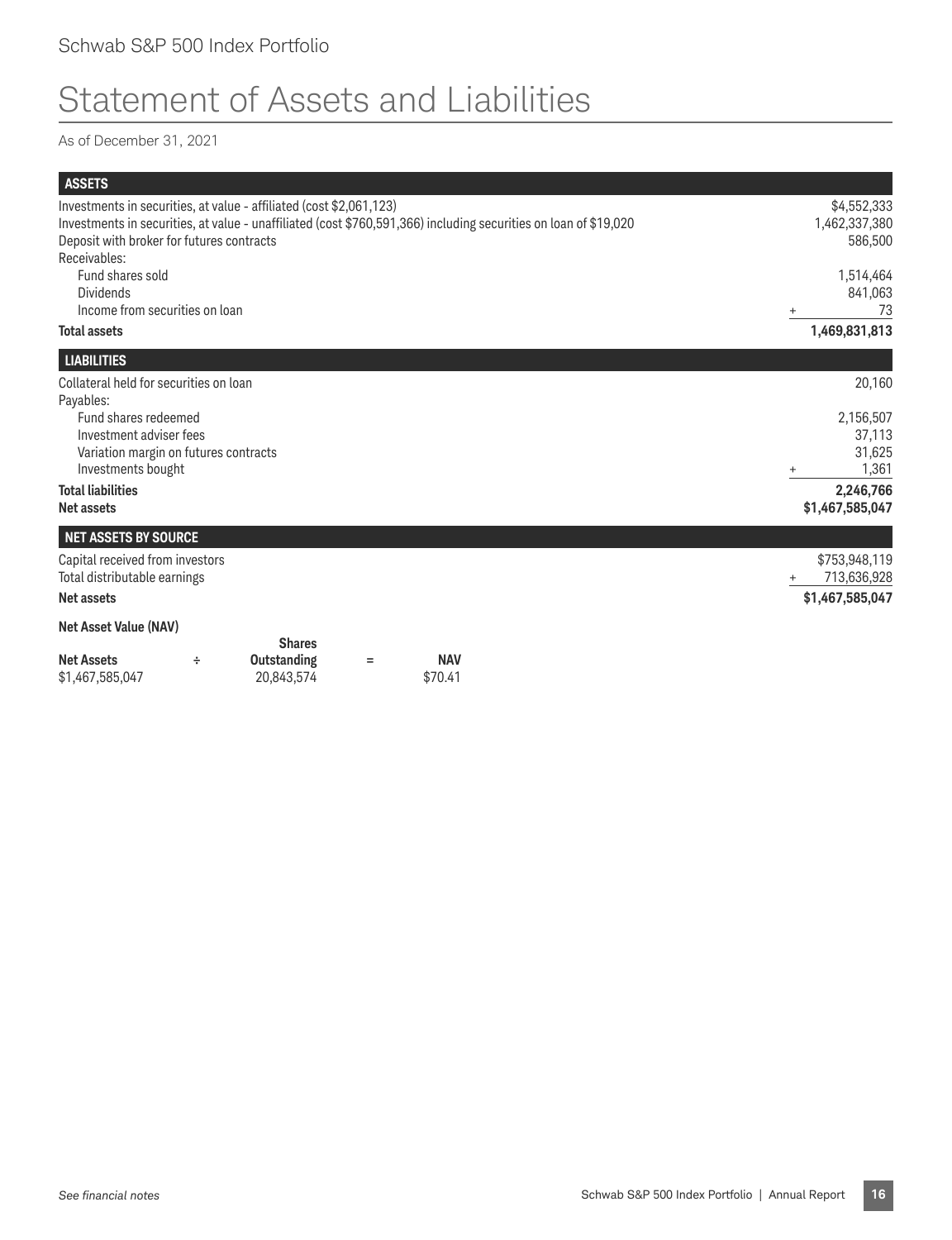## Statement of Operations

For the period January 1, 2021 through December 31, 2021

| <b>INVESTMENT INCOME</b>                                                                                                                                                                                                                                                                                                                                    |                                                                                        |
|-------------------------------------------------------------------------------------------------------------------------------------------------------------------------------------------------------------------------------------------------------------------------------------------------------------------------------------------------------------|----------------------------------------------------------------------------------------|
| Dividends received from securities - unaffiliated (net of foreign withholding tax of \$2,282)<br>Dividends received from securities - affiliated<br>Interest received from securities - unaffiliated                                                                                                                                                        | \$16,297,791<br>34,869<br>366                                                          |
| Securites on loan, net                                                                                                                                                                                                                                                                                                                                      | 2,207                                                                                  |
| Total investment income                                                                                                                                                                                                                                                                                                                                     | 16,335,233                                                                             |
| <b>EXPENSES</b>                                                                                                                                                                                                                                                                                                                                             |                                                                                        |
| Investment adviser fees                                                                                                                                                                                                                                                                                                                                     | 353,930<br>$\ddot{}$                                                                   |
| <b>Total expenses</b>                                                                                                                                                                                                                                                                                                                                       | 353,930                                                                                |
| Net investment income                                                                                                                                                                                                                                                                                                                                       | 15,981,303                                                                             |
| <b>REALIZED AND UNREALIZED GAINS (LOSSES)</b>                                                                                                                                                                                                                                                                                                               |                                                                                        |
| Net realized gains on sales of securities - affiliated<br>Net realized gains on sales of securities - unaffiliated<br>Net realized gains on futures contracts<br>Net realized gains<br>Net change in unrealized appreciation (depreciation) on securities - affiliated<br>Net change in unrealized appreciation (depreciation) on securities - unaffiliated | 51,215<br>7,084,739<br>1,434,129<br>$\ddot{}$<br>8,570,083<br>1,432,614<br>270,751,504 |
| Net change in unrealized appreciation (depreciation) on futures contracts                                                                                                                                                                                                                                                                                   | 104,680<br>+                                                                           |
| Net change in unrealized appreciation (depreciation)                                                                                                                                                                                                                                                                                                        | 272,288,798<br>÷                                                                       |
| Net realized and unrealized gains                                                                                                                                                                                                                                                                                                                           | 280,858,881                                                                            |
| Increase in net assets resulting from operations                                                                                                                                                                                                                                                                                                            | \$296,840,184                                                                          |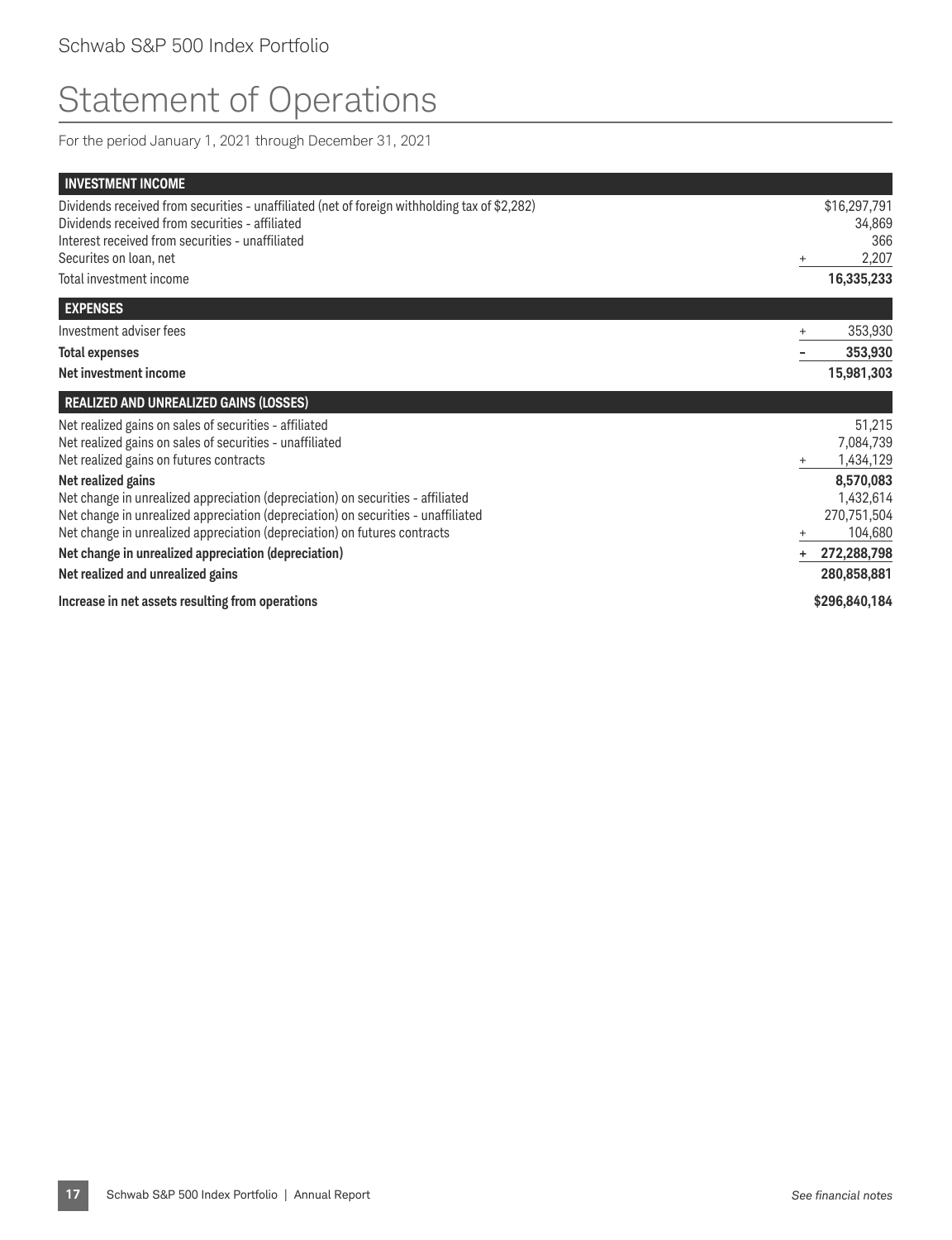## Statement of Changes in Net Assets

For the current and prior report periods

| <b>OPERATIONS</b>                                                                   |                         |                              |                          |                               |
|-------------------------------------------------------------------------------------|-------------------------|------------------------------|--------------------------|-------------------------------|
|                                                                                     |                         |                              | 1/1/21-12/31/21          | 1/1/20-12/31/20               |
| Net investment income                                                               |                         |                              | \$15,981,303             | \$15,012,435                  |
| Net realized gains (losses)<br>Net change in unrealized appreciation (depreciation) |                         |                              | 8,570,083<br>272,288,798 | (11, 195, 195)<br>166,344,680 |
| Increase in net assets from operations                                              |                         |                              | \$296,840,184            | \$170,161,920                 |
| <b>DISTRIBUTIONS TO SHAREHOLDERS</b>                                                |                         |                              |                          |                               |
| <b>Total distributions</b>                                                          |                         |                              | (\$15,017,859)           | (\$10,111,416)                |
| <b>TRANSACTIONS IN FUND SHARES</b>                                                  |                         |                              |                          |                               |
|                                                                                     |                         | 1/1/21-12/31/21              |                          | 1/1/20-12/31/20               |
|                                                                                     | <b>SHARES</b>           | VALUE                        | <b>SHARES</b>            | VALUE                         |
| Shares sold                                                                         | 7,110,963               | \$452,221,843                | 8,541,750                | \$378,103,272                 |
| Shares reinvested<br>Shares redeemed                                                | 238,190                 | 15,017,859                   | 222,915                  | 10,111,416                    |
|                                                                                     | (3,588,771)<br>$+$      | (228,019,959)                | (4,076,571)              | (190, 181, 607)               |
| Net transactions in fund shares                                                     | 3,760,382               | \$239,219,743                | 4,688,094                | \$198,033,081                 |
| SHARES OUTSTANDING AND NET ASSETS                                                   |                         |                              |                          |                               |
|                                                                                     |                         | 1/1/21-12/31/21              |                          | 1/1/20-12/31/20               |
|                                                                                     | <b>SHARES</b>           | <b>NET ASSETS</b>            | <b>SHARES</b>            | NET ASSETS                    |
| Beginning of period<br>Total increase                                               | 17,083,192<br>3,760,382 | \$946,542,979<br>521,042,068 | 12,395,098<br>4,688,094  | \$588,459,394<br>358,083,585  |
| <b>End of period</b>                                                                | 20,843,574              | \$1,467,585,047              | 17,083,192               | \$946,542,979                 |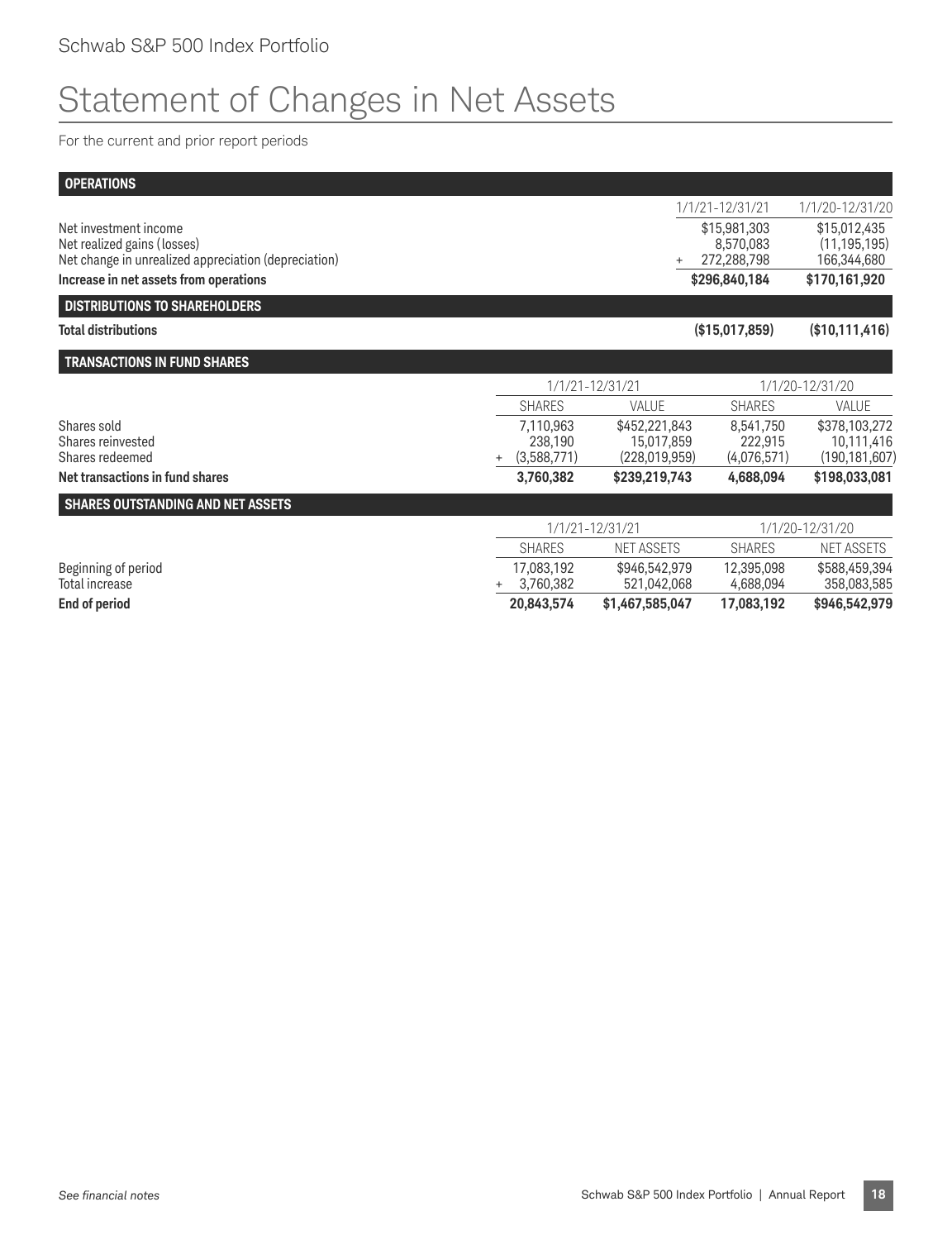## Financial Notes

#### **1. Business Structure of the Fund:**

Schwab S&P 500 Index Portfolio (the fund) is a series of Schwab Annuity Portfolios (the trust), a no-load, open-end management investment company. The trust is organized as a Massachusetts business trust and is registered under the Investment Company Act of 1940, as amended (the 1940 Act). The list below shows all the funds in the trust as of the end of the period, including the fund discussed in this report, which is highlighted:

#### **SCHWAB ANNUITY PORTFOLIOS (ORGANIZED JANUARY 21, 1994)**

Schwab Government Money Market Portfolio **Schwab S&P 500 Index Portfolio** Schwab VIT Balanced Portfolio Schwab VIT Balanced with Growth Portfolio Schwab VIT Growth Portfolio

The fund in this report offers one share class. Shares are bought and sold at closing net asset value per share (NAV), which is the price for all outstanding shares of the fund. Each share has a par value of 1/1,000 of a cent, and the fund's Board of Trustees (the Board) may authorize the issuance of as many shares as necessary.

The fund is available exclusively as an investment vehicle for variable annuity and variable life insurance contracts offered by separate accounts of participating life insurance companies, and in the future may be offered to pension and retirement plans qualified under the Internal Revenue Code of 1986, as amended. At December 31, 2021, 100% of the fund's shares were held through separate accounts of six insurance companies. Subscriptions and redemptions of these insurance separate accounts could have a material impact on the fund.

The fund maintains its own account for purposes of holding assets and accounting, and is considered a separate entity for tax purposes. Within its account, the fund may also keep certain assets in segregated accounts, as required by securities law.

#### **2. Significant Accounting Policies:**

The following is a summary of the significant accounting policies the fund uses in its preparation of financial statements. The fund follows the investment company accounting and reporting guidance of the Financial Accounting Standards Board (FASB) Accounting Standard Codification *Topic 946 Financial Services — Investment Companies*. The accounting policies are in conformity with accounting principles generally accepted in the United States of America (GAAP).

#### **(a) Security Valuation:**

Under procedures approved by the Board, the investment adviser has formed a Pricing Committee to administer the pricing and valuation of portfolio securities and other assets and to ensure that prices used for internal purposes or provided by third parties reasonably reflect fair value. Among other things, these procedures allow the fund to utilize independent pricing services, quotations from securities and financial instrument dealers and other market sources to determine fair value.

The fund values the securities in its portfolio every business day. The fund uses the following policies to value various types of securities:

- **Securities traded on an exchange or over-the-counter:** Traded securities are valued at the closing value for the day, or, on days when no closing value has been reported, at the mean of the most recent bid and ask quotes.
- **Futures contracts:** Futures contracts are valued at their settlement prices as of the close of their exchanges.
- **Mutual funds:** Mutual funds are valued at their respective NAVs.
- **Cash management sweep time deposits:** Balances held in cash management sweep time deposits are accounted for on a cost basis, which approximates fair value.
- **Securities for which no quoted value is available:** The Board has adopted procedures to fair value the fund's securities when market prices are not "readily available" or are unreliable. For example, the fund may fair value a security when it is de-listed or its trading is halted or suspended; when a security's primary pricing source is unable or unwilling to provide a price; or when a security's primary trading market is closed during regular market hours. The fund makes fair value determinations in good faith in accordance with the fund's valuation procedures. The Pricing Committee considers a number of factors, including unobservable market inputs, when arriving at fair value. The Pricing Committee may employ techniques such as the review of related or comparable assets or liabilities, related market activities, recent transactions, market multiples, book values, transactional back-testing, disposition analysis and other relevant information. The Pricing Committee regularly reviews these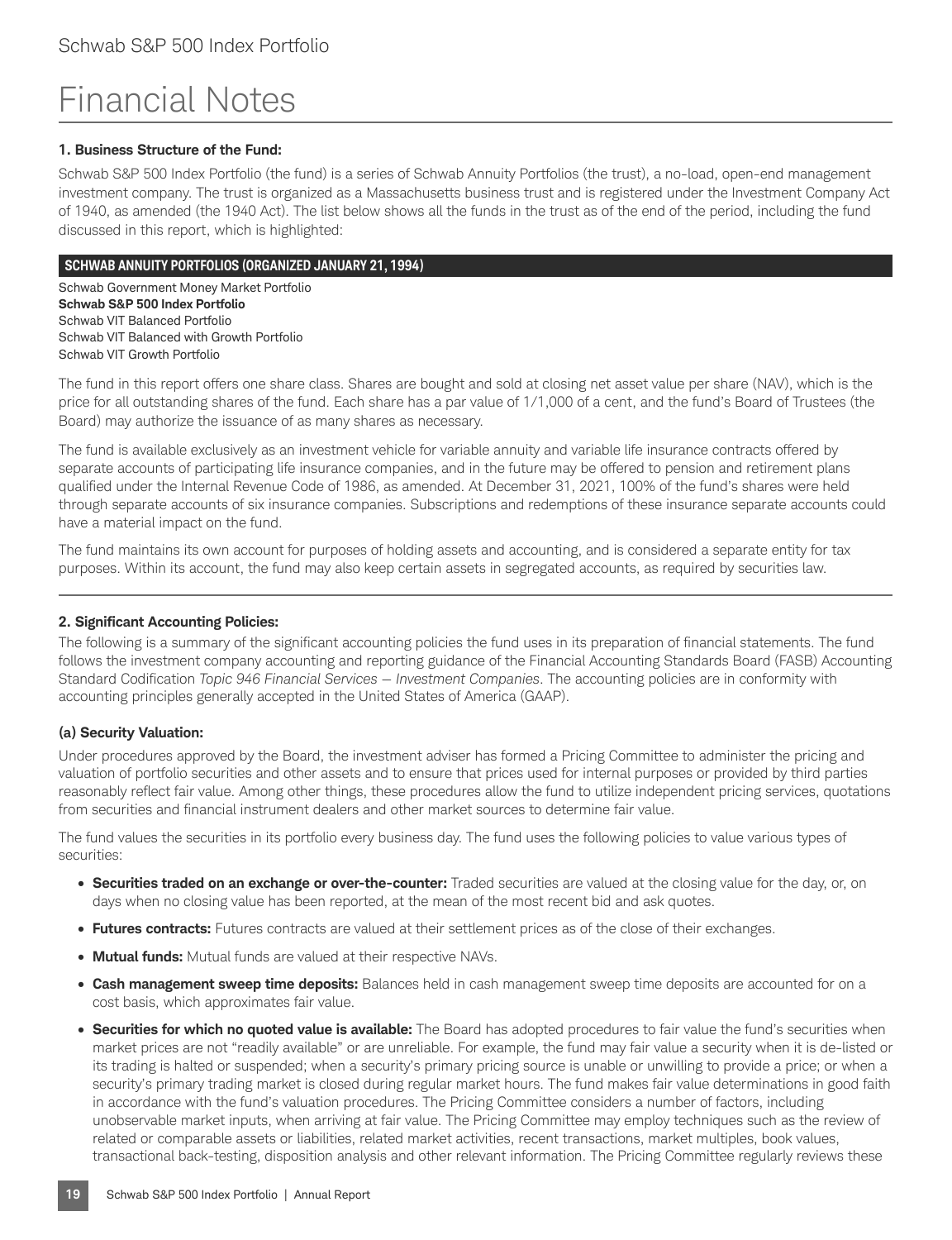#### **2. Significant Accounting Policies (continued):**

inputs and assumptions to calibrate the valuations. Due to the subjective and variable nature of fair value pricing, there can be no assurance that the fund could obtain the fair value assigned to the security upon the sale of such security. The Board convenes on a regular basis to review fair value determinations made by the fund pursuant to the valuation procedures.

In accordance with the authoritative guidance on fair value measurements and disclosures under GAAP, the fund discloses the fair value of its investments in a hierarchy that prioritizes the significant inputs to valuation techniques used to measure the fair value. The hierarchy gives the highest priority to valuations based upon unadjusted quoted prices in active markets for identical assets or liabilities (Level 1 measurements) and the lowest priority to valuations based upon unobservable inputs that are significant to the valuation (Level 3 measurements). If inputs used to measure the financial instruments fall within different levels of the hierarchy, the categorization is based on the lowest level input that is significant to the valuation. If the fund determines that either the volume and/or level of activity for an asset or liability has significantly decreased (from normal conditions for that asset or liability) or price quotations or observable inputs are not associated with orderly transactions, increased analysis and management judgment will be required to estimate fair value.

The three levels of the fair value hierarchy are as follows:

- Level 1 quoted prices in active markets for identical securities— Investments whose values are based on quoted market prices in active markets, and whose values are therefore classified as Level 1 prices, include active listed equities and futures contracts. Investments in mutual funds are valued daily at their NAVs, which are classified as Level 1 prices, without consideration to the classification level of the underlying securities held by an underlying fund.
- Level 2 other significant observable inputs (including quoted prices for similar securities, interest rates, prepayment speeds, credit risk, etc.)— Investments that trade in markets that are not considered to be active, but whose values are based on quoted market prices, dealer quotations or valuations provided by alternative pricing sources supported by observable inputs are classified as Level 2 prices. These generally include U.S. government and sovereign obligations, most government agency securities, investment-grade corporate bonds, certain mortgage products, less liquid listed equities, and state, municipal and provincial obligations.
- Level 3 significant unobservable inputs (including the fund's own assumptions in determining the fair value of investments)— Investments whose values are classified as Level 3 prices have significant unobservable inputs, as they may trade infrequently or not at all. When observable prices are not available for these securities, the fund uses one or more valuation techniques for which sufficient and reliable data is available. The inputs used by the fund in estimating the value of Level 3 prices may include the original transaction price, quoted prices for similar securities or assets in active markets, completed or pending third-party transactions in the underlying investment or comparable issuers, and changes in financial ratios or cash flows. Level 3 prices may also be adjusted to reflect illiquidity and/or non-transferability, with the amount of such discount estimated by the fund in the absence of market information. Assumptions used by the fund due to the lack of observable inputs may significantly impact the resulting fair value and therefore the fund's results of operations.

The inputs or methodology used for valuing securities are not necessarily an indication of the risk associated with investing in those securities.

The levels associated with valuing the fund's investments as of December 31, 2021 are disclosed in the Portfolio Holdings.

#### **(b) Accounting Policies for certain Portfolio Investments (if held):**

**Futures Contracts:** Futures contracts are instruments that represent an agreement between two parties that obligates one party to buy, and the other party to sell, specific instruments at an agreed upon price on a stipulated future date. The fund must give the broker a deposit of cash and/or securities (initial margin) whenever it enters into a futures contract. The amount of the deposit may vary from one contract to another. Subsequent payments (variation margin) are made or received by the fund depending on the daily fluctuations in the value of the futures contract and are accounted for as unrealized appreciation or depreciation until the contract is closed, at which time the gains or losses are realized. Futures contracts are traded publicly on exchanges, and their value may change daily.

**Cash Management Transactions:** The fund may subscribe to the Brown Brothers Harriman & Co. (BBH) Cash Management Service Sweep (CMS Sweep). The BBH CMS Sweep is an investment product that automatically sweeps the fund's cash balances into overnight offshore time deposits with either the BBH Grand Cayman branch or a branch of a pre-approved commercial bank. This fully automated program allows the fund to earn interest on cash balances. Excess cash invested with deposit institutions domiciled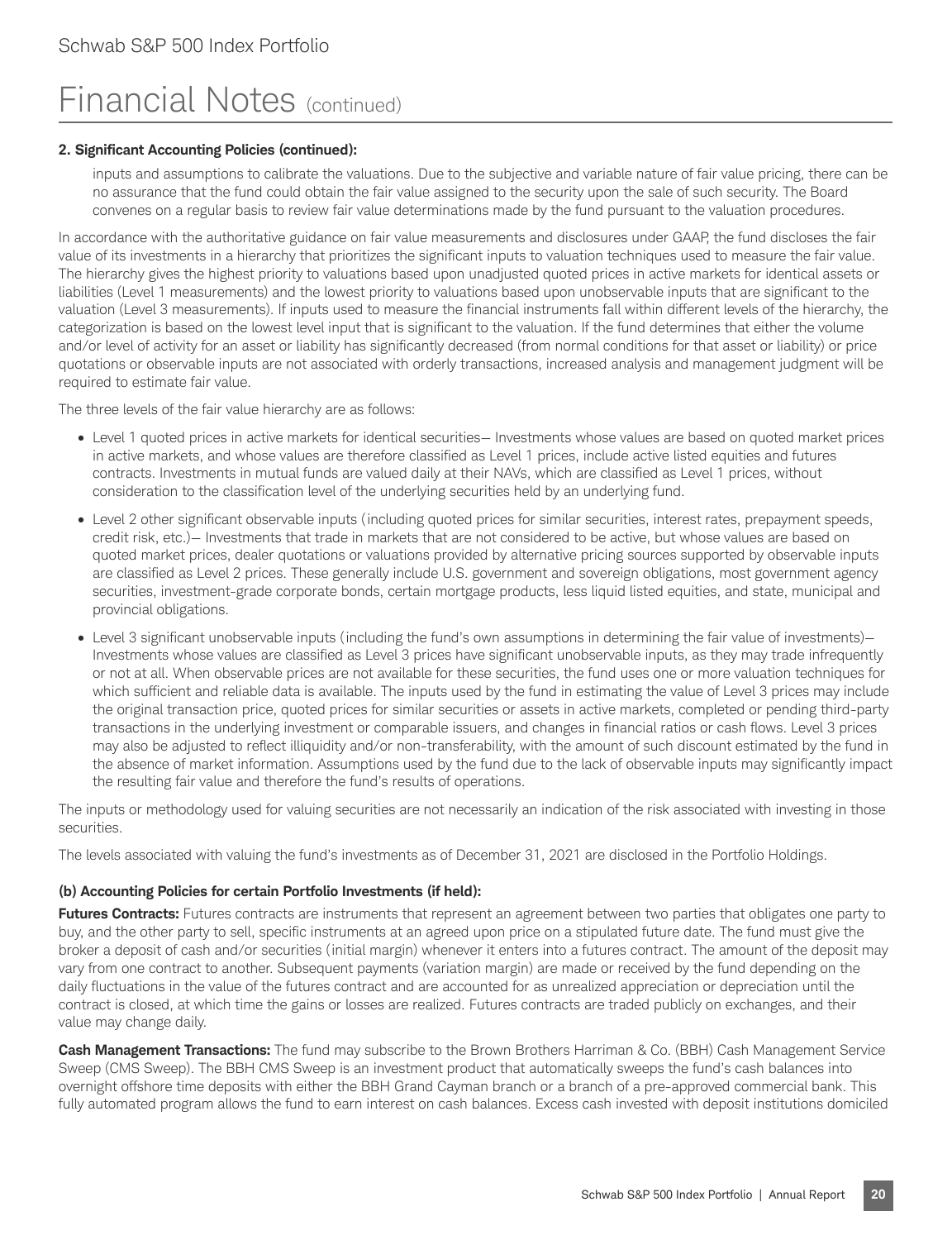#### **2. Significant Accounting Policies (continued):**

outside of the U.S., as with any offshore deposit, may be subject to sovereign actions in the jurisdiction of the deposit institution including, but not limited to, freeze, seizure or diminution. The fund bears the risk associated with the repayment of principal and payment of interest on such instruments by the institution with which the deposit is ultimately placed.

**Securities Lending:** Under the trust's Securities Lending Program, the fund (lender) may make short-term loans of its securities to another party (borrower) to generate additional revenue for the fund. The borrower pledges collateral in the form of cash, securities issued or fully guaranteed by the U.S. government or foreign governments, or letters of credit issued by a bank. Collateral at the individual loan level is required to be maintained on a daily marked-to-market basis in an amount at least equal to the current value of the securities loaned. The lending agent provides the fund with indemnification against borrower default (the borrower fails to return the security on loan) reducing the risk of loss as a result of default. The cash collateral of securities loaned is currently invested in money market portfolios operating pursuant to Rule 2a-7 under the 1940 Act. The fund bears the risk of loss with respect to the investment of cash collateral. The terms of the securities lending agreement allow the fund or the lending agent to terminate any loan at any given time and the securities must be returned within the earlier of the standard trade settlement period or the specified time period under the relevant securities lending agreement. Securities lending income, as disclosed in the fund's Statement of Operations, if applicable, represents the income earned from the investment of the cash collateral plus any fees paid by borrowers, less the fees paid to the lending agent and broker rebates which are subject to adjustments pursuant to the securities lending agreement. On loans not collateralized by cash, a fee is received from the borrower, and is allocated between the fund and the lending agent. The aggregate fair value of securities loaned will not at any time exceed one-third of the total assets of the fund, including collateral received from the loan. Securities lending fees paid to the unaffiliated lending agents start at 10% of gross lending revenue, with subsequent breakpoints to a low of 5%. In this context, the gross lending revenue equals the income received from the investment of cash collateral and fees paid by borrowers less any rebates paid to the borrowers. Any expenses charged by the cash collateral fund are in addition to these fees. All remaining revenue is retained by the fund, as applicable. No portion of lending revenue is paid to or retained by the investment adviser or any of its affiliates.

As of December 31, 2021, the fund had securities on loan, all of which were classified as common stocks. The value of the securities on loan and the related collateral as of December 31, 2021, are disclosed in the fund's Portfolio Holdings and Statement of Assets and Liabilities.

#### **(c) Security Transactions:**

Security transactions are recorded as of the date the order to buy or sell the security is executed. Realized gains and losses from security transactions are based on the identified costs of the securities involved.

Assets and liabilities denominated in foreign currencies are reported in U.S. dollars. For assets and liabilities held on a given date, the dollar value is based on market exchange rates in effect on that date. Transactions involving foreign currencies, including purchases, sales, income receipts and expense payments, are calculated using exchange rates in effect on the transaction date. The fund does not isolate the portion of the fluctuations on investments resulting from changes in foreign currency exchange rates from the fluctuations in market prices of investments held. Such fluctuations are included with the net realized and unrealized gain or loss from investments.

When the fund closes out a futures contract position, it calculates the difference between the value of the position at the beginning and at the end of the contract, and records a realized gain or loss accordingly.

#### **(d) Investment Income:**

Interest income is recorded as it accrues. Dividends and distributions from portfolio securities and underlying funds are recorded on the date they are effective (the ex-dividend date), although the fund records certain foreign security dividends on the date the ex-dividend date is confirmed. Any distributions from underlying funds are recorded in accordance with the character of the distributions as designated by the underlying funds.

#### **(e) Expenses:**

Pursuant to an Amended and Restated Investment Advisory and Administration Agreement (Advisory Agreement) between the investment adviser and the fund, the investment adviser pays the operating expenses of the fund, excluding acquired fund fees and expenses, taxes, any brokerage expenses, and extraordinary or non-routine expenses. Taxes, any brokerage expenses and extraordinary or non-routine expenses that are specific to the fund are charged directly to the fund.

#### **(f) Distributions to Shareholders:**

The fund makes distributions from net investment income and net realized capital gains, if any, once a year.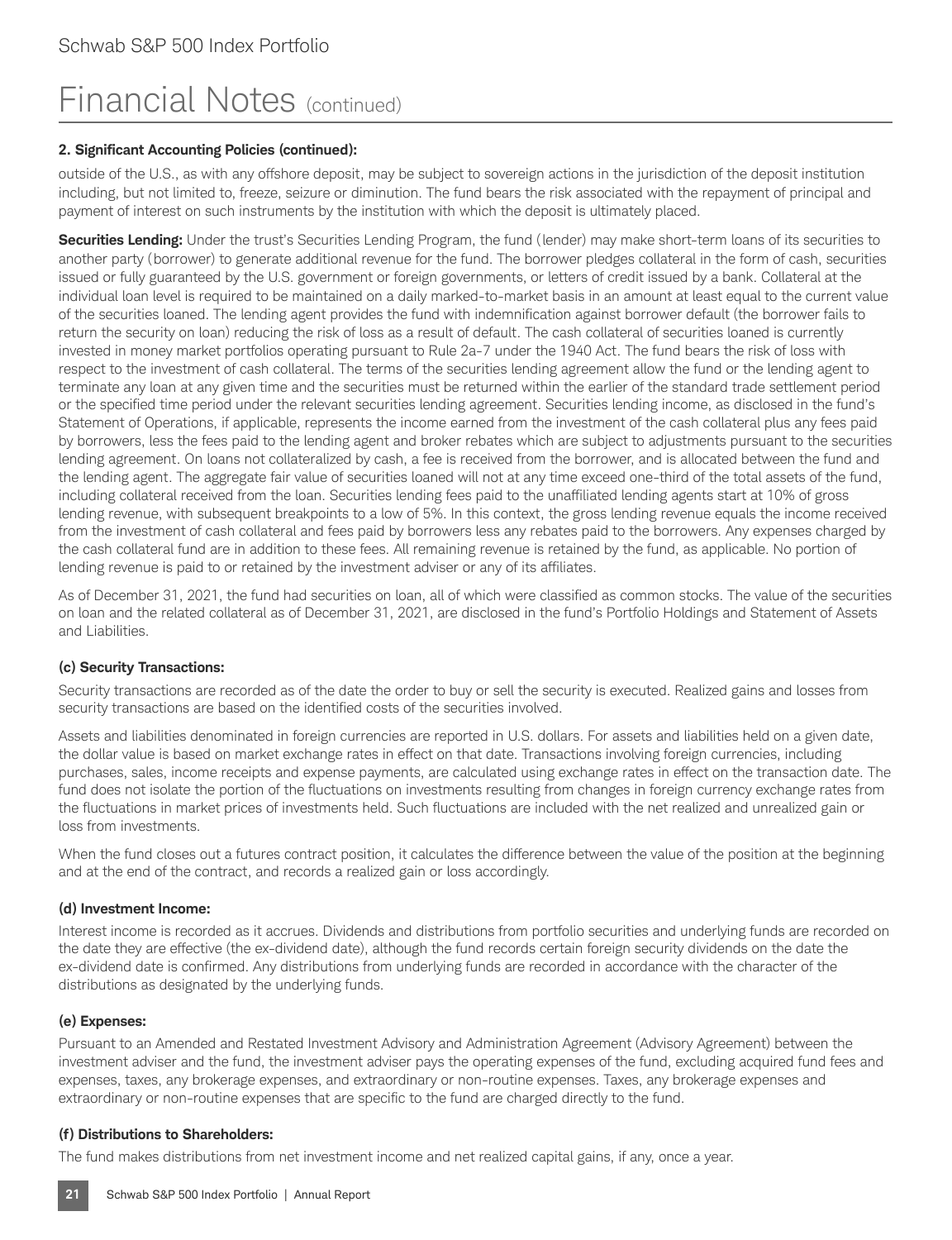#### **2. Significant Accounting Policies (continued):**

#### **(g) Accounting Estimates:**

The accounting policies described in this report conform to GAAP. Notwithstanding this, shareholders should understand that in order to follow these principles, fund management has to make estimates and assumptions that affect the information reported in the financial statements. It's possible that once the results are known, they may turn out to be different from these estimates and these differences may be material.

#### **(h) Federal Income Taxes:**

The fund intends to meet federal income and excise tax requirements for regulated investment companies under subchapter M of the Internal Revenue Code, as amended. Accordingly, the fund distributes substantially all of its net investment income and net realized capital gains, if any, to the participating insurance company's (shareholders) separate accounts each year. As long as the fund meets the tax requirements, it is not required to pay federal income tax.

#### **(i) Indemnification:**

Under the fund's organizational documents, the officers and trustees are indemnified against certain liabilities arising out of the performance of their duties to the fund. In addition, in the normal course of business the fund enters into contracts with its vendors and others that provide general indemnifications. The fund's maximum exposure under these arrangements is unknown as this would involve future claims that may be made against the fund. However, based on experience, the fund expects the risk of loss attributable to these arrangements to be remote.

#### **3. Risk Factors:**

**Market Risk.** Financial markets rise and fall in response to a variety of factors, sometimes rapidly and unpredictably. Markets may be impacted by economic, political, regulatory and other conditions, including economic sanctions and other government actions. In addition, the occurrence of global events, such as war, terrorism, environmental disasters, natural disasters and epidemics may also negatively affect the financial markets. As with any investment whose performance is tied to these markets, the value of an investment in the fund will fluctuate, which means that an investor could lose money over short or long periods.

**Equity Risk.** The prices of equity securities rise and fall daily. These price movements may result from factors affecting individual companies, industries or the securities market as a whole. In addition, equity markets tend to move in cycles, which may cause stock prices to fall over short or extended periods of time.

**Investment Style Risk.** The fund primarily follows the large-cap portion of the U.S. stock market, as measured by the index. It follows these stocks during upturns as well as downturns. Because of its indexing strategy, the fund does not take steps to reduce market exposure or to lessen the effects of a declining market. In addition, because of the fund's expenses, the fund's performance may be below that of the index. Market disruptions could cause delays in the index's rebalancing schedule which may result in the index and, in turn, the fund experiencing returns different than those that would have been achieved under a normal rebalancing schedule.

A significant percentage of the index may be composed of securities in a single industry or sector of the economy. If the fund is focused in an industry or sector, it may present more risks than if it were broadly diversified over numerous industries and sectors of the economy.

**Tracking Error Risk.** As an index fund, the fund seeks to track the performance of its benchmark index, although it may not be successful in doing so. The divergence between the performance of a fund and its benchmark index, positive or negative, is called "tracking error." Tracking error can be caused by many factors and it may be significant.

**Market Capitalization Risk.** Securities issued by companies of different market capitalizations tend to go in and out of favor based on market and economic conditions. During a period when securities of a particular market capitalization fall behind other types of investments, the fund's performance could be impacted.

**Large-Cap Company Risk.** Large-cap companies are generally more mature and the securities issued by these companies may not be able to reach the same levels of growth as the securities issued by small- or mid-cap companies.

**Concentration Risk.** To the extent that the fund's or the index's portfolio is concentrated in the securities of issuers in a particular market, industry, group of industries, sector, or asset class, the fund may be adversely affected by the performance of those securities, may be subject to increased price volatility and may be more vulnerable to adverse economic, market, political or regulatory occurrences affecting that market, industry, group of industries, sector, or asset class.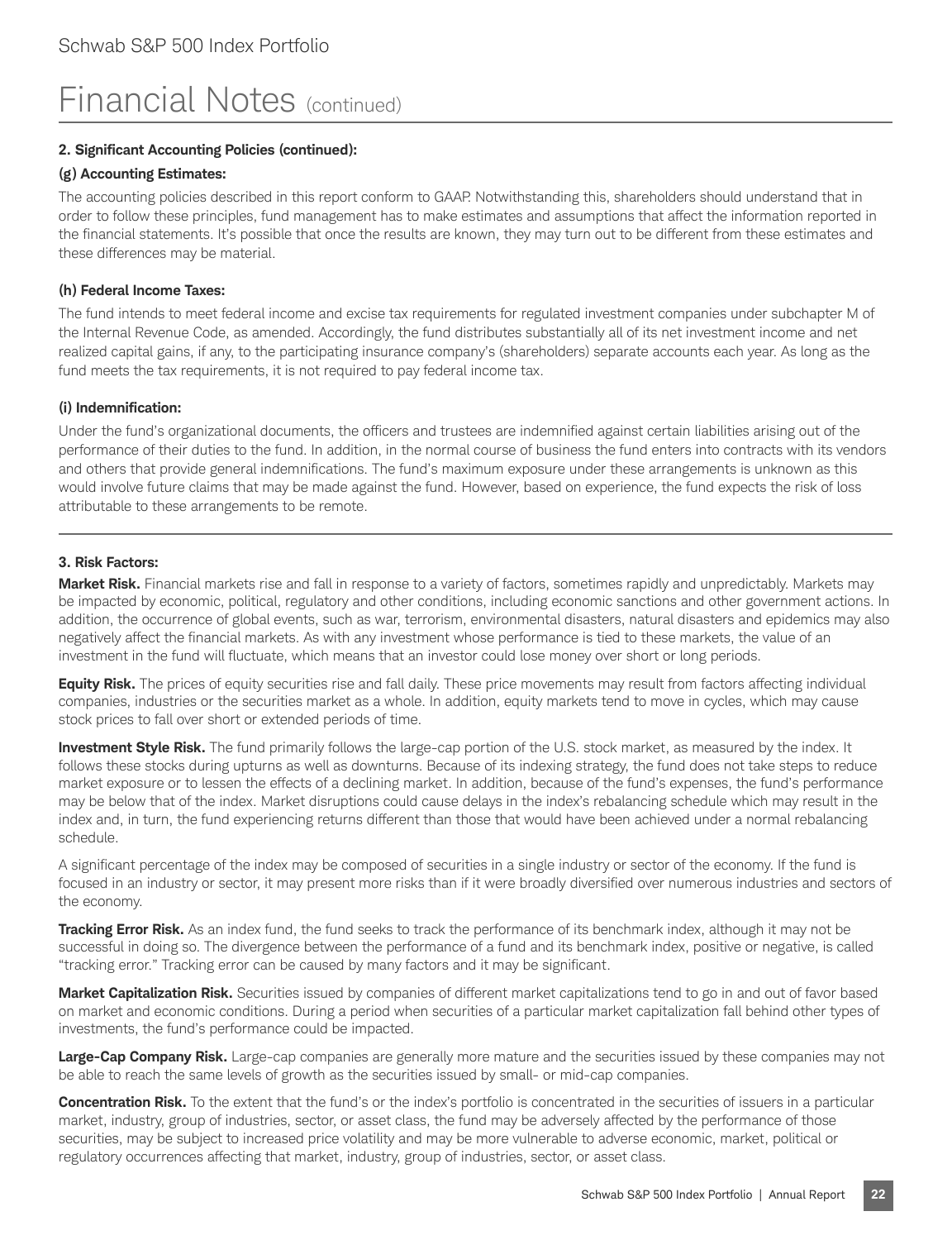#### **3. Risk Factors (continued):**

**Derivatives Risk.** The fund's use of derivative instruments involves risks different from, or possibly greater than, the risks associated with investing directly in securities and other traditional investments. The fund's use of derivatives could reduce the fund's performance, increase its volatility, and could cause the fund to lose more than the initial amount invested. In addition, investments in derivatives may involve leverage, which means a small percentage of assets invested in derivatives can have a disproportionately large impact on the fund.

Liquidity Risk. The fund may be unable to sell certain securities, such as illiquid securities, readily at a favorable time or price, or the fund may have to sell them at a loss.

**Securities Lending Risk.** Securities lending involves the risk of loss of rights in, or delay in recovery of, the loaned securities if the borrower fails to return the security loaned or becomes insolvent.

Please refer to the fund's prospectus for a more complete description of the principal risks of investing in the fund.

#### **4. Affiliates and Affiliated Transactions:**

#### **Investment Adviser**

Charles Schwab Investment Management, Inc., dba Schwab Asset Management, a wholly owned subsidiary of The Charles Schwab Corporation, serves as the fund's investment adviser and administrator pursuant to an Advisory Agreement between the investment adviser and the trust.

For its advisory services to the fund, the investment adviser is entitled to receive an annual fee, payable monthly, equal to 0.03% of the fund's average daily net assets.

#### **Interfund Transactions**

The fund may engage in transactions with certain other funds in the Fund Complex (for definition refer to the Trustees and Officers Section) in accordance with procedures adopted by the Board pursuant to Rule 17a-7 under the 1940 Act. When one fund is seeking to sell a security that another is seeking to buy, an interfund transaction can allow both funds to benefit by reducing transaction costs. This practice is limited to funds that share the same investment adviser, trustees and/or officers. For the period ended December 31, 2021, the fund's total aggregate security transactions with other funds in the Fund Complex was \$6,801,542 and includes realized losses of \$205,210.

#### **Interfund Borrowing and Lending**

Pursuant to an exemptive order issued by the U.S. Securities and Exchange Commission (SEC), the fund may enter into interfund borrowing and lending transactions with other funds in the Fund Complex . All loans are for temporary or emergency purposes and the interest rate to be charged will be the average of the overnight repurchase agreement rate and the short-term bank loan rate. All loans are subject to numerous conditions designed to ensure fair and equitable treatment of all participating funds. The interfund lending facility is subject to the oversight and periodic review by the Board. The fund had no interfund borrowing or lending activity during the period.

#### **5. Board of Trustees:**

The Board may include people who are officers and/or directors of the investment adviser or its affiliates. Federal securities law limits the percentage of such "interested persons" who may serve on a trust's board, and the trust was in compliance with these limitations throughout the report period. The fund does not pay any interested or non-interested (independent trustees) trustees. The independent trustees are paid by the investment adviser. For information regarding the trustees, please refer to the Trustees and Officers table at the end of this report.

#### **6. Borrowing from Banks:**

During the period, the fund was a participant with other funds in the Fund Complex in a joint, syndicated, committed \$850 million line of credit (the Syndicated Credit Facility), which matured on September 30, 2021. On September 30, 2021 the Syndicated Credit Facility was amended to run for a new 364 day period with the line of credit amount remaining unchanged, maturing on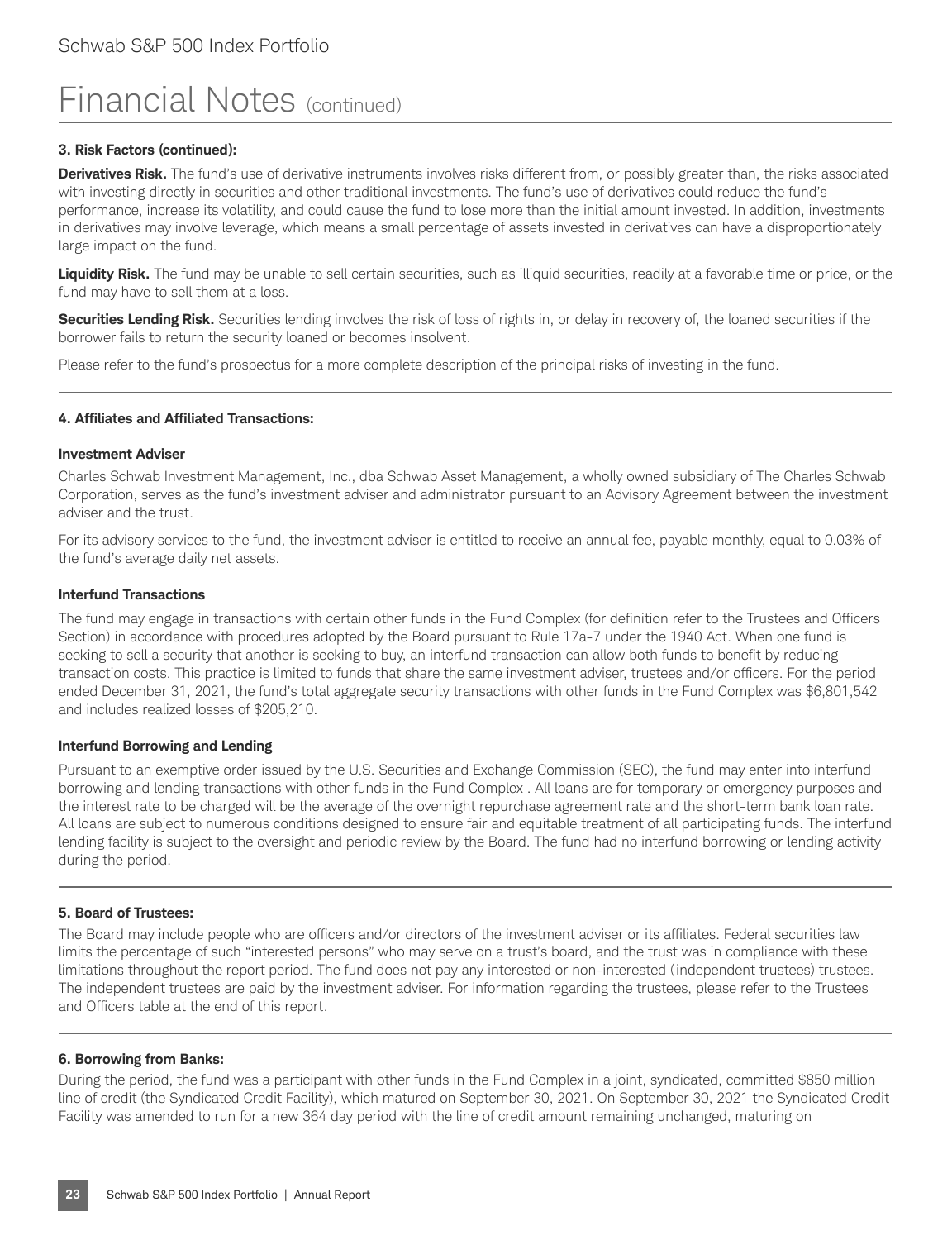#### **6. Borrowing from Banks (continued):**

September 29, 2022. Under the terms of the Syndicated Credit Facility, in addition to the investment adviser paying the interest charged on any borrowings by the fund, the investment adviser paid a commitment fee of 0.15% per annum on the fund's proportionate share of the unused portion of the Syndicated Credit Facility.

During the period, the fund was a participant with other funds in the Fund Complex, in a joint, unsecured, uncommitted \$400 million line of credit (the Uncommitted Credit Facility), with State Street Bank and Trust Company, which matured on September 30, 2021. On September 30, 2021, the Uncommitted Credit Facility was amended to run for a new 364 day period with the new line of credit amount remaining unchanged, maturing on September 29, 2022. Under the terms of the Uncommitted Credit Facility, the investment adviser pays interest on the amount the fund borrows. There were no borrowings from either line of credit during the period.

The fund also has access to custodian overdraft facilities. The fund may have utilized the overdraft facility and incurred an interest expense, which is disclosed on the fund's Statement of Operations, if any. The interest expense is determined based on a negotiated rate above the current Federal Funds Rate.

#### **7. Purchases and Sales/Maturities of Investment Securities:**

For the period ended December 31, 2021, purchases and sales/maturities of securities (excluding short-term obligations) were as follows:

| \$391,164,192                     | OF SECURITIES<br>\$152,254,217 |
|-----------------------------------|--------------------------------|
| <b>PURCHASES</b><br>OF SECURITIES | SAI FS                         |

#### **8. Derivatives:**

The fund entered into equity index futures contracts during the report period. The fund invested in futures contracts to equitize available cash. The value and variation margin for futures contracts held at December 31, 2021 are presented in the Portfolio Holdings and Statement of Assets and Liabilities, respectively. The net realized gains (losses) and change in unrealized appreciation (depreciation) on futures contracts are presented in the Statement of Operations. Refer to financial note 2(b) for the fund's accounting policies with respect to futures contracts and financial note 3 for disclosures concerning the risks of investing in futures contracts. During the period ended December 31, 2021, the month-end average notional amounts of futures contracts held by the fund and the month-end average number of contracts held were as follows:

| NOTIONAL AMOUNT | NUMBER OF CONTRACTS |
|-----------------|---------------------|
| \$6,432,357     | 30                  |

#### **9. Federal Income Taxes:**

As of December 31, 2021, the tax basis cost of the fund's investments and gross unrealized appreciation and depreciation were as follows:

| \$779,299,562 | \$708,863,687                    | $(\$21,112,737)$                 | \$687,750,950                                    |
|---------------|----------------------------------|----------------------------------|--------------------------------------------------|
| TAX COST      | GROSS UNREALIZED<br>APPRECIATION | GROSS UNREALIZED<br>DEPRECIATION | NET UNREALIZED<br>APPRECIATION<br>(DEPRECIATION) |

As of December 31, 2021, the components of distributable earnings on a tax basis were as follows:

| \$19,218,062  | \$6,667,916   | \$687,750,950  | \$713,636,928 |
|---------------|---------------|----------------|---------------|
| INCOME.       | CAPITAL GAINS | ON INVESTMENTS | TOTAL         |
| ORDINARY      | LONG-TERM     | (DEPRECIATION) |               |
| UNDISTRIBUTED | UNDISTRIBUTED | APPRECIATION   |               |
|               |               | NFT UNREALIZED |               |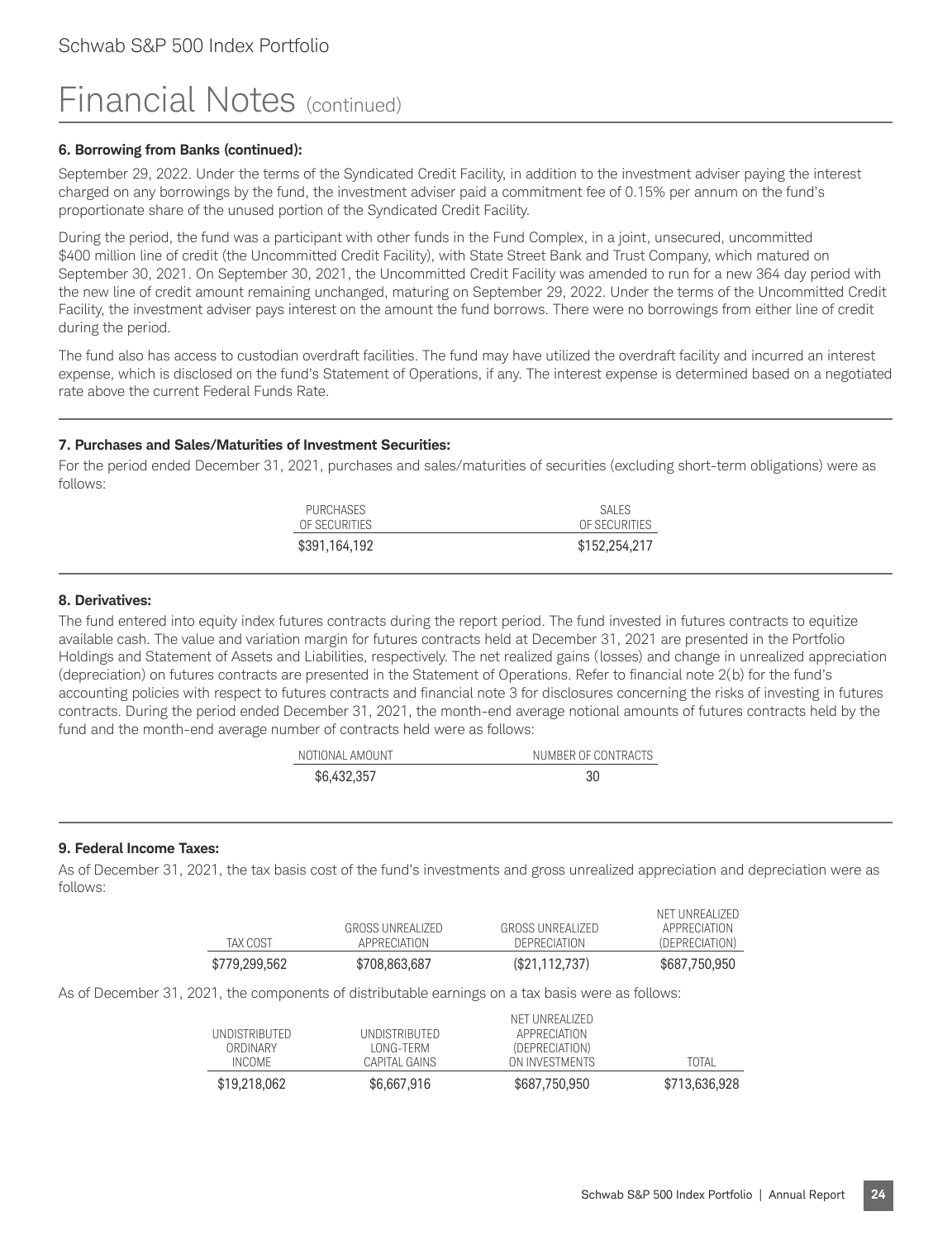#### **9. Federal Income Taxes (continued):**

The primary difference between book basis and tax basis unrealized appreciation or unrealized depreciation of investments is the tax deferral of losses on wash sales and realization for tax purposes of unrealized gains (losses) on futures contracts. The tax cost of the fund's investments, disclosed above, has been adjusted from the book amounts to reflect these unrealized appreciation or depreciation differences, as applicable.

For the fiscal year ended December 31, 2021, the fund had capital loss carryforwards utilized in the amount of \$2,992,815.

The tax basis components of distributions paid during the current and prior fiscal years were as follows:

| CURRENT FISCAL YEAR END DISTRIBUTIONS |            | PRIOR FISCAL YEAR END DISTRIBUTIONS |             |
|---------------------------------------|------------|-------------------------------------|-------------|
|                                       | I ONG-TFRM |                                     | LONG-TERM   |
| ORDINARY                              | CAPITAL    | ORDINARY                            | CAPITAL     |
| INCOME.                               | GAINS      | INCOME.                             | GAINS       |
| \$15,017,859                          | \$—        | \$8,976,180                         | \$1,135,236 |

Distributions paid to shareholders are based on net investment income and net realized gains determined on a tax basis, which may differ from net investment income and net realized gains for financial reporting purposes. These differences reflect the differing character of certain income items and net realized gains and losses for financial statement and tax purposes, and may result in reclassification among certain capital accounts on the financial statements.

Permanent book and tax basis differences may result in reclassifications between components of net assets as required. The adjustments will have no impact on net assets or the results of operations.

As of December 31, 2021, management has reviewed the tax positions for open periods (for federal purposes, three years from the date of filing and for state purposes, four years from the date of filing) as applicable to the fund, and has determined that no provision for income tax is required in the fund's financial statements. The fund recognizes interest and penalties, if any, related to unrecognized tax benefits as income tax expense in the Statement of Operations. During the fiscal year ended December 31, 2021, the fund did not incur any interest or penalties.

#### **10. Subsequent Events:**

Management has determined there are no subsequent events or transactions through the date the financial statements were issued that would have materially impacted the financial statements as presented.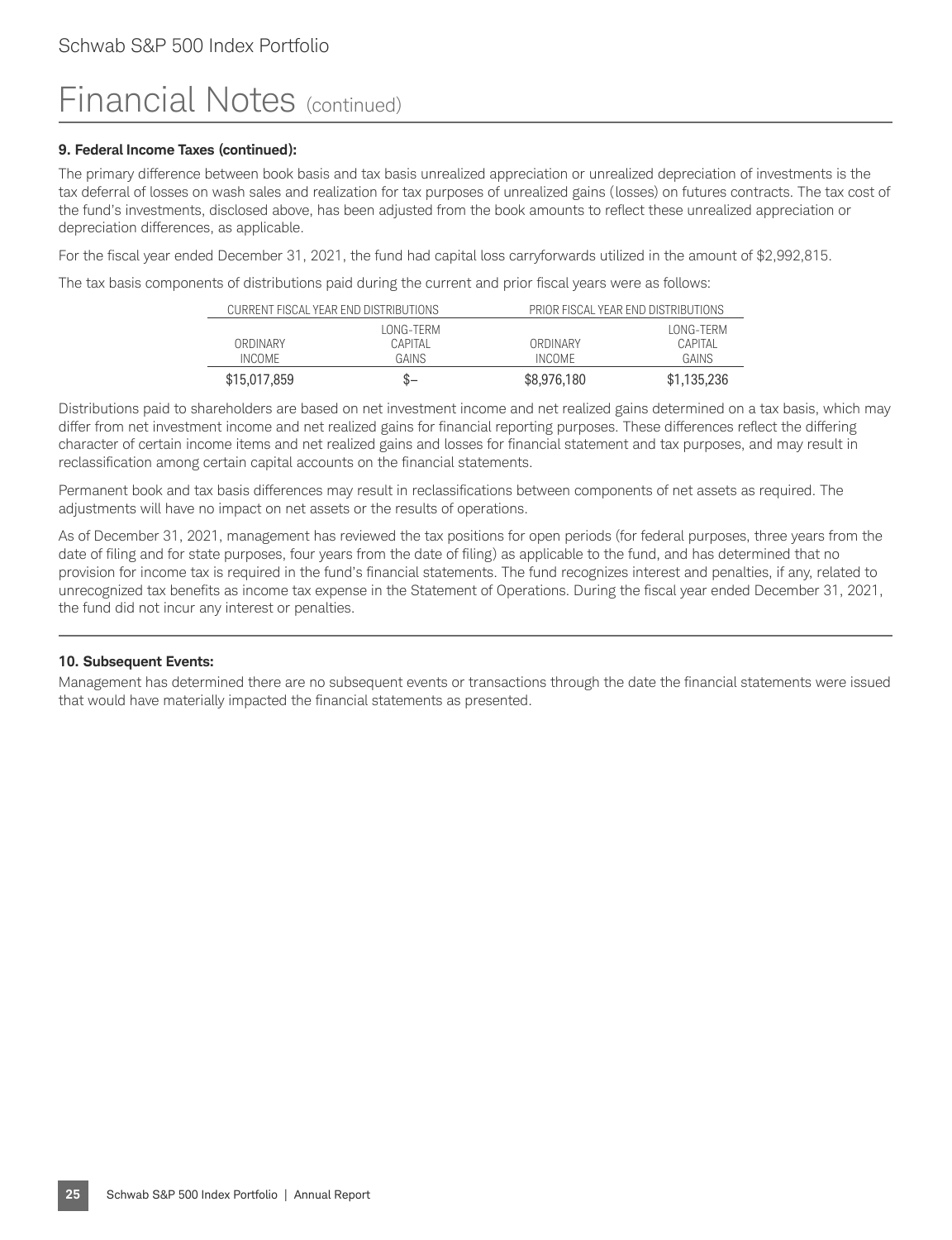## Report of Independent Registered Public Accounting Firm

To the Board of Trustees of Schwab Annuity Portfolios and Shareholders of Schwab S&P 500 Index Portfolio

#### *Opinion on the Financial Statements and Financial Highlights*

We have audited the accompanying statement of assets and liabilities, including the portfolio holdings, of Schwab S&P 500 Index Portfolio (the "Fund"), one of the funds constituting Schwab Annuity Portfolios, as of December 31, 2021, the related statement of operations for the year then ended, the statement of changes in net assets and the financial highlights for each of the two years in the period then ended, and the related notes. In our opinion, the financial statements and financial highlights present fairly, in all material respects, the financial position of the Fund as of December 31, 2021, the results of its operations for the year then ended, and the changes in its net assets and the financial highlights for each of the two years in the period then ended in conformity with accounting principles generally accepted in the United States of America. The financial highlights for each of the three years in the period ended December 31, 2019 were audited by other auditors, whose report, dated February 18, 2020, expressed an unqualified opinion on such financial highlights.

#### *Basis for Opinion*

These financial statements and financial highlights are the responsibility of the Fund's management. Our responsibility is to express an opinion on the Fund's financial statements and financial highlights based on our audits. We are a public accounting firm registered with the Public Company Accounting Oversight Board (United States) (PCAOB) and are required to be independent with respect to the Fund in accordance with the U.S. federal securities laws and the applicable rules and regulations of the Securities and Exchange Commission and the PCAOB.

We conducted our audits in accordance with the standards of the PCAOB. Those standards require that we plan and perform the audit to obtain reasonable assurance about whether the financial statements and financial highlights are free of material misstatement, whether due to error or fraud. The Fund is not required to have, nor were we engaged to perform, an audit of its internal control over financial reporting. As part of our audit, we are required to obtain an understanding of internal control over financial reporting but not for the purpose of expressing an opinion on the effectiveness of the Fund's internal control over financial reporting. Accordingly, we express no such opinion.

Our audits included performing procedures to assess the risks of material misstatement of the financial statements and financial highlights, whether due to error or fraud, and performing procedures that respond to those risks. Such procedures included examining, on a test basis, evidence regarding the amounts and disclosures in the financial statements and financial highlights. Our audits also included evaluating the accounting principles used and significant estimates made by management, as well as evaluating the overall presentation of the financial statements and financial highlights. Our procedures included confirmation of securities owned as of December 31, 2021, by correspondence with the custodian and brokers; when replies were not received from brokers, we performed other auditing procedures. We believe that our audits provide a reasonable basis for our opinion.

#### **Deloitte & Touche LLP**

Denver, Colorado February 17, 2022

We have served as the auditor of one or more investment companies in the Schwab Funds Complex since 2020.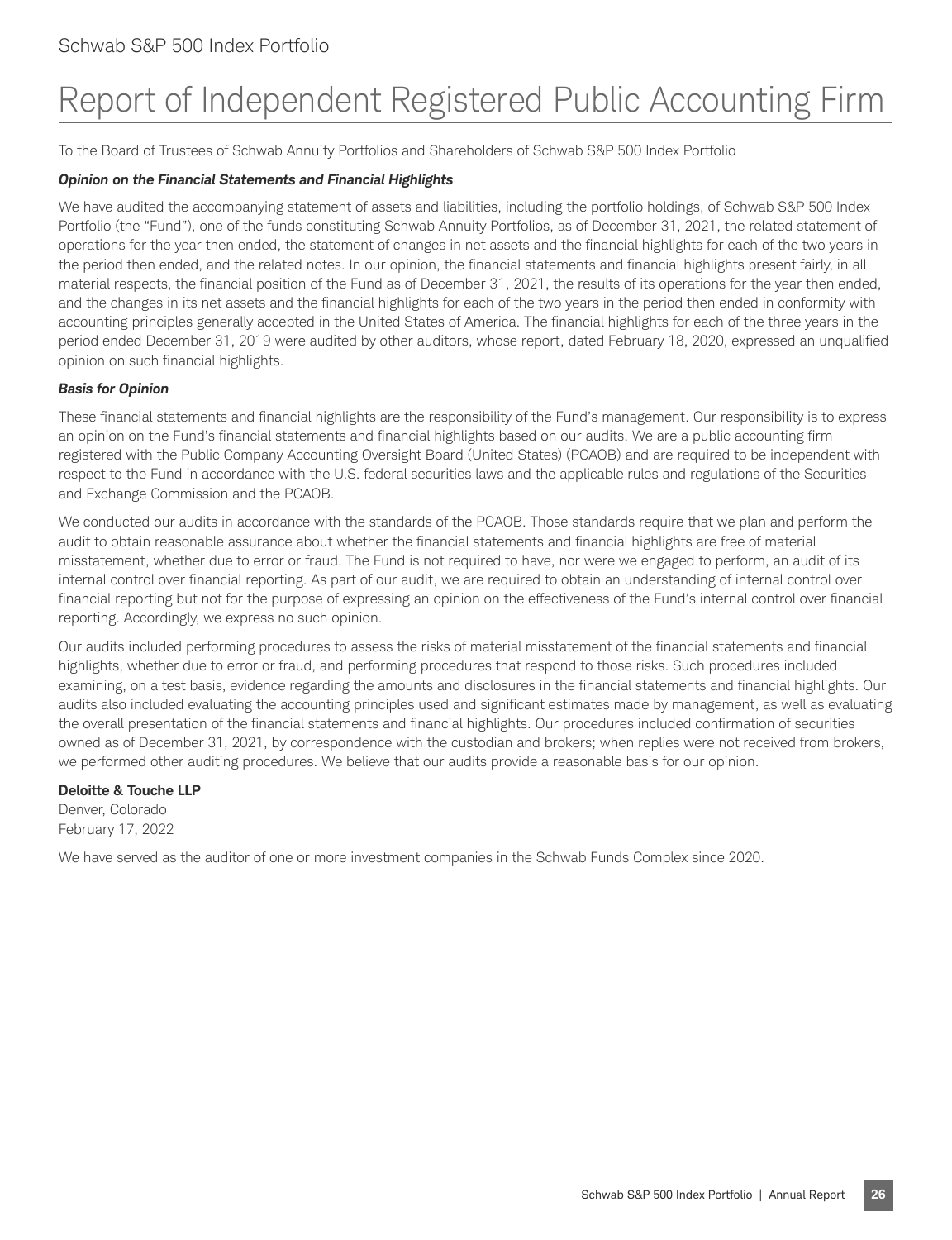### Other Federal Tax Information (unaudited)

For corporate shareholders, 83.48% of the fund's dividend distributions paid during the fiscal year ended December 31, 2021, qualify for the corporate dividends received deduction.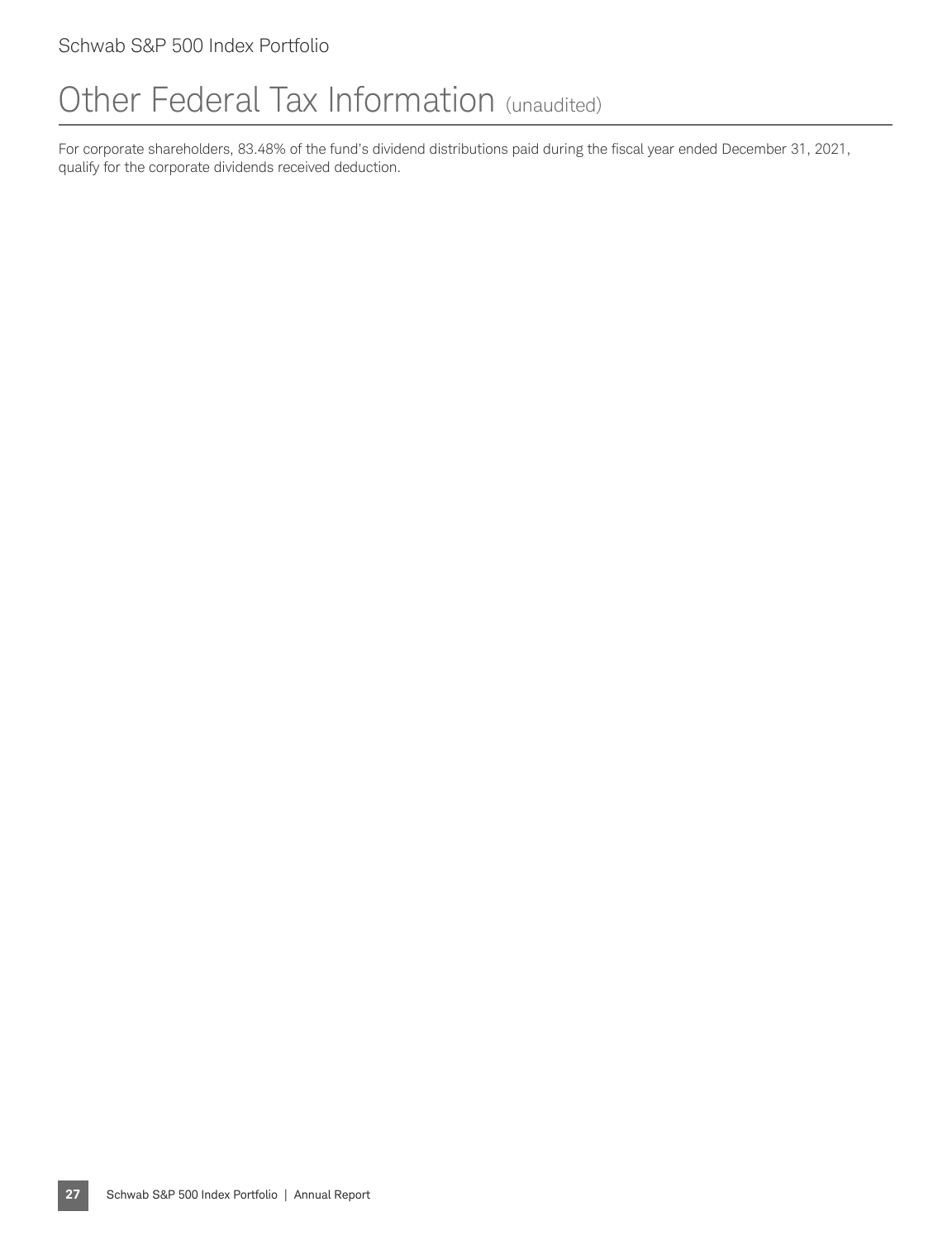## Liquidity Risk Management Program (Unaudited)

The Fund has adopted and implemented a liquidity risk management program (the "program") as required by Rule 22e-4 under the Investment Company Act of 1940, as amended. The Fund's Board of Trustees (the "Board") has designated the Fund's investment adviser, Charles Schwab Investment Management, Inc., dba Schwab Asset Management, as the administrator of the program. Personnel of the investment adviser or its affiliates conduct the day-to-day operation of the program.

Under the program, the investment adviser manages a Fund's liquidity risk, which is the risk that the Fund could not meet shareholder redemption requests without significant dilution of remaining shareholders' interests in the Fund. The program is reasonably designed to assess and manage a Fund's liquidity risk, taking into consideration the Fund's investment strategy and the liquidity of its portfolio investments during normal and reasonably foreseeable stressed conditions; its historical redemption history and shareholder concentrations; and its cash holdings and access to other funding sources, including the custodian overdraft facility and lines of credit. The investment adviser's process of determining the degree of liquidity of each Fund's investments is supported by third-party liquidity assessment vendors.

The Fund's Board reviewed a report at its meeting held on September 20, 2021 prepared by the investment adviser regarding the operation and effectiveness of the program for the period June 1, 2020, through May 31, 2021, which included individual Fund liquidity metrics. No significant liquidity events impacting the Fund were noted in the report. In addition, the investment adviser provided its assessment that the program had been operating effectively in managing the Fund's liquidity risk.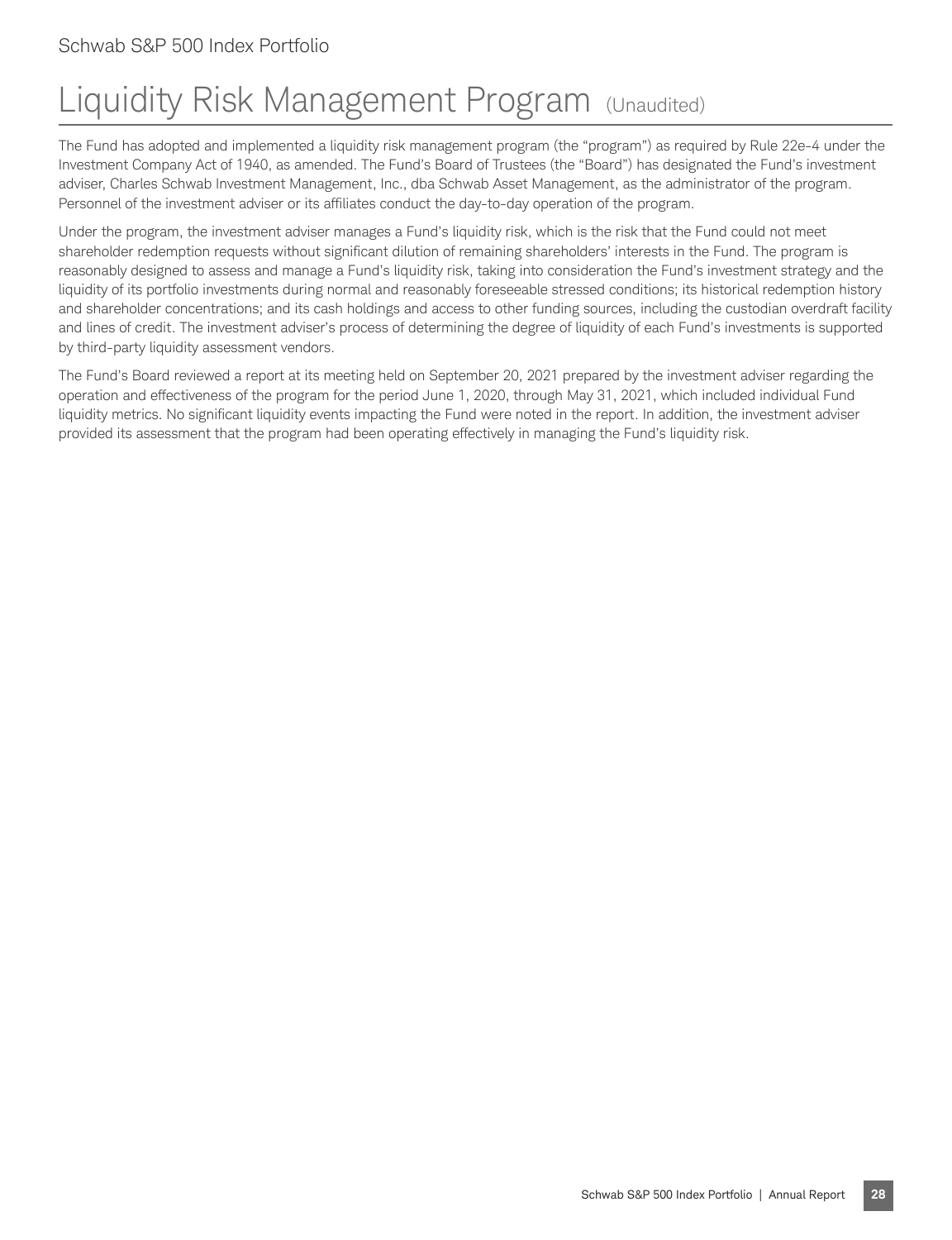## Trustees and Officers

The tables below give information about the trustees and officers of Schwab Annuity Portfolios, which includes the fund covered in this report. The "Fund Complex" includes The Charles Schwab Family of Funds, Schwab Capital Trust, Schwab Investments, Schwab Annuity Portfolios, Schwab Strategic Trust and Laudus Trust. The Fund Complex includes 103 funds.

The address for all trustees and officers is 211 Main Street, San Francisco, CA 94105. You can find more information about the trustees and officers in the fund's Statement of Additional Information, which is available free by calling 1-877-824-5615.

#### **INDEPENDENT TRUSTEES** NAME, YEAR OF BIRTH, AND POSITION(S) WITH THE TRUST (TERMS OF OFFICE, AND LENGTH OF TIME SERVED<sup>1</sup>) PRINCIPAL OCCUPATIONS DURING THE PAST FIVE YEARS NUMBER OF PORTFOLIOS IN FUND COMPLEX OVERSEEN BY<br>THE TRUSTEE OTHER DIRECTORSHIPS **Robert W. Burns** 1959 Trustee (Trustee of Schwab Strategic Trust since 2009; The Charles Schwab Family of Funds, Schwab Investments, Schwab Capital Trust, Schwab Annuity Portfolios and Laudus Trust since 2016) Retired/Private Investor (Jan. 2009 – present). Formerly, Managing Director, Pacific Investment Management Company, LLC (PIMCO) (investment management firm) and President, PIMCO Funds. 103 None **Nancy F. Heller** 1956 **Trustee** (Trustee of The Charles Schwab Family of Funds, Schwab Investments, Schwab Capital Trust, Schwab Annuity Portfolios, Schwab Strategic Trust and Laudus Trust since 2018) Retired. President and Chairman (2014 – 2016), TIAA Charitable (financial services); Senior Managing Director (2003 – 2016), TIAA (financial services). 103 None **David L. Mahoney** 1954 Trustee (Trustee of The Charles Schwab Family of Funds, Schwab Investments, Schwab Capital Trust, Schwab Annuity Portfolios and Laudus Trust since 2011; Schwab Strategic Trust since 2016) Private Investor. **103** Director (2004 – present), Corcept Therapeutics Incorporated Director (2009 – 2021), Adamas Pharmaceuticals, Inc. Director (2003 – 2019), Symantec Corporation **Jane P. Moncreiff** 1961 **Trustee** (Trustee of The Charles Schwab Family of Funds, Schwab Investments, Schwab Capital Trust, Schwab Annuity Portfolios, Schwab Strategic Trust and Laudus Trust since 2019) Consultant (2018 – present), Fulham Advisers LLC (management consulting); Chief Investment Officer (2009 – 2017), CareGroup Healthcare System, Inc. (healthcare). 103 None **Kiran M. Patel** 1948 **Trustee** (Trustee of The Charles Schwab Family of Funds, Schwab Investments, Schwab Capital Trust, Schwab Annuity Portfolios and Laudus Trust since 2011; Schwab Strategic Trust since 2016) Retired. Executive Vice President and General Manager of Small Business Group (Dec. 2008 – Sept. 2013), Intuit, Inc. (financial software and services firm for consumers and small businesses). 103 Director (2008 – present), KLA-Tencor Corporation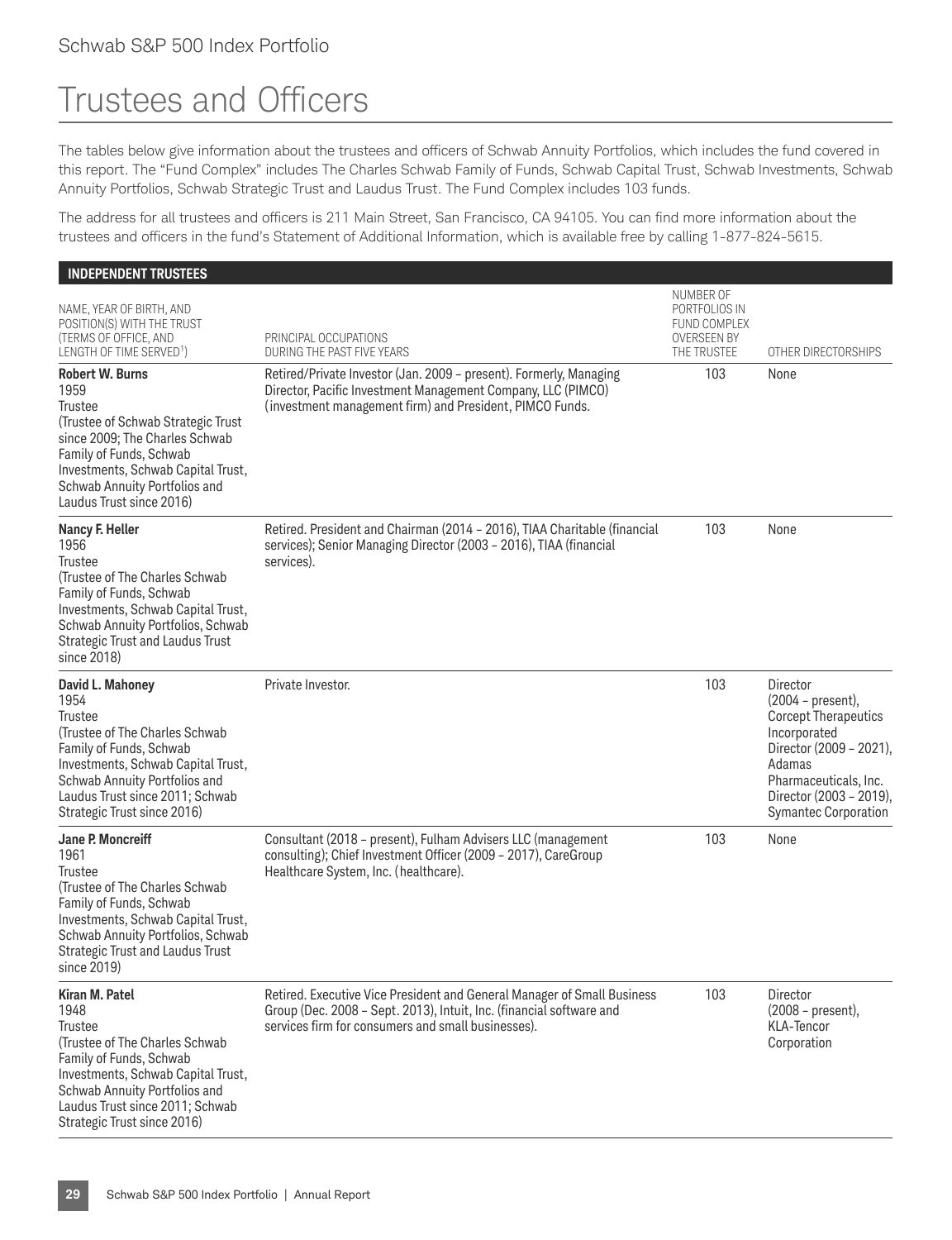#### **INDEPENDENT TRUSTEES (CONTINUED)** NAME, YEAR OF BIRTH, AND POSITION(S) WITH THE TRUST (TERMS OF OFFICE, AND LENGTH OF TIME SERVED<sup>1</sup>) PRINCIPAL OCCUPATIONS DURING THE PAST FIVE YEARS NUMBER OF PORTFOLIOS IN FUND COMPLEX OVERSEEN BY<br>THE TRUSTEE OTHER DIRECTORSHIPS **Kimberly S. Patmore** 1956 **Trustee** (Trustee of The Charles Schwab Family of Funds, Schwab Investments, Schwab Capital Trust, Schwab Annuity Portfolios, Schwab Strategic Trust and Laudus Trust since 2016) Consultant (2008 – present), Patmore Management Consulting (management consulting). 103 None **J. Derek Penn** 1957 **Trustee** (Trustee of The Charles Schwab Family of Funds, Schwab Investments, Schwab Capital Trust, Schwab Annuity Portfolios, Schwab Strategic Trust and Laudus Trust since 2021) Head of Equity Sales and Trading (2006 – 2018), BNY Mellon (financial services). 103 None **INTERESTED TRUSTEES** NAME, YEAR OF BIRTH, AND POSITION(S) WITH THE TRUST (TERMS OF OFFICE, AND LENGTH OF TIME SERVED<sup>1</sup>) PRINCIPAL OCCUPATIONS DURING THE PAST FIVE YEARS NUMBER OF PORTFOLIOS IN FUND COMPLEX OVERSEEN BY<br>THE TRUSTEE OTHER DIRECTORSHIPS **Walter W. Bettinger II2** 1960 Chairman and Trustee (Trustee of The Charles Schwab Family of Funds, Schwab Investments, Schwab Capital Trust and Schwab Annuity Portfolios since 2008; Schwab Strategic Trust since 2009; Laudus Trust since 2010) Director and Chief Executive Officer (Oct. 2008 – present) and President (Oct. 2008 – Oct. 2021), The Charles Schwab Corporation; President and Chief Executive Officer (Oct. 2008 – Oct. 2021) and Director (May 2008 – Oct. 2021), Charles Schwab & Co., Inc.; Director (Apr. 2006 – present), Charles Schwab Bank, SSB; Director (Nov. 2017 – present), Charles Schwab Premier Bank, SSB; Director (July 2019 – present), Charles Schwab Trust Bank; Director (May 2008 – present) and President and Chief Executive Officer (Aug. 2017 – present), Schwab Holdings, Inc.; Director (Oct. 2020 – present), TD Ameritrade Holding Corporation; Director (July 2016 – Oct. 2021), Charles Schwab Investment Management, Inc. 103 Director (2008 – present), The Charles Schwab Corporation **Joseph R. Martinetto2** 1962 **Trustee** (Trustee of The Charles Schwab Family of Funds, Schwab Investments, Schwab Capital Trust, Schwab Annuity Portfolios, Schwab Strategic Trust and Laudus Trust since 2016) Chief Operating Officer (Feb. 2018 – present) and Senior Executive Vice President (July 2015 – Feb. 2018), The Charles Schwab Corporation; Senior Executive Vice President (July 2015 – present), Charles Schwab & Co., Inc.; Chief Financial Officer (July 2015 – Aug. 2017) and Executive Vice President and Chief Financial Officer (May 2007 – July 2015), The Charles Schwab Corporation and Charles Schwab & Co., Inc.; Director (May 2007 – present), Charles Schwab & Co., Inc.; Director (Apr. 2010 – present) and Chief Executive Officer (July 2013 – Apr. 2015), Charles Schwab Bank, SSB; Director (Nov. 2017 – present), Charles Schwab Premier Bank, SSB; Director (May 2007 – present), Chief Financial Officer (May 2007 – Aug. 2017), Senior Executive Vice President (Feb. 2016 – present), and Executive Vice President (May 2007 – Feb. 2016), Schwab Holdings, Inc.; Director (Oct. 2020 – present), TD Ameritrade Holding Corporation. 103 None